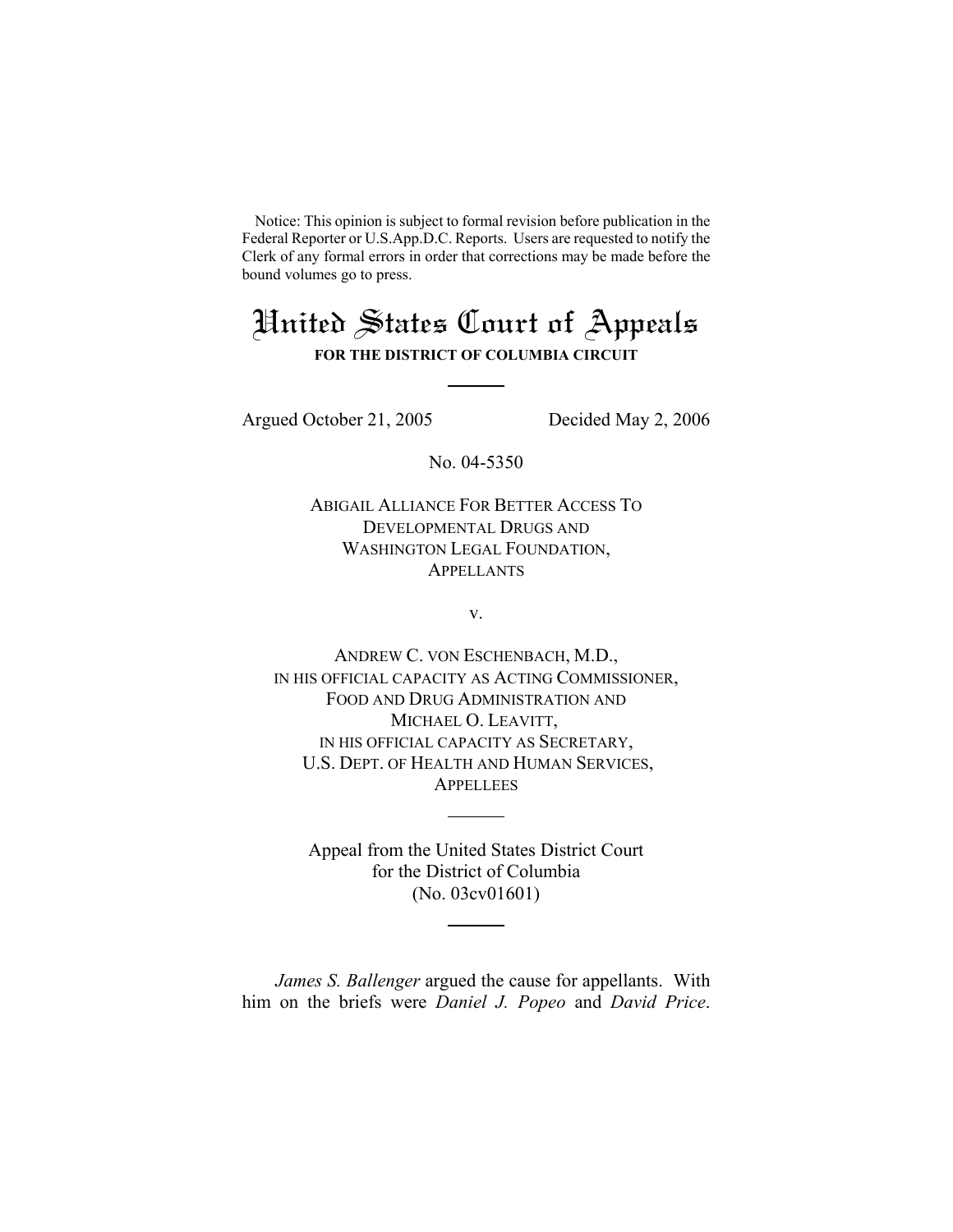*Richard A. Samp* entered an appearance.

*Rhonda C. Fields*, Assistant U.S. Attorney, argued the cause for appellee. With her on the brief were *Kenneth L. Wainstein*, U.S. Attorney, *Michael J. Ryan*, Assistant U.S. Attorney, *Eric M. Blumberg*, Deputy Chief Counsel, U.S. Department of Health and Human Services, and *Karen E. Schifter*, Associate Chief Counsel. *R. Craig Lawrence*, Assistant U.S. Attorney, entered an appearance.

Before: GINSBURG, *Chief Judge*, and ROGERS and GRIFFITH, *Circuit Judges*.

Opinion for the Court filed by *Circuit Judge* ROGERS.

Dissenting opinion filed by *Circuit Judge* GRIFFITH.

ROGERS, *Circuit Judge*: The Abigail Alliance for Better Access to Developmental Drugs ("the Alliance") seeks to enjoin the Food and Drug Administration ("FDA") from continuing to enforce a policy barring the sale of new drugs that the FDA has determined, after Phase I trials on human beings, are sufficiently safe for expanded human testing (hereafter "post-Phase I investigational new drugs"). More specifically, the Alliance seeks access to potentially life-saving post-Phase I investigational new drugs on behalf of mentally competent, terminally ill adult patients who have no alternative governmentapproved treatment options (hereafter "terminally ill patients"). The Alliance contends that the FDA's policy violates the substantive due process rights to privacy, liberty, and life of its terminally ill members. The complaint presents the question of whether the Due Process Clause protects the right of terminally ill patients to decide, without FDA interference, whether to assume the risks of using potentially life-saving investigational new drugs that the FDA has yet to approve for commercial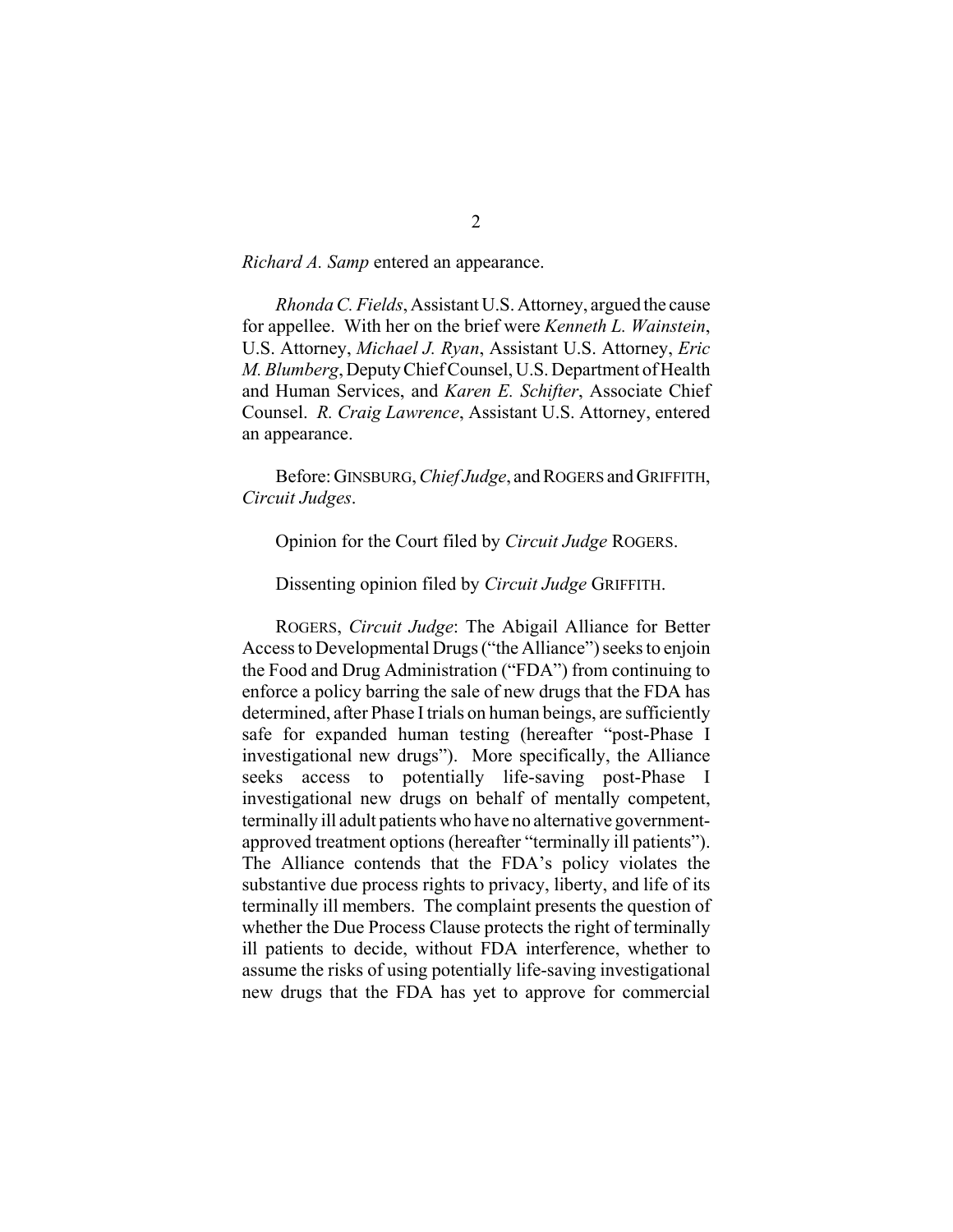marketing but that the FDA has determined, after Phase I clinical human trials, are safe enough for further testing on a substantial number of human beings.

Upon applying the Supreme Court's test for addressing substantive due process claims set forth in *Washington v. Glucksberg*, 521 U.S. 702, 710 (1997), we hold that the district court erred in dismissing the Alliance's complaint pursuant to Federal Rule of Civil Procedure 12(b)(6) for failure to state a claim. First, the right at issue, carefully described, is the right of a mentally competent, terminally ill adult patient to access potentially life-saving post-Phase I investigational new drugs, upon a doctor's advice, even where that medication carries risks for the patient. Second, we find, upon examining "our Nation's history, legal traditions, and practices," *Glucksberg*, 521 U.S. at 710, that the government has not blocked access to new drugs throughout the greater part of our Nation's history. Only in recent years has the government injected itself into consideration of the effectiveness of new drugs. Third, Supreme Court precedent on liberty indicates that the right claimed by the Alliance can be inferred from the Court's conclusion in *Cruzan v. Director, Missouri Department of Health*, 497 U.S. 261, 278 (1990), that an individual has a due process right to refuse lifesustaining medical treatment, *id*. at 279. Here, the claim implicates a similar right — the right to access potentially lifesustaining medication where there are no alternative government-approved treatment options. In both instances, the key is the patient's right to make the decision about her life free from government interference.

Because the question remains whether the FDA's challenged policy has violated that right, we reverse the dismissal of the Alliance's complaint and remand the case to the district court to determine whether the FDA's policy "is narrowly tailored to serve a compelling [governmental]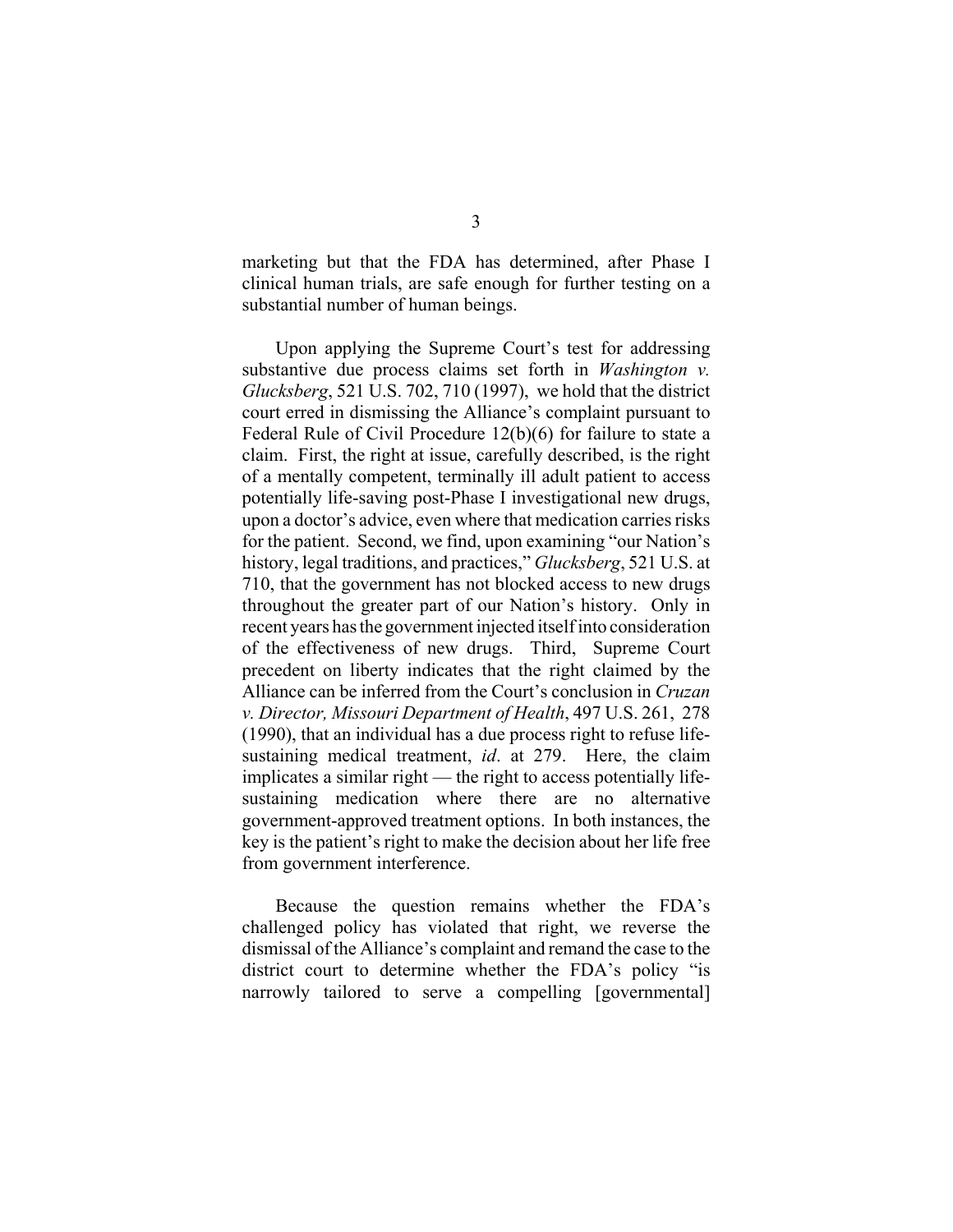interest." *Glucksberg*, 521 U.S. at 721 (quoting *Reno v. Flores*, 506 U.S. 292, 302 (1993)).

In Part I, we set forth the background to this appeal. In Part II, we examine Supreme Court precedent indicating how substantive due process rights are to be discerned. So guided, we consider, in Part III, whether the Alliance's claimed right warrants protection under the Due Process Clause.

## **I.**

#### **A.**

The Food, Drug, and Cosmetic Act ("FDCA"), Pub. L. No. 75-717, §§ 1-902, 52 Stat. 1040 (1938) (codified as amended at 21 U.S.C. § 301 *et seq.* (2000)), prohibits drug manufacturers from introducing any "new drug" into interstate commerce until manufacturers have applied for, and received, FDA approval. 21 U.S.C. § 355(a). A "new drug" is any substance covered by the FDCA not "generally recognized, among experts . . . as safe and effective for use under the conditions prescribed . . . in the labeling." 21 U.S.C. § 321(p)(1); *see also United States v. 50 Boxes More or Less*, 909 F.2d 24 (1st Cir. 1990). Before a new drug is eligible for full approval and marketing, the Secretary of the U.S. Department of Health and Human Services must find "substantial evidence that the drug will have the effect it purports or is represented to have." 21 U.S.C. § 355(d). Exempted from this general ban are new drugs "intended solely for investigational use by experts . . . ." *Id.* § 355(i)(1).

The FDCA directs the Secretary to promulgate regulations for testing new drugs. *Id.* Pursuant to this authority, the FDA has promulgated regulations that require three phases of government testing on humans before investigational new drugs can receive FDA approval and enter the commercial marketplace. In Phase I, new drugs are tested on 20 to 80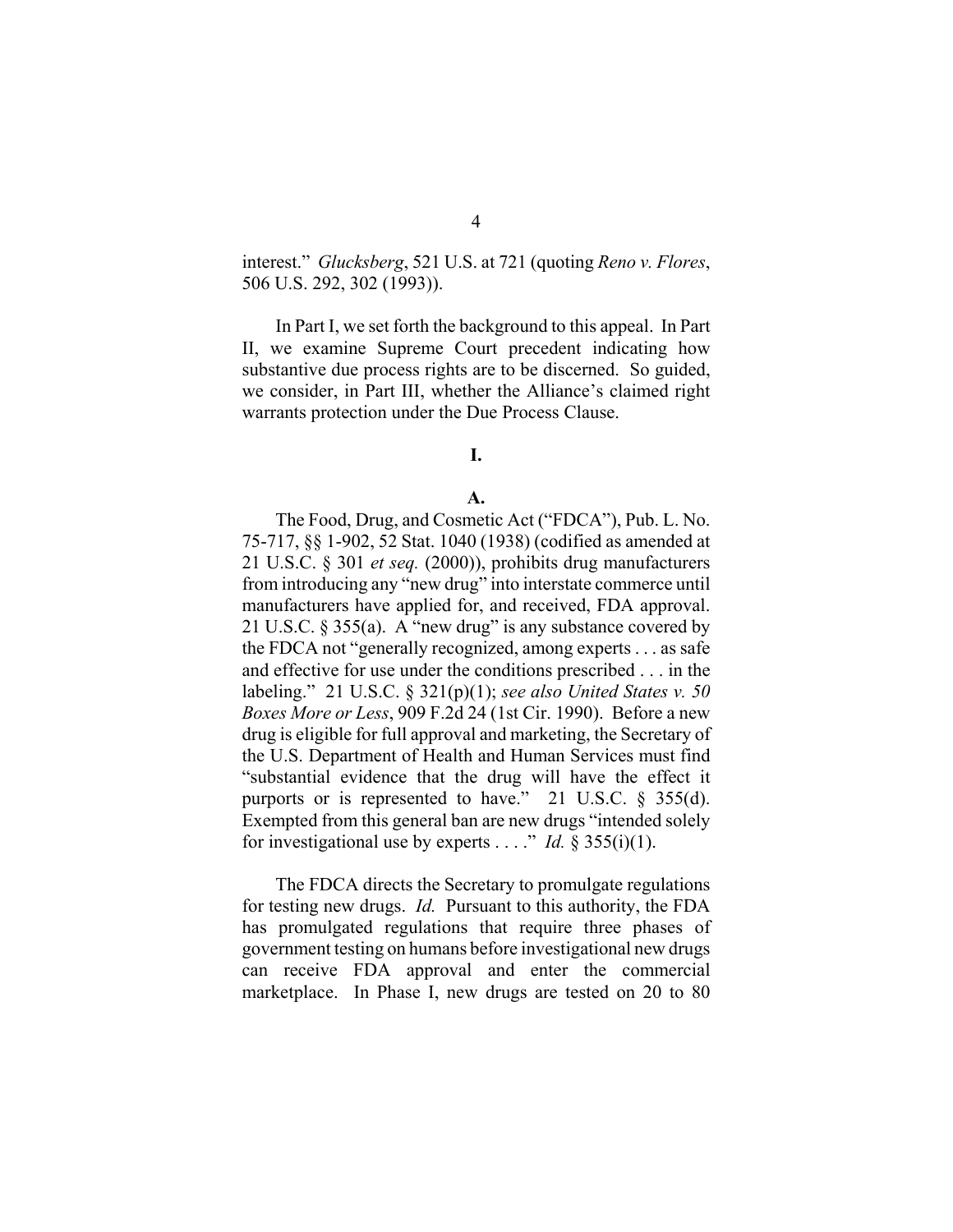human subjects to determine "the side effects associated with increasing doses, and, if possible, to gain early evidence on effectiveness." 21 C.F.R. § 312.21(a). It takes approximately one year to conduct Phase I testing.<sup>1</sup> FDA counsel acknowledged at oral argument that drugs that survive this phase have been deemed "sufficiently safe for substantial human testing, but [are] not yet proven to be safe and effective to the satisfaction of the FDA [to be commercially marketed]." Oral Argument Tape of Oct. 21, 2005 at 15:57-15:59. Phase II involves targeted, controlled clinical studies of up to several hundred human subjects "to evaluate the effectiveness of the [Phase I investigational new] drug . . . and to determine the common short-term side effects and risks associated with the drug." 21 C.F.R. § 312.21(b). Phase III expanded trials, which can include several thousand human subjects, are "performed after preliminary evidence suggesting effectiveness of the drug has been obtained, and are intended to gather the additional information about effectiveness and safety that is needed to evaluate the overall benefit-risk relationship of the drug . . . ." *Id.* § 312.21(c). With narrow exceptions, FDA regulations require informed consent to be obtained from clinical trial participants. *Id*. §§ 50.1-50.27.

## **B.** B.

On January 16, 2003, the Alliance submitted a proposal to the FDA for new regulations to render post-Phase I investigational new drugs available to terminally ill patients who were not admitted to the FDA's clinical trials. The FDA rejected the proposal by letter dated April 25, 2003, outlining the FDA's policy. On June 11, 2003, Alliance filed a Citizen Petition, pursuant to 21 C.F.R. § 10.30, challenging the FDA's

<sup>1</sup> *See* Alison R. McCabe, *A Precarious Balancing Act—The Role of the FDA as Protector of Public Health and Industry Wealth*, 36 SUFFOLK U. L. REV. 787, 790 n.26 (2003).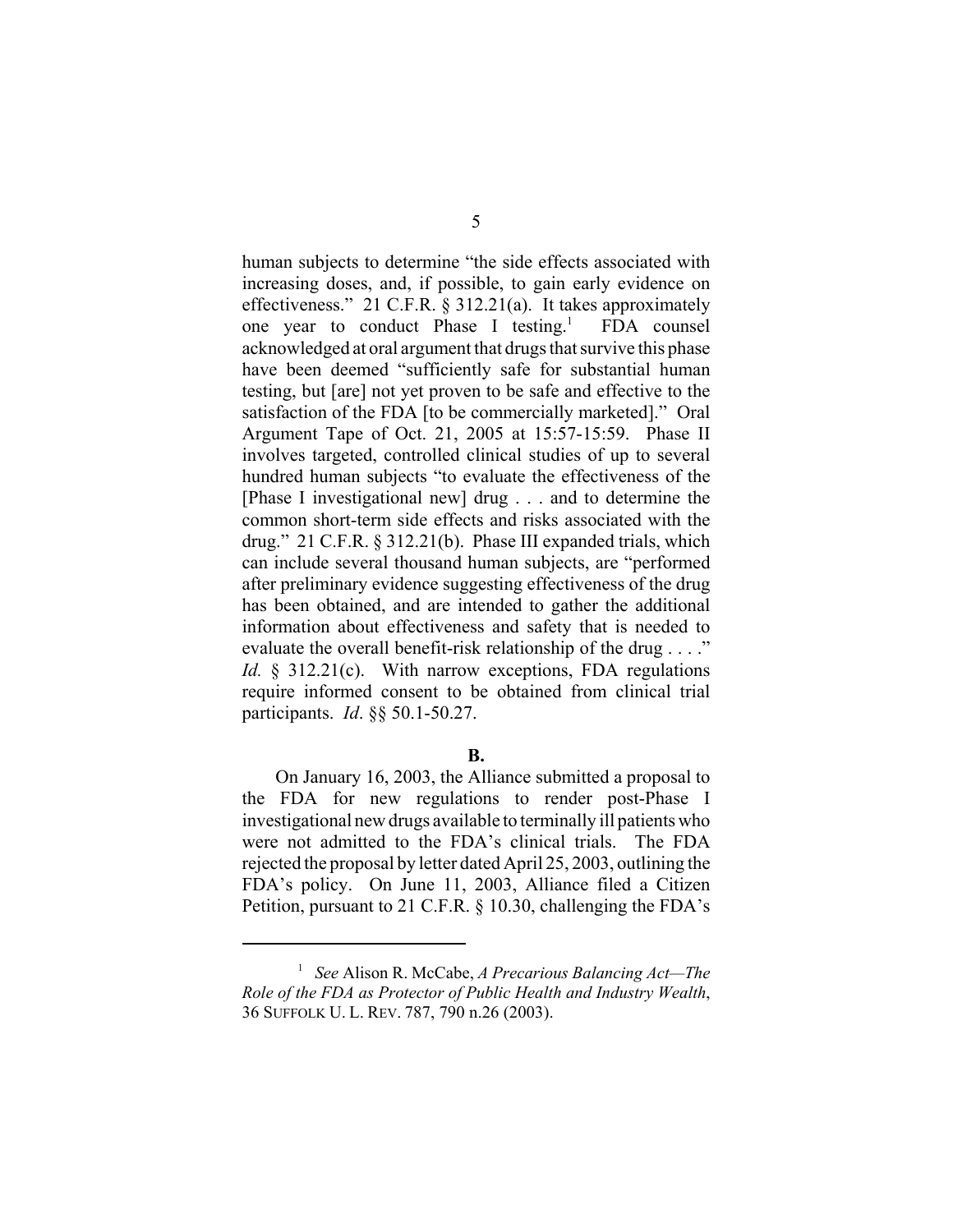policy barring the sale of investigational new drugs that have successfully completed Phase I trials to terminally ill patients not selected for clinical trials. The FDA acknowledged receipt of the Citizen Petition but otherwise did not respond within 180 days, thereby entitling the Alliance to seek judicial review of the challenged policy. *See id*. § 10.30(e)(2).

The Alliance filed suit against the FDA Commissioner and the Secretary of the Department of Health and Human Services, seeking to enjoin the FDA from enforcing the policy barring the sale of post-Phase I investigational new drugs to terminally ill patients not in Phase II clinical trials. Noting that the FDA has administrative discretion to define several stages for human testing of new drugs after animal testing has been conducted, the complaint alleges that it takes, on average, just under seven years for investigational new drugs to complete the three phases of clinical human trials and receive FDA approval for commercial marketing and thus become eligible for purchase by persons not in FDA clinical trials. Compl. 12.<sup>2</sup> The complaint also alleges that non-commercial options provide relief only to a very small number of terminally ill patients as spaces in clinical trials are "very limited . . . in relation to the need." Compl. ¶ 15. The Alliance asserts that clinical human trials are limited in number and by type of patient who qualifies. Further, the FDA's "compassionate use" programs, which permit drug companies voluntarily to provide new drugs at cost during the pre-approval period, are available only to "a fraction of those in desperate need." *Id.* Although the FDA may permit "treatment use" of unapproved new drugs, *see* 21 C.F.R. § 312.34 (1999), and has allowed access for limited groups of persons with

<sup>2</sup> *See also* Christopher P. Adams & Van V. Brantner, *New Drug Development: Estimating Entry from Human Clinical Trials* 9 (July 7, 2003), *available at* http://www.ftc.gov/be/workpapers/wp262.pdf.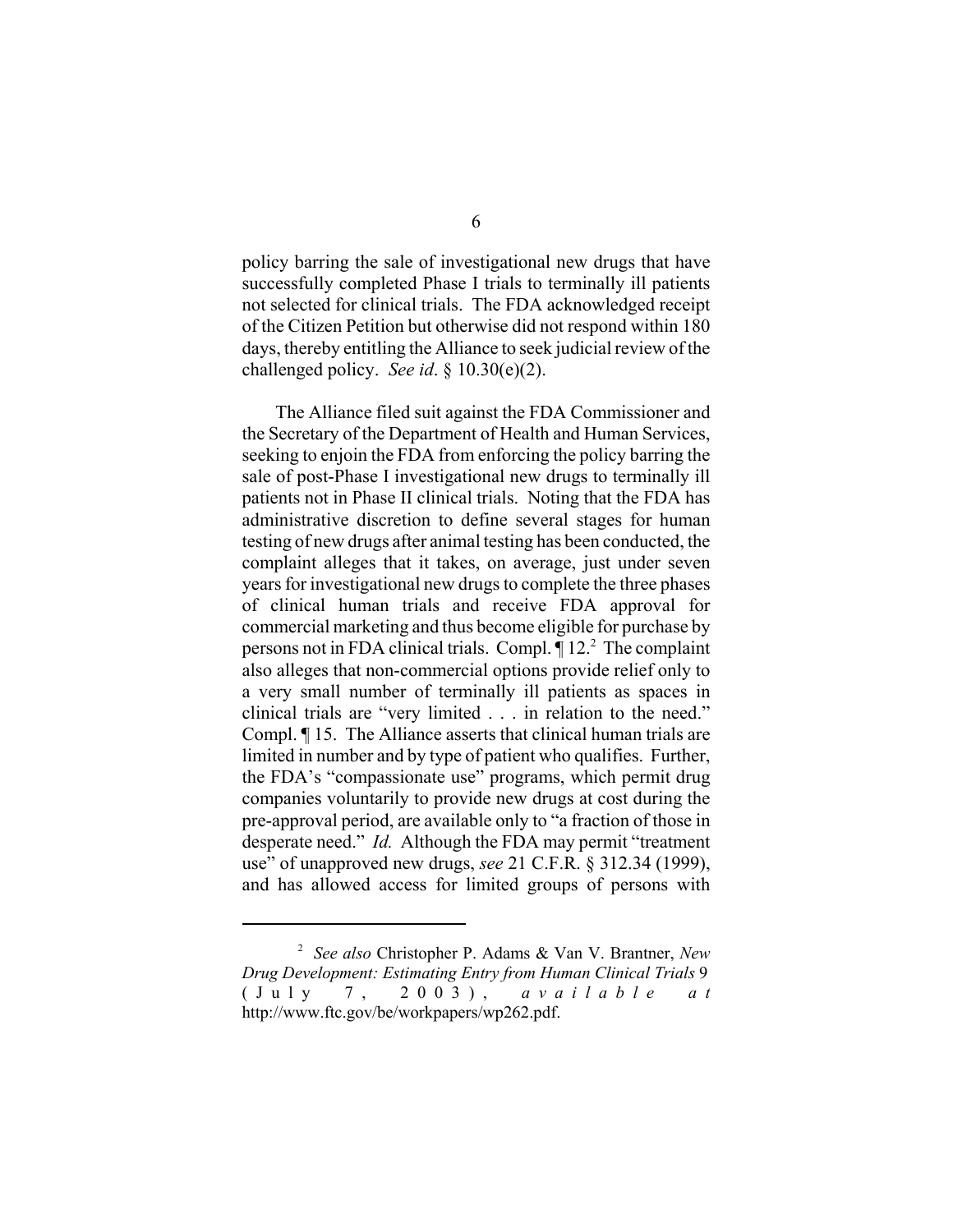$AIDS$ ,<sup>3</sup> the FDA has refused as a general matter to allow terminally ill patients to have access to investigational new drugs that have successfully completed Phase I trials. Consequently, the complaint alleges, the effect of the FDA policy, as illustrated by the examples of the deaths of four terminally ill patients, has been to deny terminally ill patients the choice to use post-Phase I investigational new drugs despite the patients' willingness "to assume risks if their physicians advise them that a treatment may save or prolong their lives and if they have no other viable options." Compl. ¶¶ 16, 18. Prior to discovery, the FDA moved to dismiss the complaint, and, alternatively, for summary judgment. The Alliance responded by filing an opposition and its own motion for summary judgment.

The district court dismissed the complaint pursuant to Rule 12(b)(6) for failure to state a claim. The court rejected the Alliance's argument that it sought no "new" right but only recognition and enforcement of the right to life that is explicitly guaranteed by the Due Process Clause, observing that no court decision has "extended the Due Process Clause to cover a terminally ill patient's right to receive medical treatment." Mem. Op. of Aug. 30, 2004, at 18 (emphasis deleted). Although acknowledging "the Nation's longstanding legal tradition . . . to attempt to preserve life," *id*., the district court stated that in *Glucksberg*, the Supreme Court had distinguished some "personal" decisions from others, 521 U.S. at 727, and that the Alliance could not "possibl[y] claim that the specific right claimed has a long-standing tradition." Mem. Op. at 18. The district court also rejected the Alliance's argument that the Supreme Court's recognition in *Cruzan* of the right to choose

<sup>3</sup> *See* Michael D. Greenberg, *AIDS, Experimental Drug Approval, and the FDA New Drug Screening Process*, 3 N.Y.U. J. LEGIS. & PUB. POL'Y 295, 315-20 (1999-2000).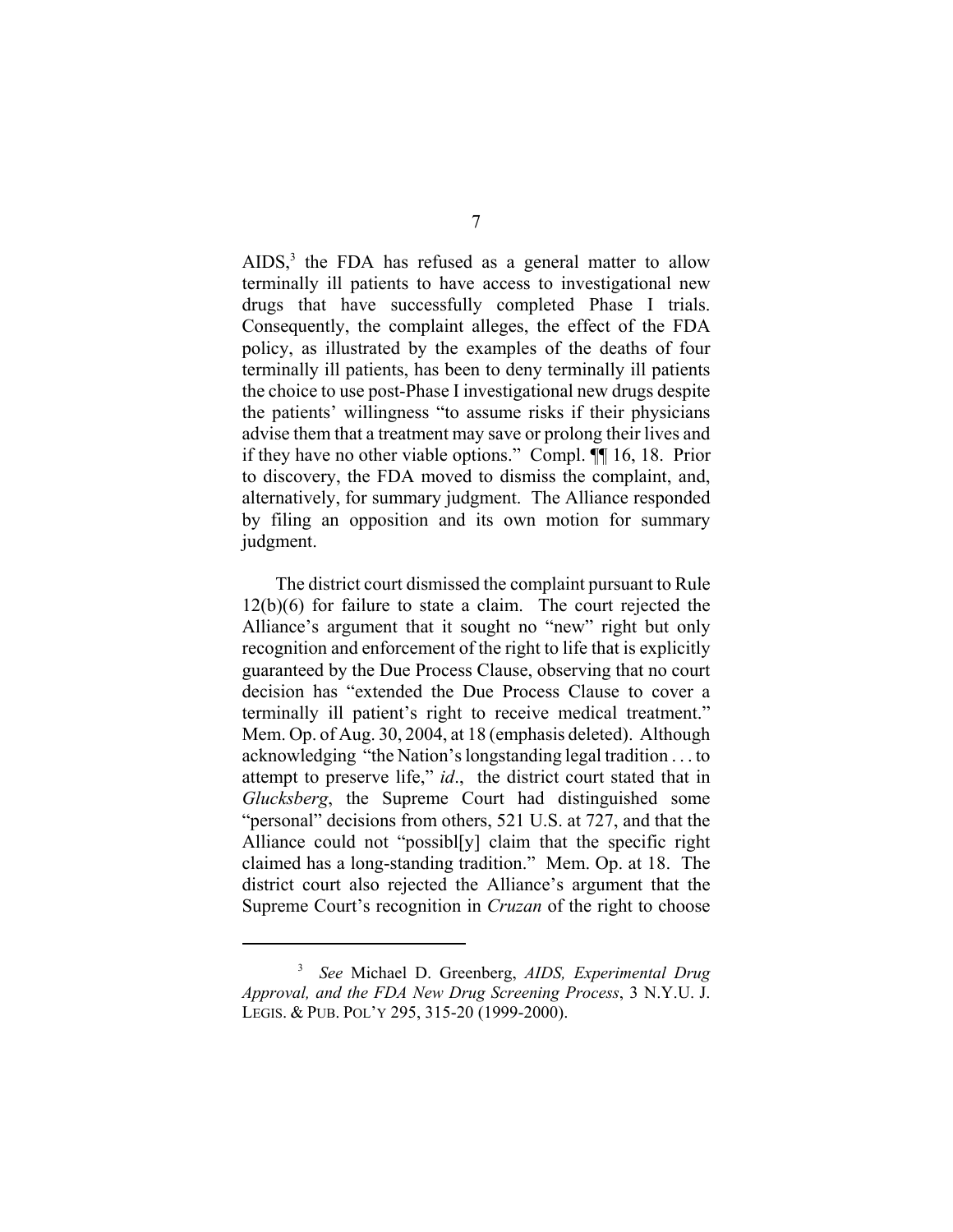death by refusing medical treatment implied a complementary right to choose life by obtaining potentially life-saving medication. In the district court's view, the Alliance sought recognition of "an entirely different sort of right [from that recognized in *Cruzan*] — not freedom from government imposition, but an affirmative right of access to medical treatment." *Id*. at 19. In the absence of due process protection for terminally ill patients seeking access to potentially life saving post-Phase I drugs, the district court concluded that the challenged FDA policy is rationally related to a legitimate governmental interest.

The Alliance appeals, and our review is *de novo*. 4 *See Cicippio-Puleo v. Islamic Republic of Iran,* 353 F.3d 1024, 1031-32 (D.C. Cir. 2004). We treat the dismissal of the complaint as occurring pursuant to Rule 12(b)(6), notwithstanding the district court's consideration of the FDA's April 23, 2003 letter because the letter's conclusion was alleged in the complaint and the FDA does not dispute its contents. *See Gryl ex rel. Shire Pharms. Group PLC v. Shire Pharms. Group PLC*, 298 F.3d 136, 140 (2d Cir. 2002); *Pryor v. Nat'l Collegiate Athletic Ass'n*, 288 F.3d 548, 560 (3d Cir. 2002) (citing 62 Fed. Proc. L. Ed. § 62:508). *Cf. Settles v. United States Parole Comm'n*, 429 F.3d 1098, 1107 (D.C. Cir. 2005).

A court should not dismiss a complaint pursuant to Rule 12(b)(6) for failure to state a claim "unless it appears beyond doubt that the plaintiff can prove no set of facts in support of his claim which would entitle him to relief." *Conley v. Gibson*, 355 U.S. 41, 45-46 (1957); *Warren v. District of Columbia*, 353 F.3d 36, 37 (D.C. Cir. 2004). In determining the sufficiency of the

<sup>&</sup>lt;sup>4</sup> The Washington Legal Foundation is also a named appellant, but conceded at oral argument that it lacked Article III standing.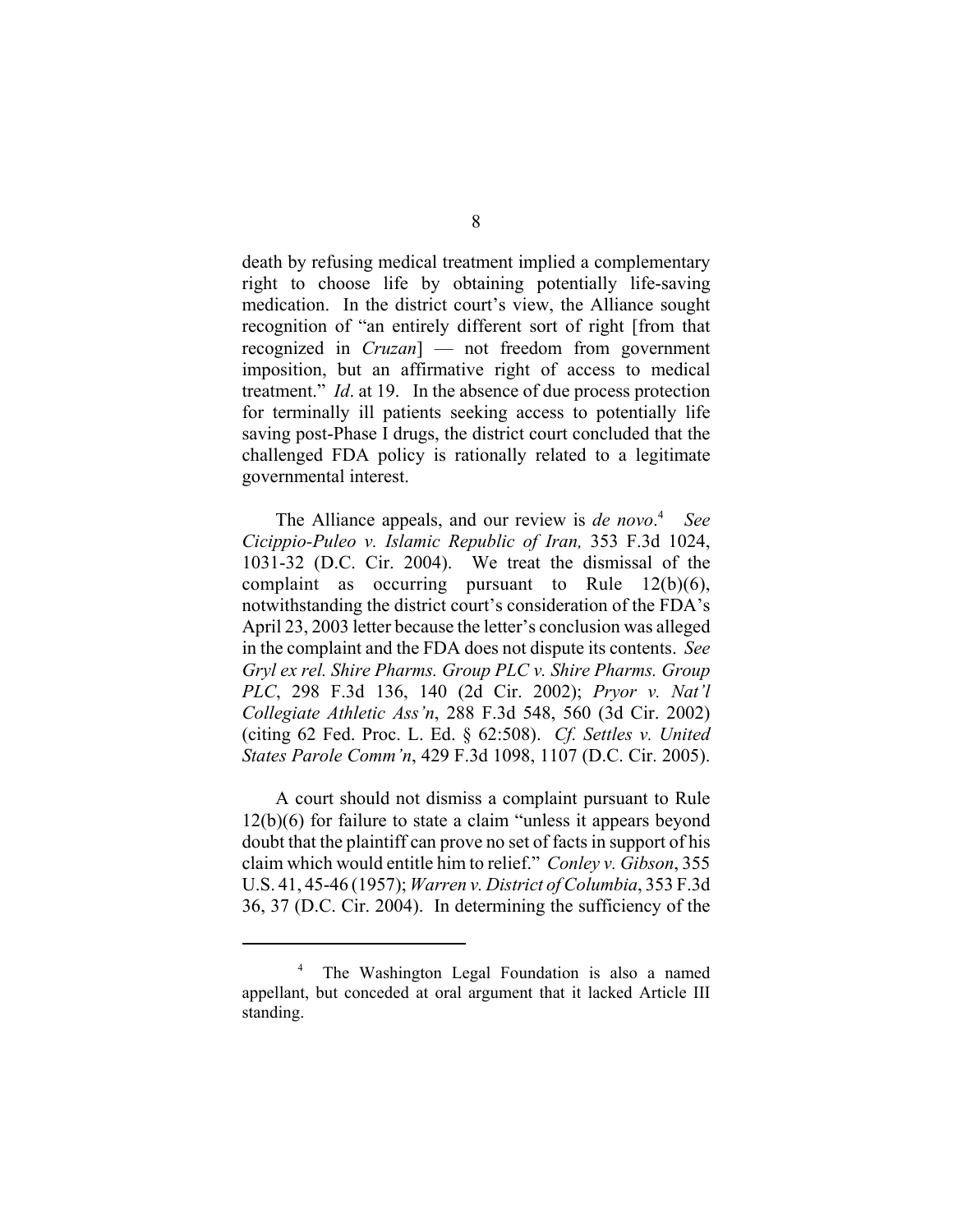complaint, this court reviews questions of law *de novo* while treating the complaint's factual allegations as true and granting the plaintiff the benefit of all reasonable inferences from the facts alleged. *See Conley,* 351 U.S. at 45-46; *Sparrow v. United Air Lines, Inc.*, 216 F.3d 1111, 1114 (D.C. Cir. 2000).

### **II.**

The Due Process Clause of the Fifth Amendment to the United States Constitution provides that "[n]o person shall be . . . deprived of life, liberty, or property, without due process of law." U.S. CONST. AMEND. V. The Supreme Court has held that the Clause "guarantees more than fair process" and accords substantive protection to the rights it guarantees. *See Troxel v. Granville*, 530 U.S. 57, 65 (2000) (plurality opinion); *Glucksberg*, 521 U.S. at 719; *Flores*, 507 U.S. at 301-02. Substantive due process claims can present difficulties for courts. *See Michael H. v. Gerald D*., 491 U.S. 110, 121 (1989) (plurality opinion); *Moore v. City of East Cleveland*, 431 U.S. 494, 502 (1977). In a case of first impression where fundamental rights may be at stake, determining the limits of the government's authority over an individual's freedom to make certain personal decisions unavoidably entails a careful and possibly arduous assessment of that personal decision's objective characteristics in order to determine whether it warrants protection under the Due Process Clause. *Cf. Roberts v. U.S. Jaycees*, 468 U.S. 609, 620 (1984). Nonetheless, the district court appears to have viewed its role as unduly constrained. Pointing to an advisory cautioning in *Dronenburg v. Zech*, 741 F.2d 1388, 1396 (D.C. Cir. 1984), that lower courts "should [not] freely create new constitutional rights" without "guidance from the Constitution or . . . from articulated Supreme Court principle," the district court focused on the absence of binding precedent recognizing the substantive due process right claimed by the Alliance. Since *Dronenberg,* the Supreme Court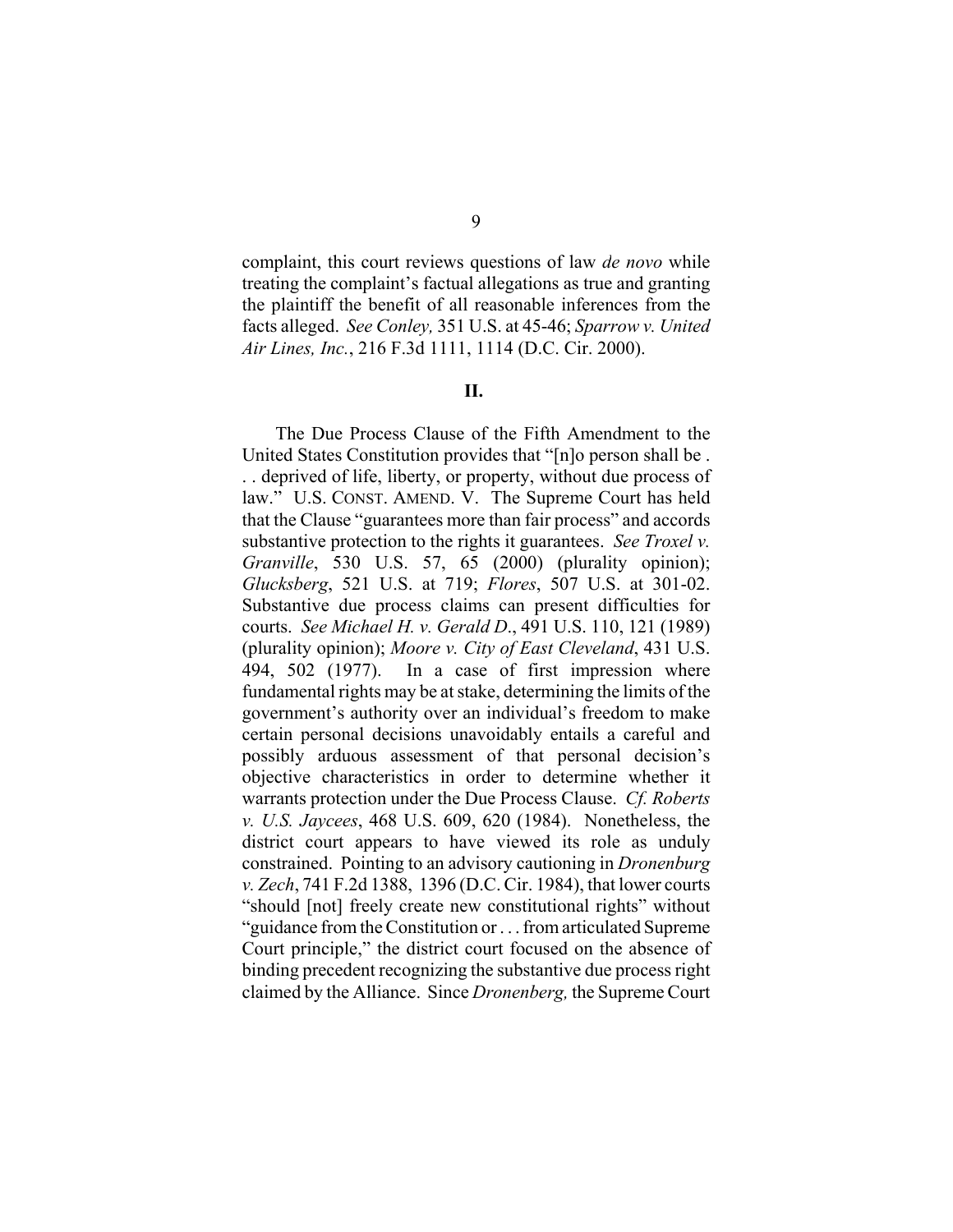has provided guideposts to enable a court to assess the merits of the Alliance's claim.<sup>5</sup>

Although the Supreme Court has never explicitly said so, and we need not decide the matter here, it appears the Supreme Court has employed two distinct approaches when faced with a claim to a fundamental right. In some cases, the Court has discerned the existence of fundamental rights by probing what "personal dignity and autonomy" demand. *See Planned Parenthood of Southeastern Pa. v. Casey*, 505 U.S. 833, 851 (1992) (citations omitted). In other cases, the Court has derived fundamental rights by reference to the Nation's history and legal tradition, see, e.g., Glucksberg, 521 U.S. 702.<sup>6</sup> The line of cases beginning with *Griswold v. Connecticut*, 381 U.S. 479 (1965), and continuing through *Eisenstadt v. Baird*, 405 U.S. 438 (1972), *Roe v. Wade*, 410 U.S. 113 (1973), and *Casey*, 505 U.S. 833, follow the first approach with their heavy reliance on the concepts of individual rights to autonomy and selfdetermination, and in their unwillingness to countenance state intrusion into certain protected domains such as the bedroom, the clinic, and the womb. This approach is succinctly captured by *Casey*'s characterization of substantive due process rights as those that involve "the most intimate and personal choices a person may make in a lifetime, choices central to personal dignity and autonomy." *Casey*, 505 U.S. at 851.

The other approach for determining whether a claimed right

<sup>5</sup> The dissent, to the extent it presupposes the only liberties protected by the Constitution are those that have been explicitly recognized by the Supreme Court, *see* Dissent at 13 & n.3, is in error.

<sup>6</sup> *See* Robert C. Post, *The Supreme Court, 2002 Term—Foreword: Fashioning the Legal Constitution: Culture, Courts, and Law*, 117 HARV. L. REV. 4, 89 (2003).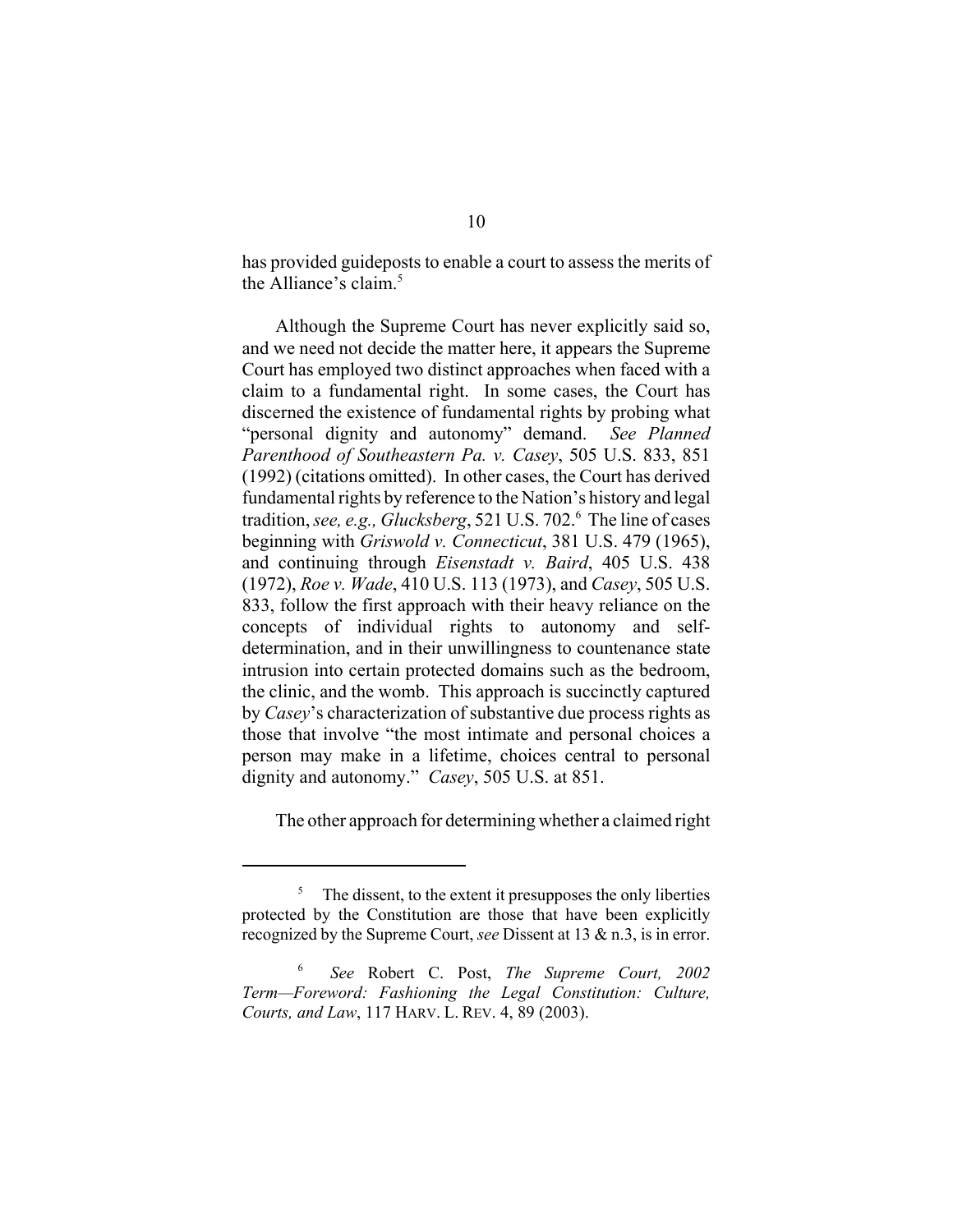warrants substantive due process protection, which appears to be more restrictive,<sup>7</sup> has two "features." *See Glucksberg*, 521 U.S. at 720. Under *Glucksberg*, courts must inquire whether the fundamental right asserted is "objectively, 'deeply rooted in this Nation's history and tradition,'" *id*. at 721 (quoting *Moore*, 431 U.S. at 503; *Snyder v. Massachusetts*, 291 U.S. 97 (1934)),<sup>8</sup> and

<sup>7</sup> Post, *supra* note 6, at 91-93; Laurence H. Tribe, Lawrence v. Texas: *The "Fundamental Right" That Dare Not Speak its Name*, 117 HARV. L. REV. 1893, 1921-23 (2004).

<sup>8</sup> The Supreme Court's mention in *Lawrence v. Texas*, 539 U.S. 558, 592 (2003), of the "emerging awareness" regarding the liberty to engage in homosexual conduct does not limit the swath of time to be surveyed in a *Glucksberg* analysis of history and tradition. The reference to "laws and tradition in the past half century" appears in support of the Court's decision to depart from stare decisis and overrule *Bowers v. Hardwick*, 478 U.S. 186 (1986). Discrediting *Bowers*'s "sweeping references" to history thus had a purpose in addition to that addressed by the *Glucksberg* analysis: it is intended to show that not only had the Court in *Bowers* misread history but that it also had ignored modern trends giving protection to conduct that had long avoided criminal proscription in the states. *See Lawrence,* 539 U.S. at 568. Reading *Lawrence* as narrowing the *Glucksberg* historical inquiry to the last half century would gut the purpose of the *Glucksberg* test, which is to prevent the creation of substantive due process rights by forcing courts to accord due process protection only to those rights with a strong foundation in tradition. Other circuits have either treated the *Glucksberg* analysis as controlling after *Lawrence, see Fields v. Palmdale School Dist*., 427 F.3d 1197 (9th Cir. 2005); *Fields v. Legacy Health System*, 413 F.3d 943 (9th Cir. 2005); *Doe v. City of Lafayette, Ind*., 377 F.3d 757, 768 (7th Cir. 2004), or viewed *Lawrence* as not, properly speaking, a substantive due process decision, *see Lofton v. Sec'y of Dep't of Children and Family Servs*., 358 F.3d 804, 815-16 (11th Cir. 2004); *Muth v. Frank*, 412 F.3d 808, 818 (7th Cir. 2005). No court has regarded *Lawrence* as cabining *Glucksberg.*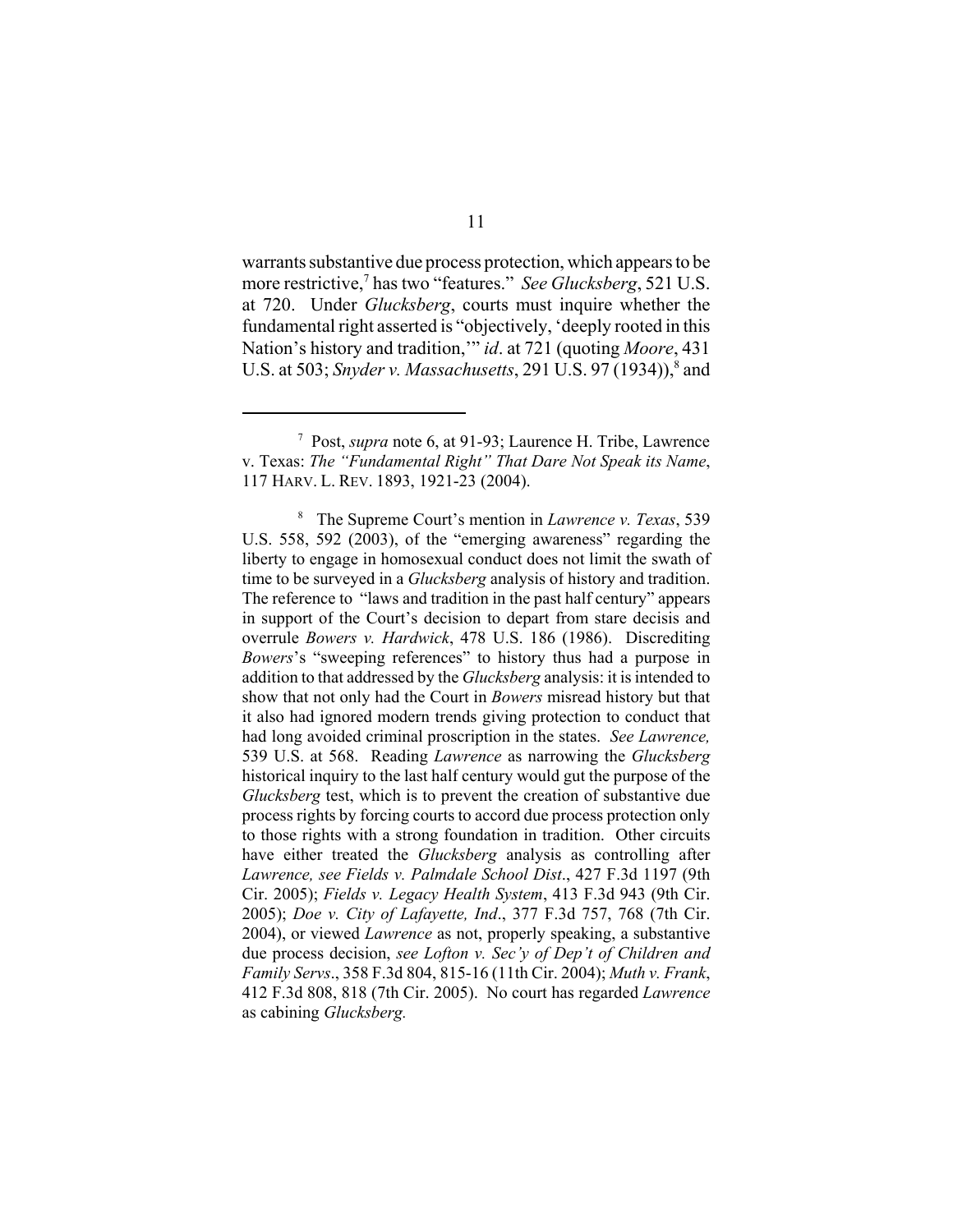"implicit in the concept of ordered liberty, such that neither liberty nor justice would exist if [it] were sacrificed," *Glucksberg*, 521 U.S. at 721 (quoting *Palko v. Connecticut*, 302 U.S. 319, 325-26 (1937)) (internal quotation marks omitted). Additionally, in order to ensure that courts do not multiply rights without principled boundaries, courts must provide a "careful description of the fundamental liberty interest." *Id*. at 721-23. If a court concludes that the claimed right is a fundamental right entitled to protection under the Due Process Clause, then the burden shifts to the government to show that its encroachment upon the right "is narrowly tailored to serve a compelling [governmental] interest." *Id.* at 721 (quoting *Flores*, 507 U.S. at 302).

Because we conclude, upon applying the seemingly more restrictive analysis of *Glucksberg*, that the claimed right warrants protection under the Due Process Clause, we need not decide whether the line of cases construing the concept of "personal dignity and autonomy" would also lend protection to the claimed right.

#### **III.**

The question presented by the Alliance's complaint is whether the Due Process Clause protects the right of terminally ill patients to make an informed decision that may prolong life, specifically by use of potentially life-saving new drugs that the FDA has yet to approve for commercial marketing but that the FDA has determined, after Phase I clinical human trials, are safe enough for further testing on a substantial number of human beings. The Due Process Clause, as *Glucksberg* makes clear, protects those liberties "deeply rooted in this Nation's history and tradition." 521 U.S. at 721 (citation omitted). The Supreme Court has variously referred to these rights as principles "so rooted in the traditions and conscience of our people as to be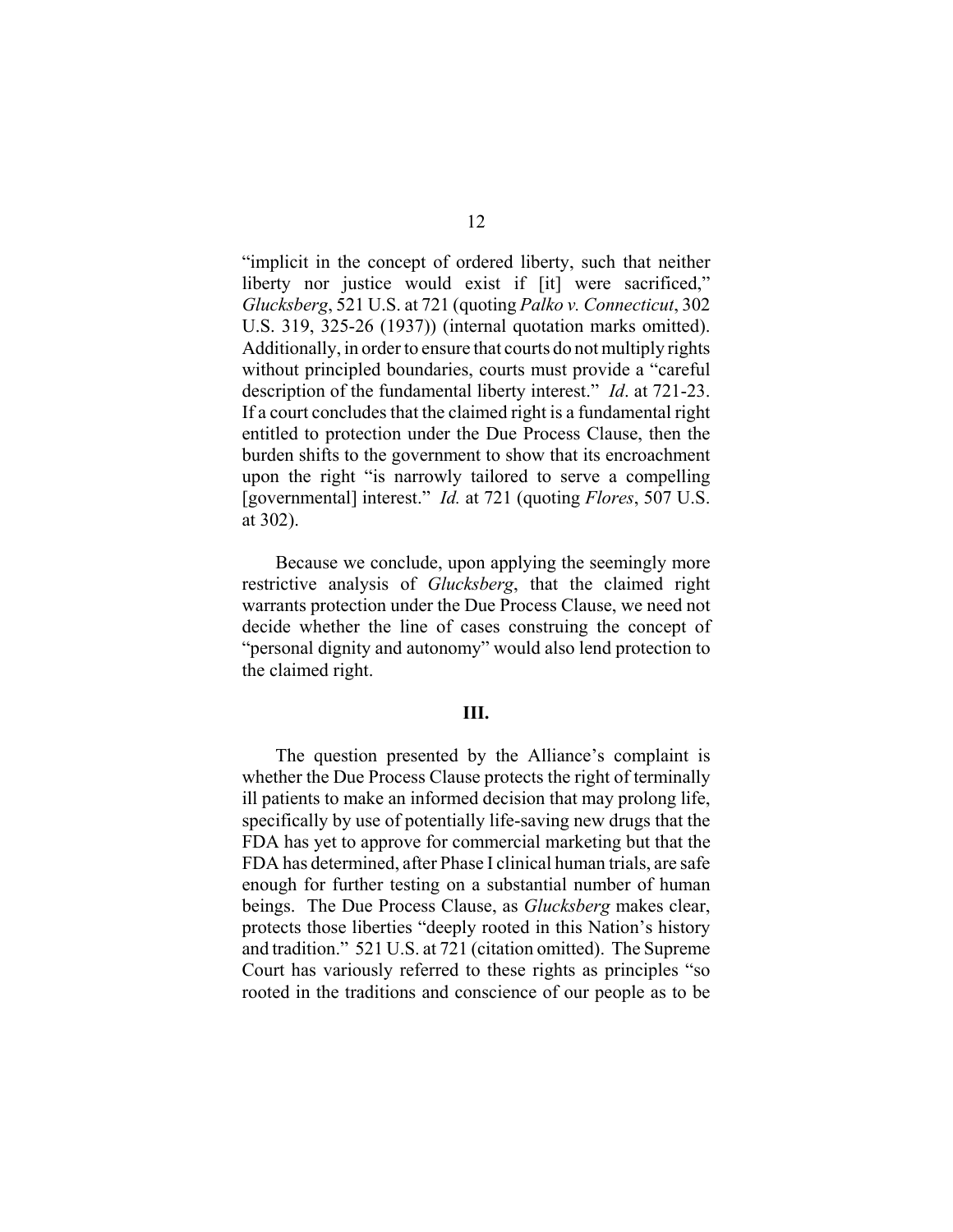ranked as fundamental," *Snyder*, 291 U.S. at 105, and as immunities "implicit in the concept of ordered liberty," *Palko*, 302 U.S. at 325. Thus, a court's examination of our Nation's history and tradition cannot be based on so specific a description of the claimed right as would undercut the interests protected by the Due Process Clause.

One feature of the *Glucksberg* analysis requires courts to compose a "careful description" of the asserted fundamental liberty interest before extending due process protection to it. 521 U.S. at 721. The Supreme Court has not settled on how precisely formulated the right must be. Two Justices have interpreted the "careful description" requirement as indicating that courts should identify fundamental rights at the "most specific level at which a relevant tradition protecting, or denying protection to, the asserted right can be identified." *Michael H.*, 491 U.S. at 127 n.6 (1989) (Scalia, J., with Rehnquist, C.J., concurring). Two other Justices have indicated that asserted rights not expressed at "'the most specific level' [of generality] available" can nonetheless be recognized. *Id.* at 132 (O'Connor and Kennedy, JJ., concurring). The "careful description" requirement was first invoked by the Court in *Flores*, 507 U.S. at 302 (1993), which relied on *Collins v. City of Harker Heights*, 503 U.S. 115, 125 (1992), where the notion of careful description was expressed as a pleading requirement. Since *Glucksberg*, the Court has applied this requirement once without elaboration. *See Chavez v. Martinez*, 538 U.S. 760, 775-76 (2003).

In *Hutchins v. District of Columbia*, 188 F.3d 531 (D.C. Cir. 1999), the en banc court applied the careful description requirement in its substantive due process analysis. The court viewed the careful description requirement as a means of constraining the inadvertent creation of rights that could fall

**A.**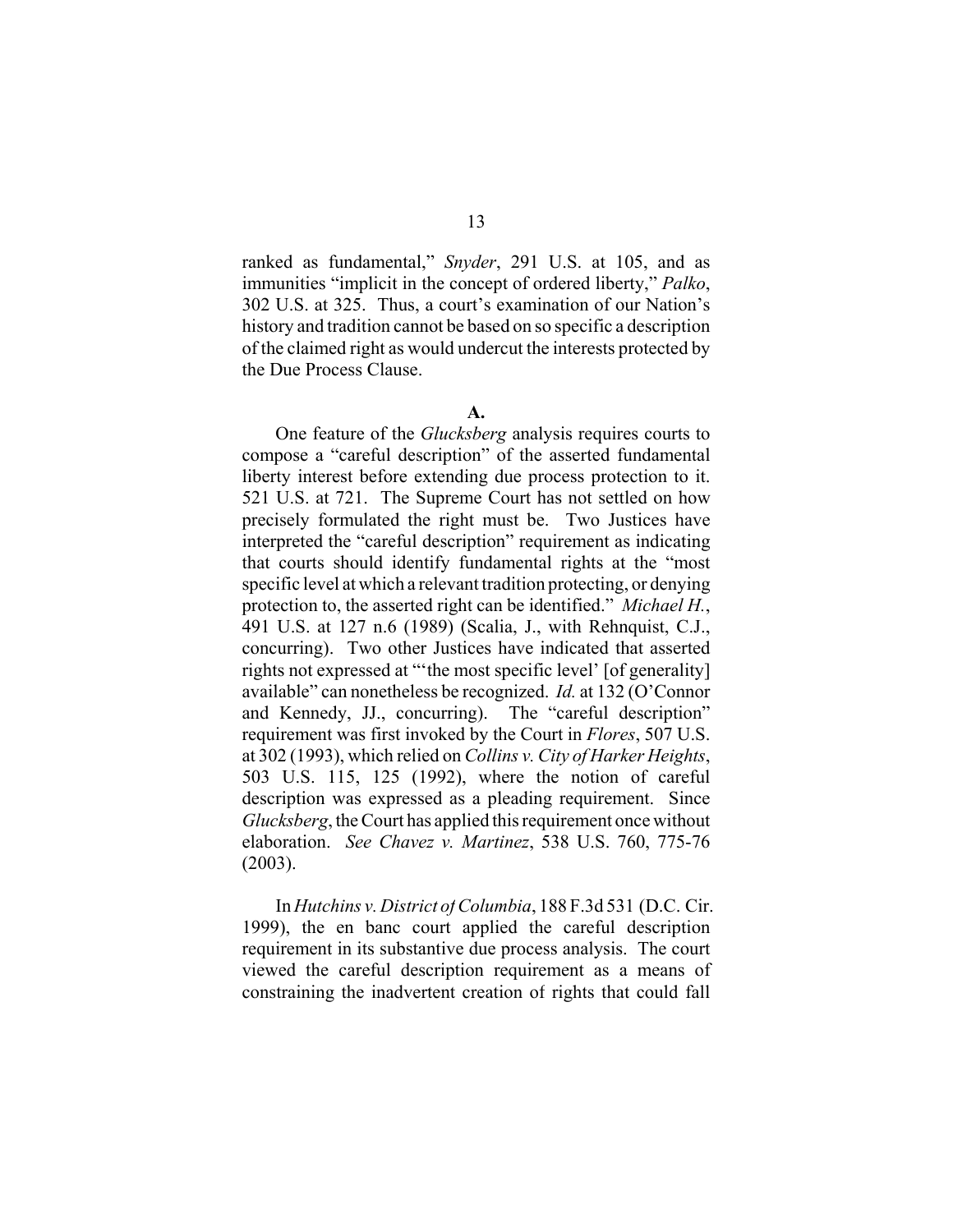within the scope of loosely worded descriptions and thus threaten the separation of powers. *See id.* at 542-45. Despite reaching different conclusions about the appropriate level of generality in describing the claimed right, *compare id.* at 538 (citing *Michael H.*, 491 U.S. at 127 n.6) (Scalia, J., with Rehnquist, C.J., concurring), *with id.* at 555-57 (Rogers, J., dissenting) (citing *Moore,* 431 U.S. at 502-03), the court concluded that the animating principle underlying the careful description requirement is that courts should proceed with care in examining substantive due process claims. *See id.* at 538.

The Alliance's complaint contains the careful description we seek, allowing this court to consider whether the challenged FDA policy impinges upon one or more of the interests protected by the Due Process Clause. The FDA characterizes the Alliance's claimed right as a broadly stated prerogative to access post-Phase I investigational new drugs and to receive treatment, but the Alliance has defined the right more narrowly. The Alliance claims neither an unfettered right of access to all new or investigational new drugs nor a right to receive treatment from the government or at government expense. The Alliance's claim also does not challenge the Controlled Substances Act, 21 U.S.C. §§ 801 *et seq.*, or the government's authority to regulate substances deemed harmful to public health, safety, and welfare. Rather, the Alliance contends that the fundamental due process rights to privacy, liberty, and life include the right of terminally ill patients, acting on a doctor's advice, to obtain potentially lifesaving medication when no alternative treatment approved by the government is available. Recognizing that the effectiveness and side effects of the investigational new drugs may still be in question after the Phase I trials have been completed, the Alliance asks only that the decision to assume these known or unknown risks be left to the terminally ill patient and not to the FDA. This description of the claimed right conforms to the demands of even the narrowest interpretation of the *Glucksberg*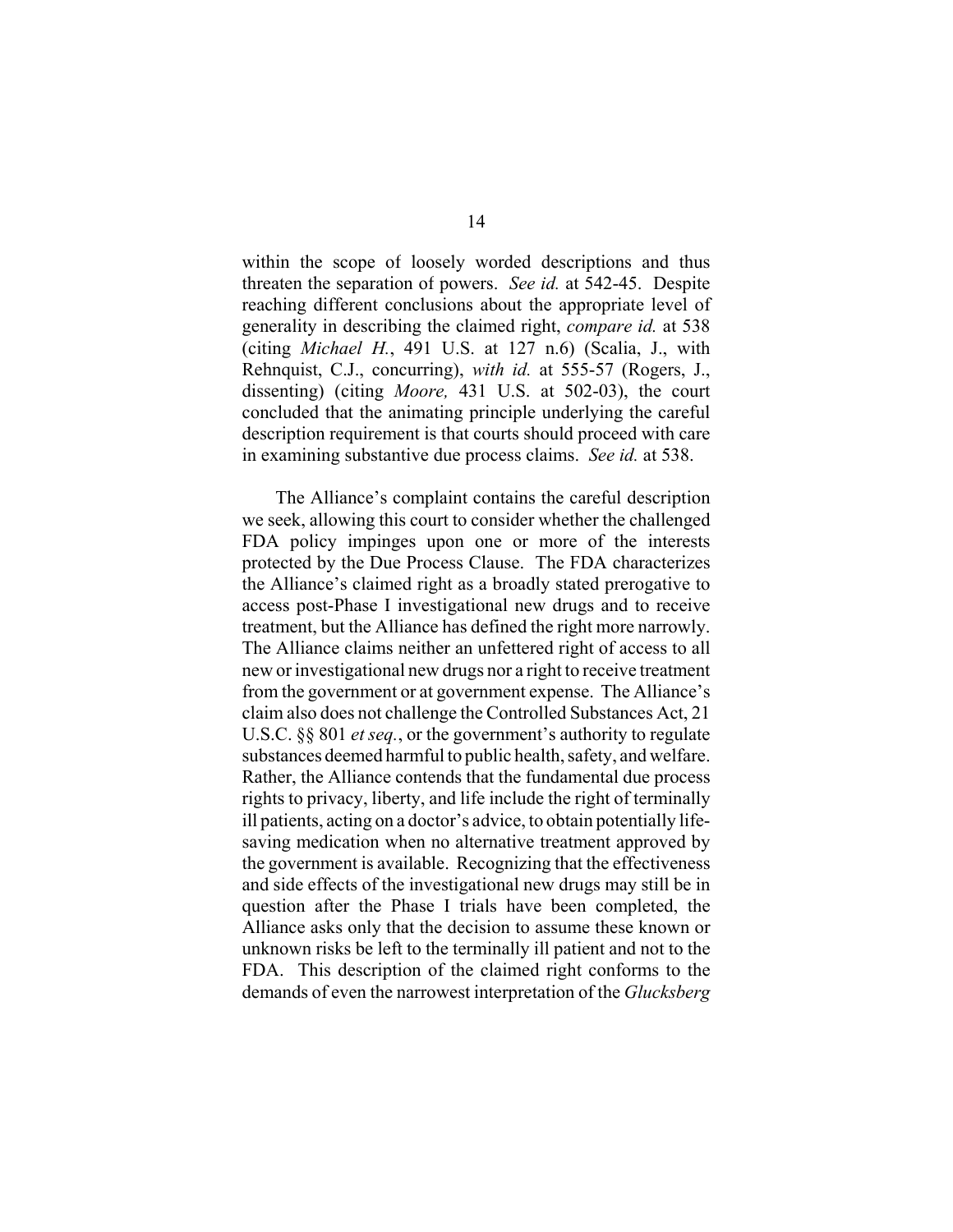"careful description" requirement.<sup>9</sup>

<sup>9</sup> In light of the dissenting opinion, it bears emphasizing that, first, the court is presented with a constitutional challenge to a policy adopted by the FDA pursuant to a statutory delegation of authority. The dissent therefore can derive no support from its misplaced reliance on cases raising statutory challenges, especially given that these cases explicitly declined to address constitutional challenges. *Compare* Dissent at 11-12, 19 (relying on *United States v. Oakland Cannabis Buyers' Co-op.*, 532 U.S. 483 (2001) and *Gonzales v. Raich*, 125 S.Ct. 2195 (2005)), *with Oakland Cannabis Buyers' Co-op.*, 532 U.S. at 491 ("We need not decide, however, whether necessity can ever be a defense when the federal statute does not expressly provide for it."), *id*. at 494 ("Nor do we consider the underlying constitutional [substantive due process] issues today."), *and Gonzales*, 125 S.Ct. at 2215 ("[W]e do not address the question whether judicial relief is available to respondents" on their "substantive due process claim and . . . [their] medical necessity defense."). No more helpful are the other cases cited, *see* Dissent at 19-20 & n.6, because in these cases either no fundamental right was at issue, *see* Opinion at 28-29, or else the fundamental right that was asserted was far broader in scope than the right asserted here. Had these courts addressed the substantive due process claim asserted by the Alliance, they no less than this court could not ignore the Supreme Court's substantive due process precedents that discern fundamental liberty interests in long-standing common law and constitutional protections. *See* Opinion at 19 n.12.

Second, contrary to the dissent's argument, *see* Dissent at 21- 22, the court does not undertake scientific analysis in addressing the Alliance's claim to potentially life-saving medication. The science has been decided by the FDA, as the Alliance acknowledges. The FDA has determined, upon scientific analysis and evaluation, that certain Phase I investigational new drugs are sufficiently safe for expanded human testing in Phase II trials. The Alliance seeks only to piggyback on the FDA's scientific determination. Also, contrary to the dissent's claims, *see* Dissent at 11, 21-24, the court has engaged in no balancing of interests and has not evaluated whether the FDA's restrictions are narrowly tailored. It remains for the district court on remand to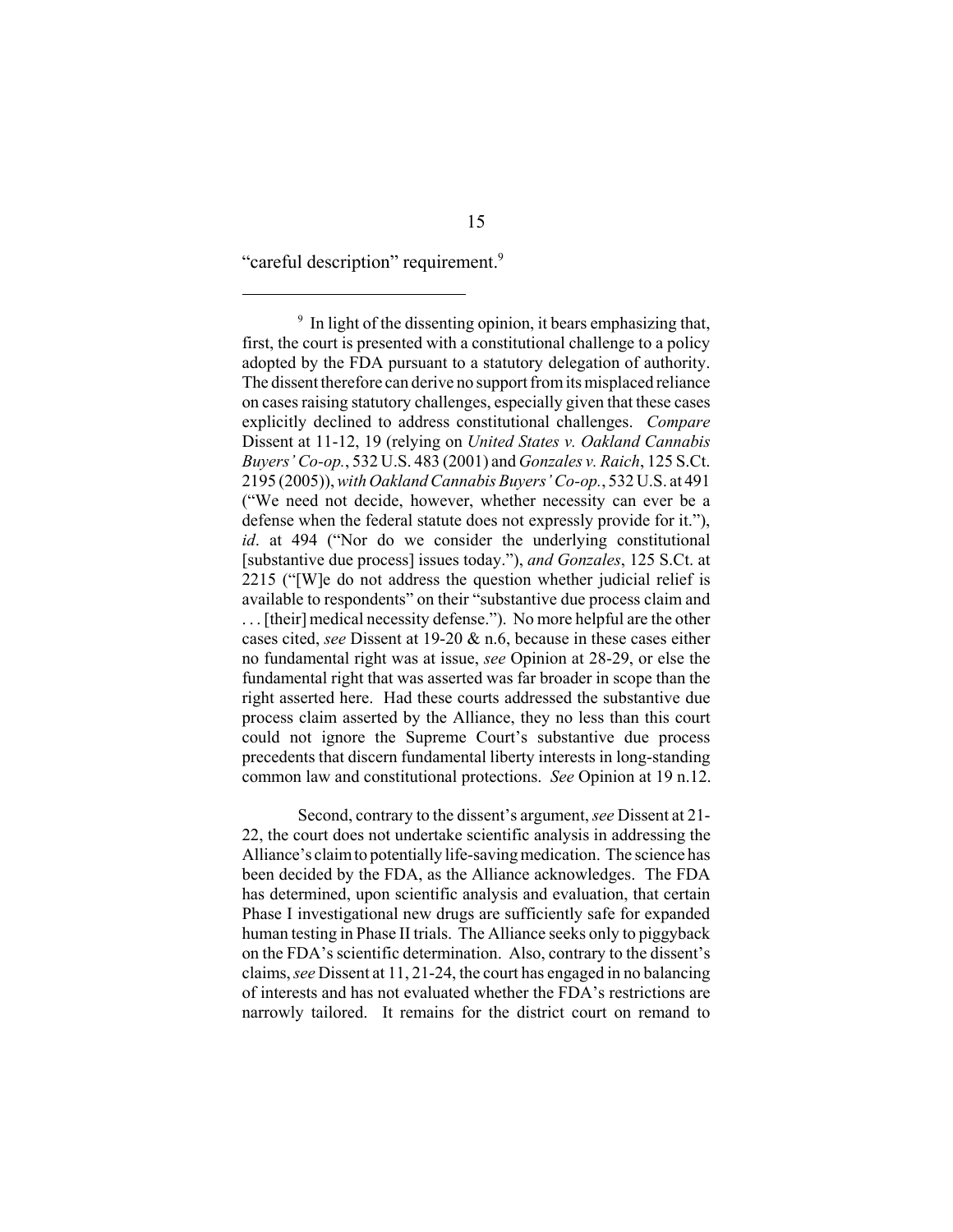**B.**

The other feature of the *Glucksberg* inquiry requires courts

determine in the first instance whether FDA restrictions on a terminally ill patient's right of access to potentially life-saving medication that has cleared FDA Phase I trials are narrowly tailored to serve a compelling governmental interest. *See* Opinion at 30. At that time, the governmental interests will be identified by the FDA. The dissent oscillates between ignoring that this issue remains to be resolved, *see* Dissent at 9, and asserting that the issue is incapable of resolution, *see id.* at 24. Performing strict scrutiny is not a task that Article III courts have historically regarded as "impossible." *But see* Dissent at 24.

Third, the dissent suggests that the court paves the way for medicinal use of marijuana. *See* Dissent at 14, 24. There is no slippery slope from finding a right of access to potentially life-saving investigational new drugs that have cleared FDA Phase I trials for safety to finding a right of access to illegal narcotics. Marijuana is listed as a Schedule I substance under the Controlled Substances Act. A drug is included in Schedule I if it "has a high potential for abuse," "has no currently accepted medical use in treatment in the United States," and has "a lack of accepted safety for use . . . under medical supervision." 21 U.S.C.  $\S$ § 812(b)(1)(A)-(C). The investigational new drugs that have cleared FDA Phase I trials do not possess these attributes or the FDA would not be permitting their medical use in treatment, under medical supervision, by Phase II trial participants. Nothing in the court's holding supports the dissent's inference that marijuana, or any other Schedule I substance, if tested, would qualify for Phase I clearance and be potentially life-saving. By the same token, the record does not imply that a right of access exists to "federally-funded stem cell research and treatment." Dissent at 24. That issue is not before the court and the considerations that would be relevant under *Glucksberg* are not obviously similar. *See infra* n.26.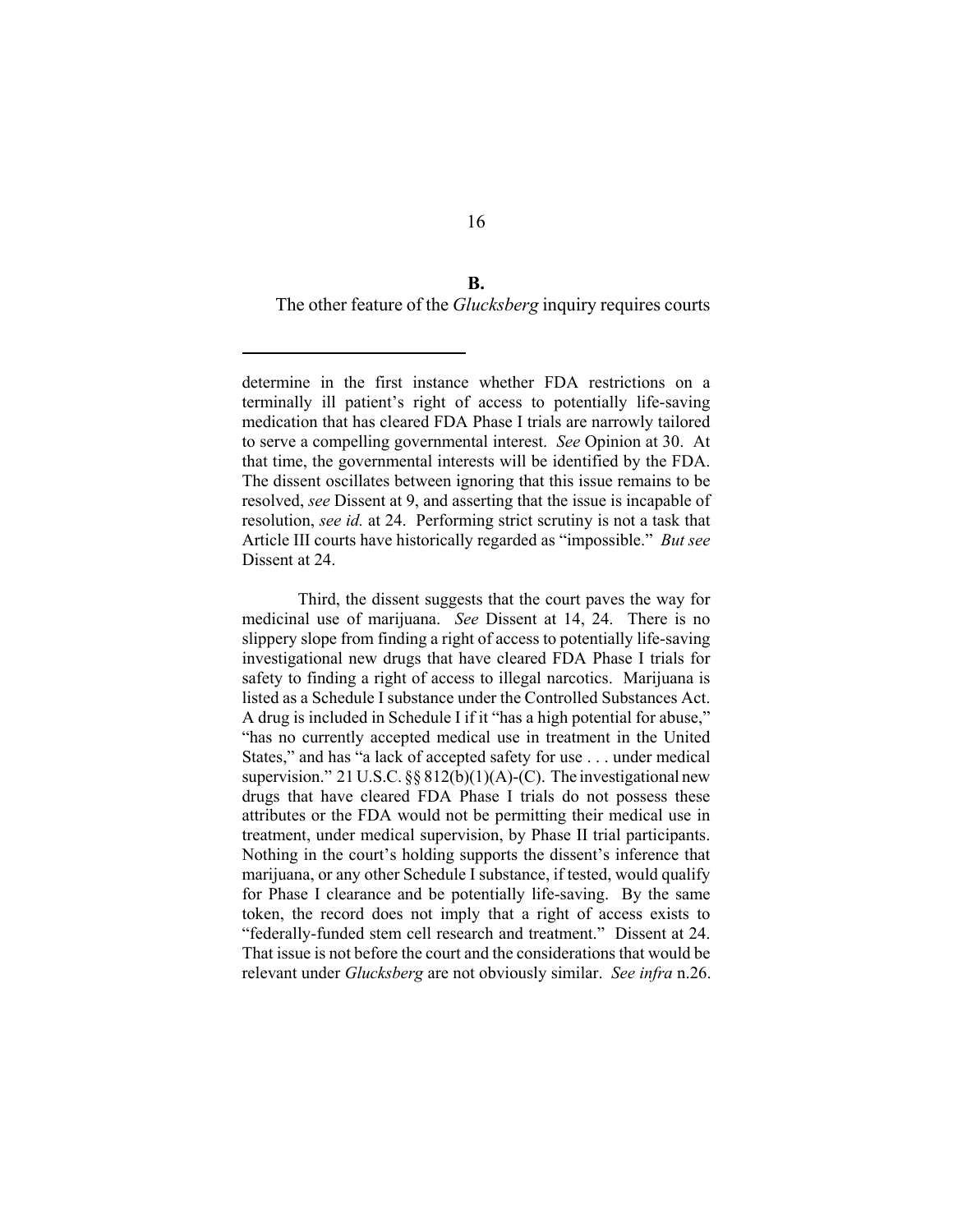to determine whether there exists a long-standing tradition in our Nation that would protect individual access to potentially lifesaving medication. Courts must focus on discerning those constitutionally protected interests whose existence can be inferred from the Due Process Clause and Supreme Court precedent construing the Clause. *See Cruzan*, 497 U.S. at 278. Although it is relevant to the substantive due process analysis that the government has never proscribed the desired conduct, this is not dispositive. The absence of regulation could be attributable to a liberty interest that is deeply rooted in this Nation's history and tradition, and therefore characterized by a history of liberty from governmental interference, but there may be another explanation. For example, a lack of regulation might indicate only that the technology of yesteryear did not warrant it.

The FDA's discussion of the merits of this question consists of a single sentence: "[The] FDA has had statutory authority to regulate drugs for almost a century, and that authority is now firmly ingrained in our understanding of the appropriate role of government." Appellee's Br. at  $19.10$  We offer the following observations, mindful of the fact that the Alliance is complaining only of obstacles to post-Phase I investigational new drugs erected by the FDA and not obstacles that might be

<sup>&</sup>lt;sup>10</sup> The FDA argues in its brief that the Alliance never argued in the district court that drugs were unregulated for most of our Nation's history, and thus cannot raise this argument for the first time on appeal. In fact, the Alliance argued in district court that *Glucksberg* supported its due process claim, *see* Pls.' Cross-Mot. at 8- 9, and the district court relied on the *Glucksberg* analysis in dismissing the complaint. As the FDA states in its brief, whether the Alliance has asserted a fundamental right is a legal issue on which this court is fully briefed. There is no reason why the analysis cannot proceed.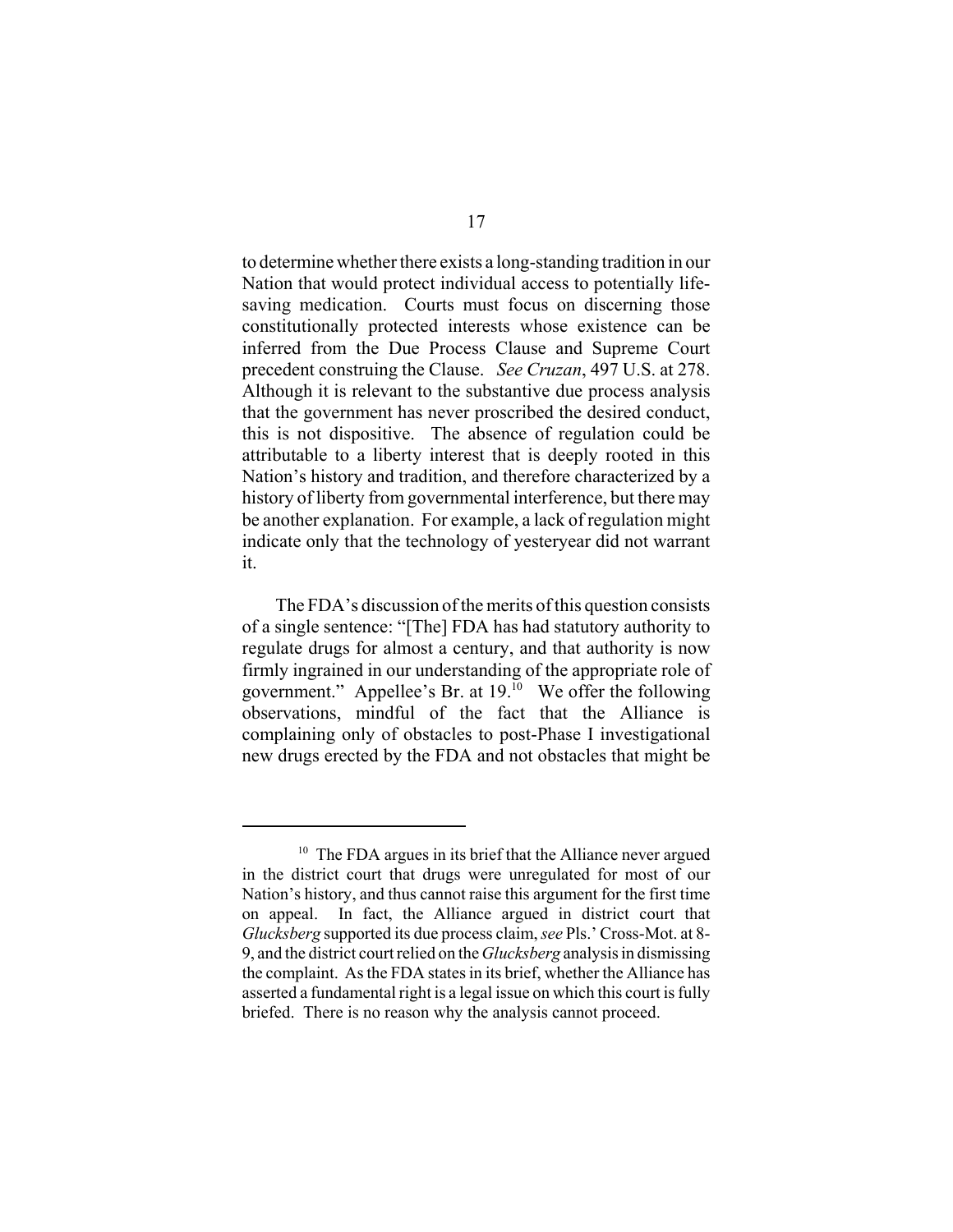erected by state consumer protection or other laws.<sup>11</sup>

A right of control over one's body has deep roots in the common law. The venerable commentator on the common law William Blackstone wrote that the right to "personal security" includes "a person's legal and uninterrupted enjoyment of his life, his limbs, his body, [and] his health," as well as "the preservation of a man's health from such practices as may prejudice or annoy it." WILLIAM BLACKSTONE, 1 COMMENTARIES \*125, \*130. This right included the right to self-defense and the right to self-preservation. "For whatever is done by a man, to save either life or member, is looked upon as done upon the highest necessity and compulsion." *Id.* at \*127. As recognized throughout Anglo-American history and law, when a person is faced with death, necessity often warrants extraordinary measures not otherwise justified. Indeed the principle holds even when that action impinges upon the rights of others. *See, e.g.*, *Ploof v. Putnam*, 81 Vt. 471, 475 (1908) ("This doctrine of necessity applies with special force to the preservation of human life. . . . One may sacrifice the personal property of another to save his life or the lives of his fellows.") (internal citation omitted); *Mouse's Case*, 77 Eng. Rep. 1341, 1342 (K.B. 1609) (deciding that it is lawful to throw overboard property of another for safety of lives of passengers); RESTATEMENT (FIRST) OF TORTS § 197 (1934); *see generally* George C. Christie, *The Defense of Necessity Considered from the Legal and Moral Points of View*, 48 DUKE L.J. 975 (1996). *But see The Queen v. Dudley and Stephens*, 14 Q.B.D. 273 (1884) (holding that the defense of necessity did not justify

<sup>&</sup>lt;sup>11</sup> The FDCA does not regulate doctors in their practice of medicine; they are licensed by the states. *See Chaney v. Heckler*, 718 F.2d 1174, 1179 (D.C. Cir. 1983), *rev'd on other grounds*, *Heckler v. Chaney*, 470 U.S. 821 (1985). *See also Gonzales v. Oregon*, 126 S. Ct. 904, 922-23 (2006).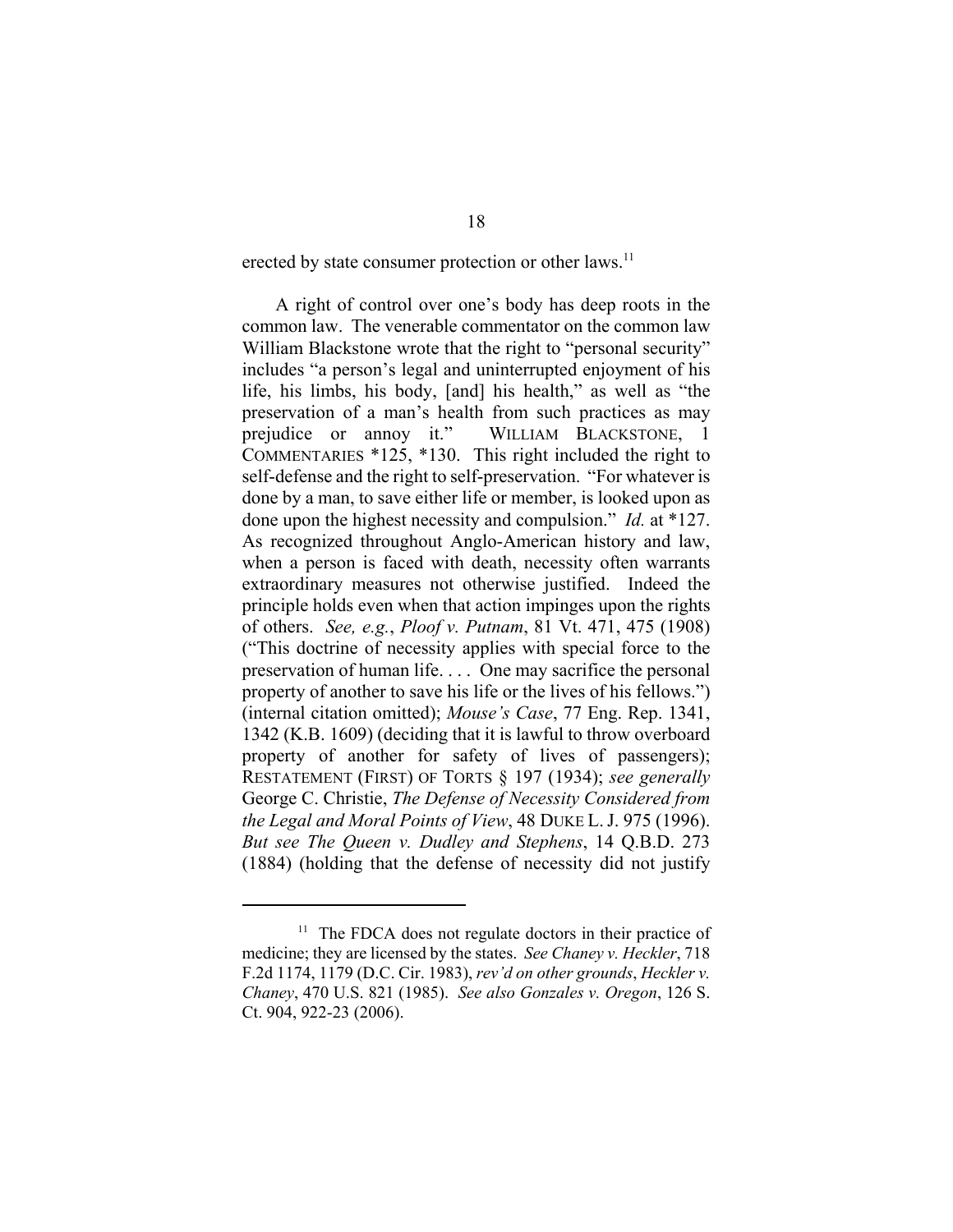taking of innocent life). Barring a terminally ill patient from the use of a potentially life-saving treatment impinges on this right of self-preservation.

Such a bar also puts the FDA in the position of interfering with efforts that could save a terminally ill patient's life. Although the common law imposes no general duty to rescue or to preserve a life, it does create liability for interfering with such efforts. Section 326 of the Restatement (First) of Torts, first published in 1934, explained that

> [o]ne who, without a privilege to do so, intentionally prevents a third person from giving to another aid necessary to his bodily security, is liable for bodily harm caused to the other by the absence of aid which he has prevented the third person from giving.

While infrequently invoked, this common law rule is of venerable vintage. *See id.*; *see also Soldano v. O'Daniels,* 190 Cal. Rptr. 310, 313, 316-18 (Ct. App. 1983); *Miller v. Arnal Corp.*, 632 P.2d 987, 993 (Ariz. App. 1981).<sup>12</sup>

 $12$  As the dissent notes, fundamental rights may "not [be] simply deduced from abstract concepts of personal autonomy." Dissent at 10 (quoting *Glucksber*g, 521 U.S. at 725). Were it impermissible to draw any inferences from a broader right to a narrower right, however, nearly all of the Supreme Court's substantive due process case law would be out of bounds. *See, e.g.*, *Griswold*, 381 U.S. at 484-86 (inferring specific right to use contraception from general right to be free from intrusion into "sacred precincts of marital bedrooms"); *Roe*, 410 U.S. 113 (identifying specific right to terminate a pregnancy from broader right to privacy); *Moore*, 431 U.S. at 503 (extrapolating from broader constitutional protection for "the sanctity of the family" to specific right to determine extended family living arrangements). In any event, the court's holding is not grounded in the abstract notion of personal autonomy but rather in the specific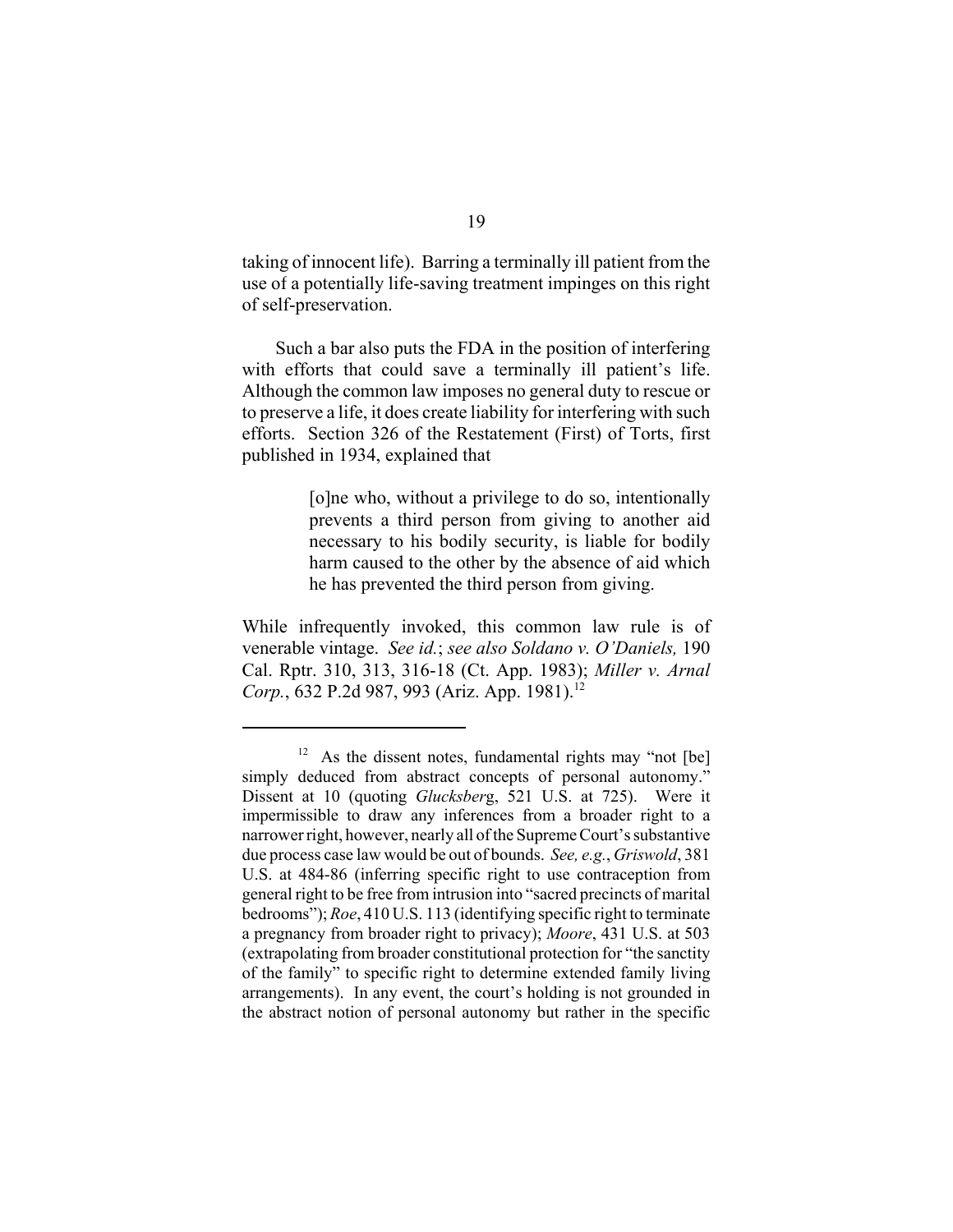In contrast to these ancient principles, regulation of access to new drugs has a history in this country that is of recent origin. Prior to 1906, there was essentially no drug regulation in the United States.13 In that year Congress enacted the Pure Food and Drug Act ("1906 Act"), Pub. L. No. 59-384, 34 Stat. 768 (repealed 1938), which prohibited misbranded and adulterated foods or drugs from entering interstate commerce, 34 Stat. at 768, and prohibited false and misleading labeling, *id*. at 770.

right to act in order to save one's own life.

<sup>13</sup> *See* Charles J. Walsh & Alissa Pyrich, *Rationalizing the Regulation of Prescription Drugs and Medical Devices: Perspectives on Private Certification and Tort Reform,* 48 RUTGERS L. REV. 883, 890-91 (1996); Note, *The Catch-22 for Persons with AIDS: To Have or Not To Have Easy Access to Investigational Therapies and Early Approval for New Drugs*, 69 S. CAL.L.REV. 105, 109 (1995); *see also Gonzales v. Raich,* 125 S. Ct. 2195, 2202-03 (2005). The FDA Historian Wallace F. Janssen writes that prior to 1906 was the "heyday of 'patent medicines,'" a time when "[a]nyone, no matter how ignorant or unqualified, could go into the drug manufacturing business" and when "[m]edicines . . . were sold without restriction at almost every crossroads store." Wallace F. Janssen, *Outline of the History of U.S. Drug Regulation and Labeling*, 36 FOOD DRUG COSM. L. J. 420, 422 (1981) ("*Outline of the History*"). He further recounts that in "colonial days, and long afterward, consumers . . . were their own food and drug inspectors," "there was a striking absence of statutes dealing with drugs," and, although there were food inspection laws and standards for weights and measures, *see id*. at 423, 425, "drug laws were virtually non-existent." Janssen, *America's First Food and Drug Laws,* 30 FOOD DRUG COSM. L. J. 665, 669, 671 (1975). This suggests that in this country's early history there were no restrictions on a patient's access to potentially life-saving medication, regardless of whatever restrictions may have been placed on physicians, pharmacists, apothecaries, poisons, or misbranded or adulterated substances. *See id.* at 669-72; Janssen, *Outline of the History*, at 426-28. *But cf*. Dissent at 15-17.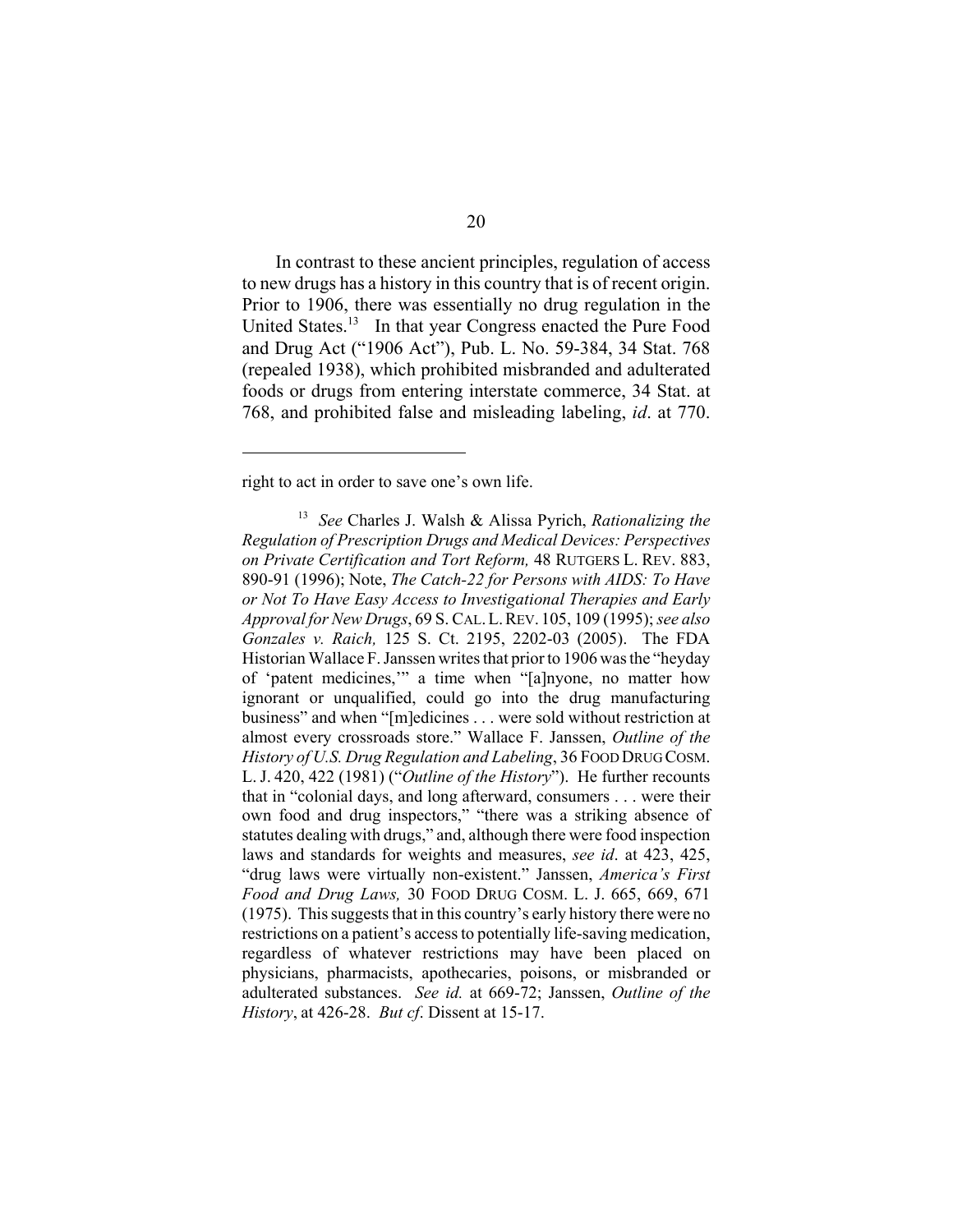For a small number of particularly dangerous drugs, the 1906 Act required the labels to identify the drug's ingredients and quantities. *Id.* The statute also authorized the Bureau of Chemistry, a predecessor of the FDA, to seize nonconforming goods and to recommend federal prosecution of those who violated the 1906 Act. *Id*. at 769 § 4. The 1906 Act did not, however, limit individual access to new drugs or regulate therapeutic claims by drug manufacturers. *Cf. United States v. Johnson*, 221 U.S. 488 (1911). It thus appears that a patient still could obtain access to any new drug for medicinal use, even if the drug had no therapeutic benefit, albeit subject to the controls placed on narcotics in 1914 by the Harrison Narcotic Act. Act of Dec. 17, 1914, 38 Stat. 785.<sup>14</sup>

In 1938, Congress enacted the FDCA in response to the deaths of more than one hundred people, many of them children, from ingesting Elixir Sulfanilamide, which had been marketed as an antibiotic. *See* Report of the Secretary of Agriculture on Deaths Due to Elixir Sulfanilamide, S. Doc. No. 124, 75th Cong., 2d Sess. 1, 1-3 (1937) ("1937 Report").<sup>15</sup> For the first time, Congress required that drug manufacturers test, and the FDA review, all new drugs for safety prior to their commercial distribution. Pub. L. No. 75-717, 52 Stat. 1040 (1938) (codified as amended at 21 U.S.C. §§ 301 *et seq.*); 1937 Report at 1-3. Under the 1938 Act, a new drug could be commercially

<sup>14</sup> *See generally* James L. Zelenay, Jr., *The Prescription Drug User Fee Act: Is a Faster Food and Drug Administration Always a Better Food and Drug Administration?*, 60 FOOD & DRUG L.J. 261, 263-64 (2005); Steven R. Salbu, *Regulation of Drug Treatments for HIV and AIDS: A Contractarian Model of Access,* 11 YALE J. ON REG. 401, 406-09 (1994); *cf. State of Minnesota ex rel. Whipple v. Martinson*, 256 U.S. 41, 45 (1921).

<sup>15</sup> *See* Salbu, *supra* note 14, at 407.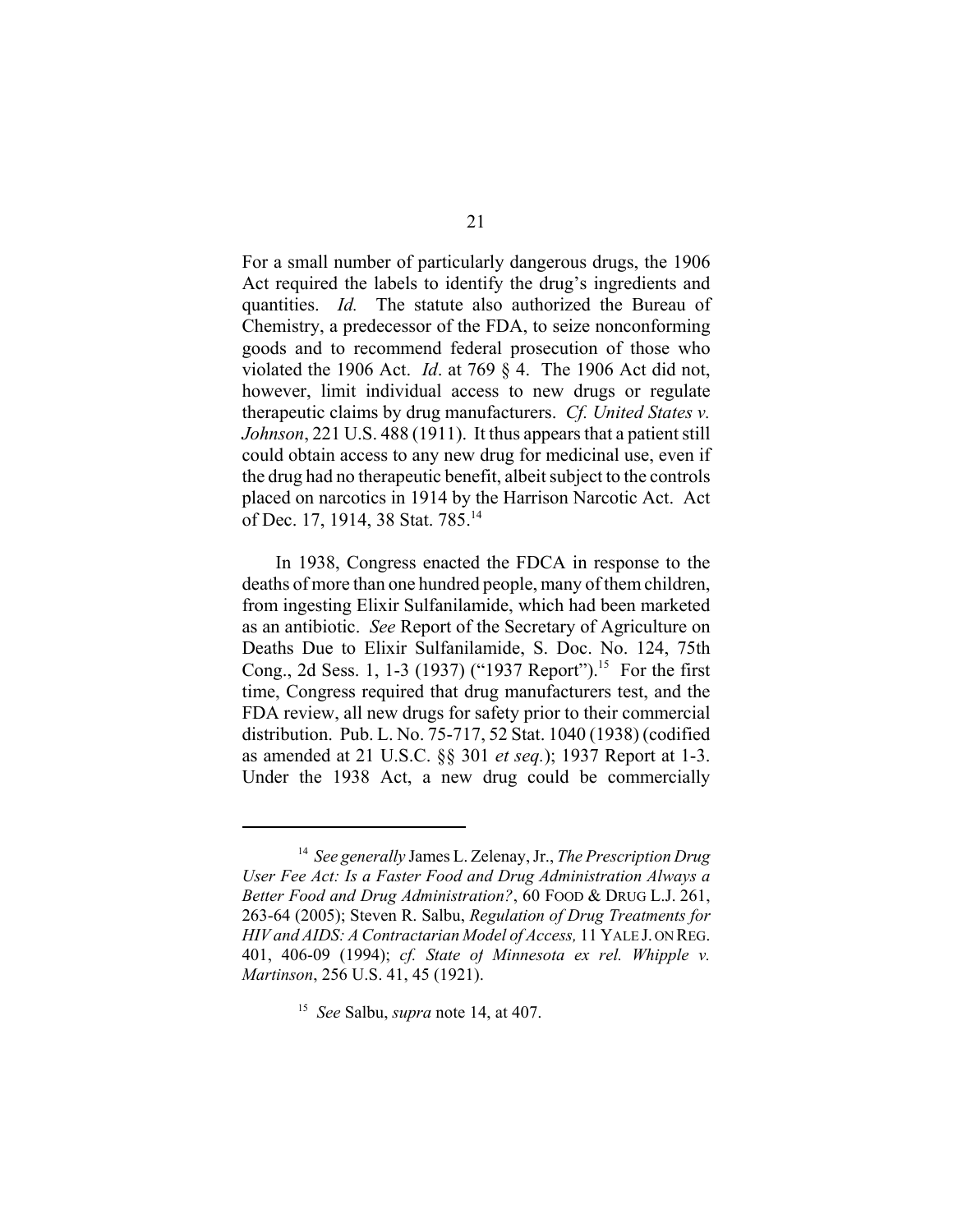marketed only after the manufacturer filed a New Drug Application ("NDA") with the FDA that set forth medical and scientific information attesting to the drug's safety. The 1938 Act did not, however, require drug manufacturers to receive affirmative FDA approval before marketing the drug.<sup>16</sup> Rather, an NDA became automatically effective within a time frame set by the FDA unless the FDA determined that the drug was unsafe and barred its commercial distribution.17 It was not until 1951, in the Durham-Humphrey Amendment, that Congress created the category of prescription drugs, i.e., drugs that are unsafe for self-medication but which can be used while under a doctor's supervision. *See* Act of Oct. 25, 1951, 65 Stat. 648 (1951) (codified at 21 U.S.C. § 353(b)).

Only in 1962 did Congress require drug manufacturers to provide empirical evidence of the effectiveness of a drug as opposed to merely the drug's safety.18 The Kefauver-Harris Amendments, Pub. L. No. 87-781, 76 Stat. 780 (1960) (codified in scattered sections of 21 U.S.C. §§ 301-81 (1982 & Supp. IV 1986)), were enacted in response to the rash of birth defects discovered in babies whose mothers had taken Thalidomide to ease morning sickness caused by pregnancy.<sup>19</sup> The Kefauver-Harris Amendments transformed drug regulation and the approval process in several respects. First, the Amendments required the FDA to review a new drug for both safety and effectiveness and specified that to demonstrate effectiveness

<sup>19</sup> *See* Salbu, *supra* note 14, at 408 n.41; *see generally* HARVEY TEFF & COLIN R. MUNRO, THALIDOMIDE: THE LEGAL AFTERMATH 1-10 (1976); Janssen, *Outline of the History*, at 438.

<sup>16</sup> *See* Zelenay, *supra* note 14, at 264-65.

<sup>17</sup> *Id*.

<sup>18</sup> *See* Greenberg, *supra* note 3, at 295, 300 & n.23.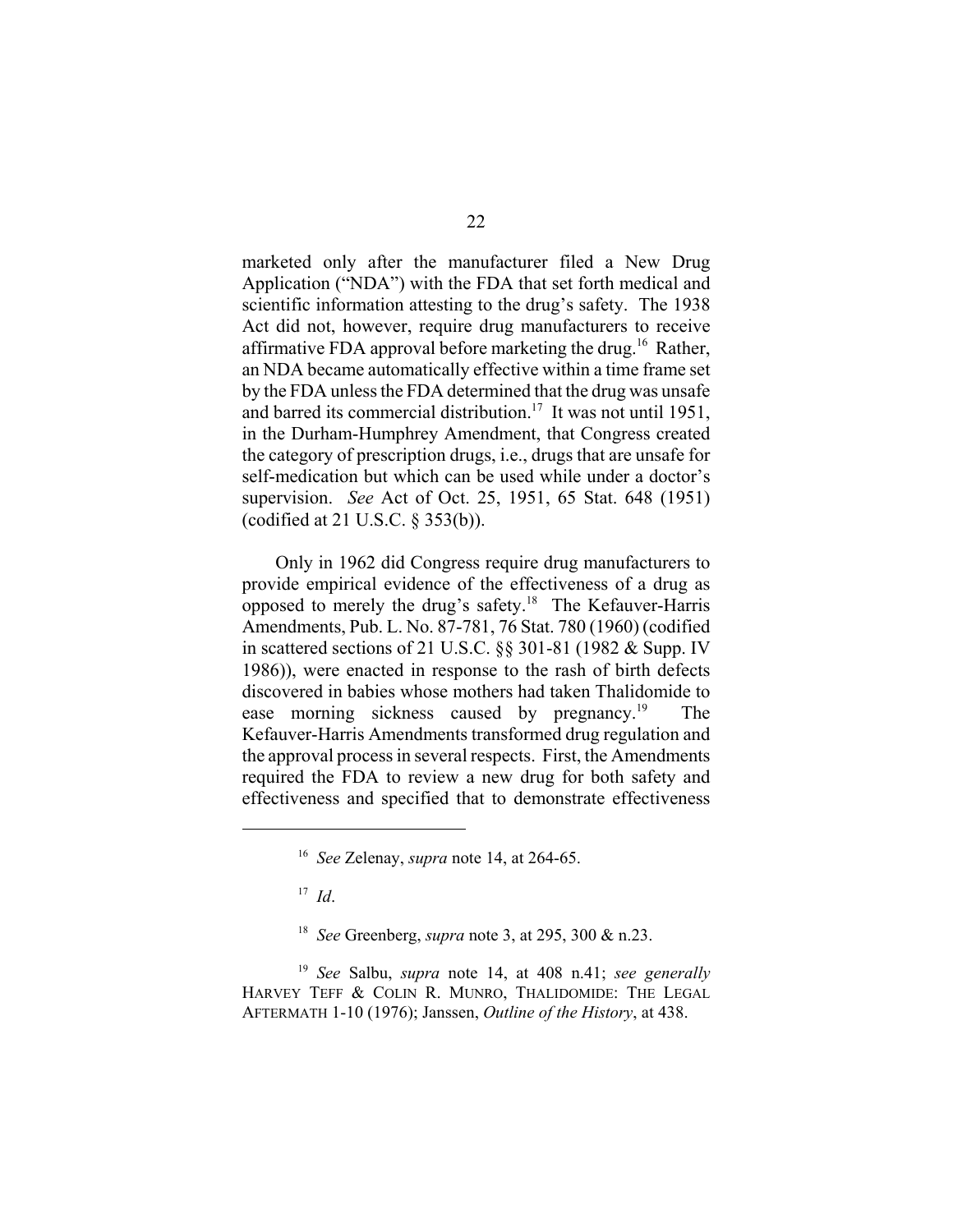manufacturers were required to submit data from "adequate and well-controlled investigations." 21 U.S.C. § 355(d). Second, the Amendments authorized the FDA to approve human clinical trials, regulate drug advertising, inspect drug-manufacturing facilities, and promulgate good manufacturing practices. The Amendments also required drug manufacturers to disclose to the FDA any information they received regarding the adverse consequences of approved drugs.<sup>20</sup> This legislation set the framework for the system of drug regulation currently in place.

Despite the increased federal scrutiny of new drugs, important aspects of patient access to drugs are unregulated by the government and appear always to have been unregulated. "The FDA's regulatory authority extends to manufacturers of drugs but not to the physicians who dispense them.<sup>"21</sup> Thus, a doctor may prescribe a drug to a patient for a purpose other than that for which the FDA has approved the use of the drug. Such "off-label" use may occur even if the drug is not deemed safe or effective for that use. Further, it appears that the FDA has never prohibited either off-label prescription or off-label use of drugs.<sup>22</sup> In recent years, the FDA has been moving to permit drug manufacturers to promote the use of their drugs for offlabel purposes in limited circumstances.<sup>23</sup> *See* Food and Drug Administration Modernization Act of 1997, Pub. L. No.

<sup>20</sup> *See* Walsh & Pyrich, *supra* note 13, at 901; *see also* Zelenay, *supra* note 14, at 266.

<sup>21</sup> Steven R. Salbu, *Off-Use, Prescription, and Marketing of FDA-Approved Drugs: An Assessment of Legislative and Regulatory Policy*, 51 FLA. L.REV. 181, 189-92 (1999). *See Chaney*, 718 F.2d at 1180.

<sup>22</sup> *See* Salbu, *supra* note 21, at 189-92*.*

<sup>23</sup> *See id.* at 211.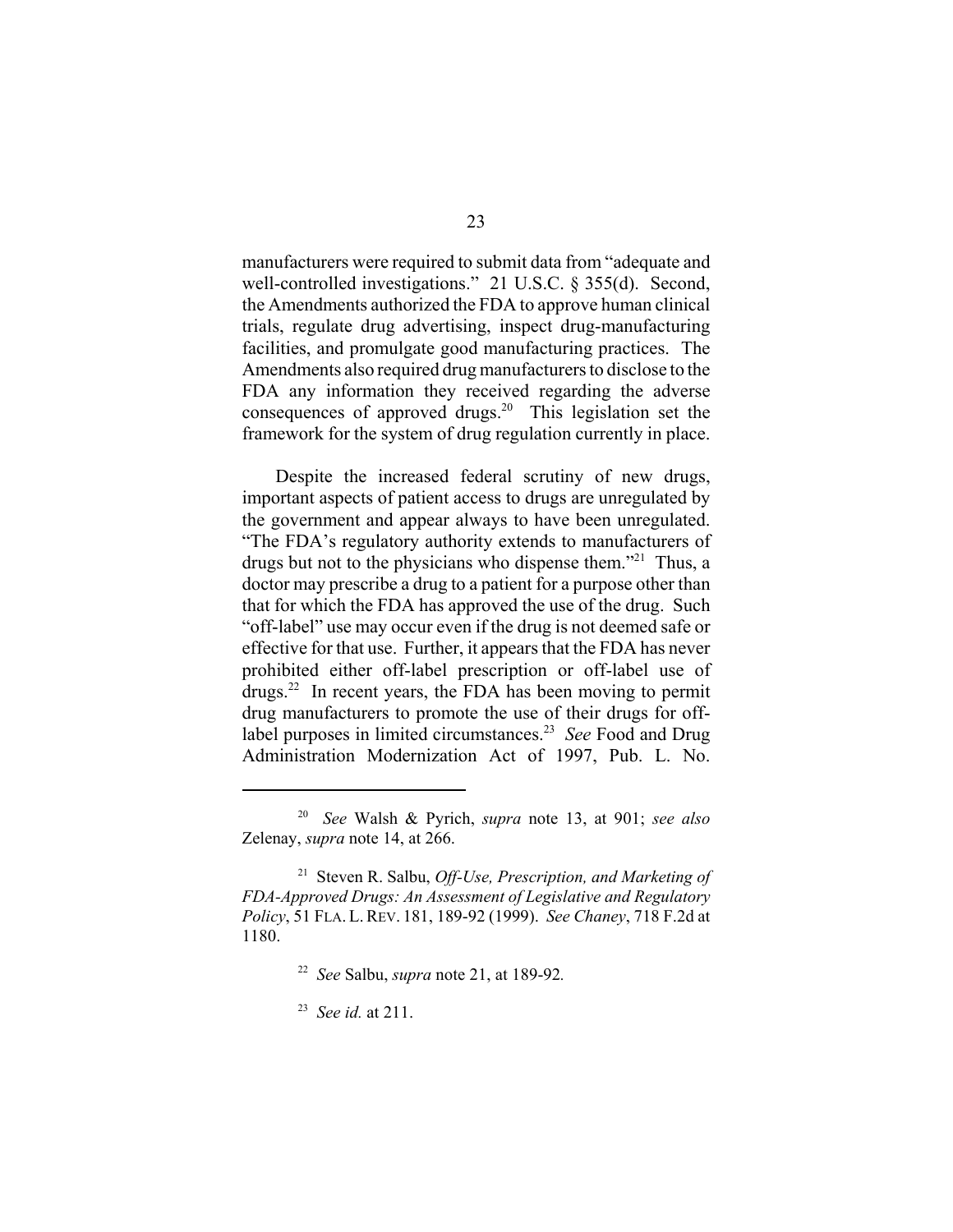105-115, 111 Stat. 2296 (codified in scattered sections of 21 U.S.C. §§ 301-81).

For over half of our Nation's history, then, until the enactment of the 1906 Act, a person could obtain access to any new drug without any government interference whatsoever. Even after enactment of the FDCA in 1938, Congress imposed no limitation on the commercial marketing of new drugs based upon the drugs' effectiveness. Rather, at that time, the FDA could only interrupt the sale of new drugs based on its determination that a new drug was unsafe. Government regulation of drugs premised on concern over a new drug's efficacy, as opposed to its safety, is of recent origin. And even today, a patient may use a drug for unapproved purposes even where the drug may be unsafe or ineffective for the off-label purpose. Despite the FDA's claims to the contrary, therefore, it cannot be said that government control of access to potentially life-saving medication "is now firmly ingrained in our understanding of the appropriate role of government," Appellee's Br. at 19, so as to overturn the long-standing tradition of the right of self-preservation. $^{24}$ 

<sup>&</sup>lt;sup>24</sup> The court does not, as the dissent suggests, "infer<sup>[]</sup> a constitutional right to be free from regulation" from "the lack of federal regulation" in this area prior to the recent past. *See* Dissent at 14. Rather, the court infers the right from the Due Process Clause and Supreme Court precedents construing the Due Process Clause. *See supra* n. 12. The fundamental right to take action, even risky action, free from government interference, in order to save one's own life undergirds the court's decision. Our point is that the relatively shortlived history of drug regulation, particularly as regards the effectiveness of a new drug, is not, as the dissent suggests, sufficient to establish that the government has acquired title to this right by adverse possession. The same logic plainly would not serve to establish a right to recreational drugs merely because, in the grand sweep of the Nation's history, these regulations are of relatively recent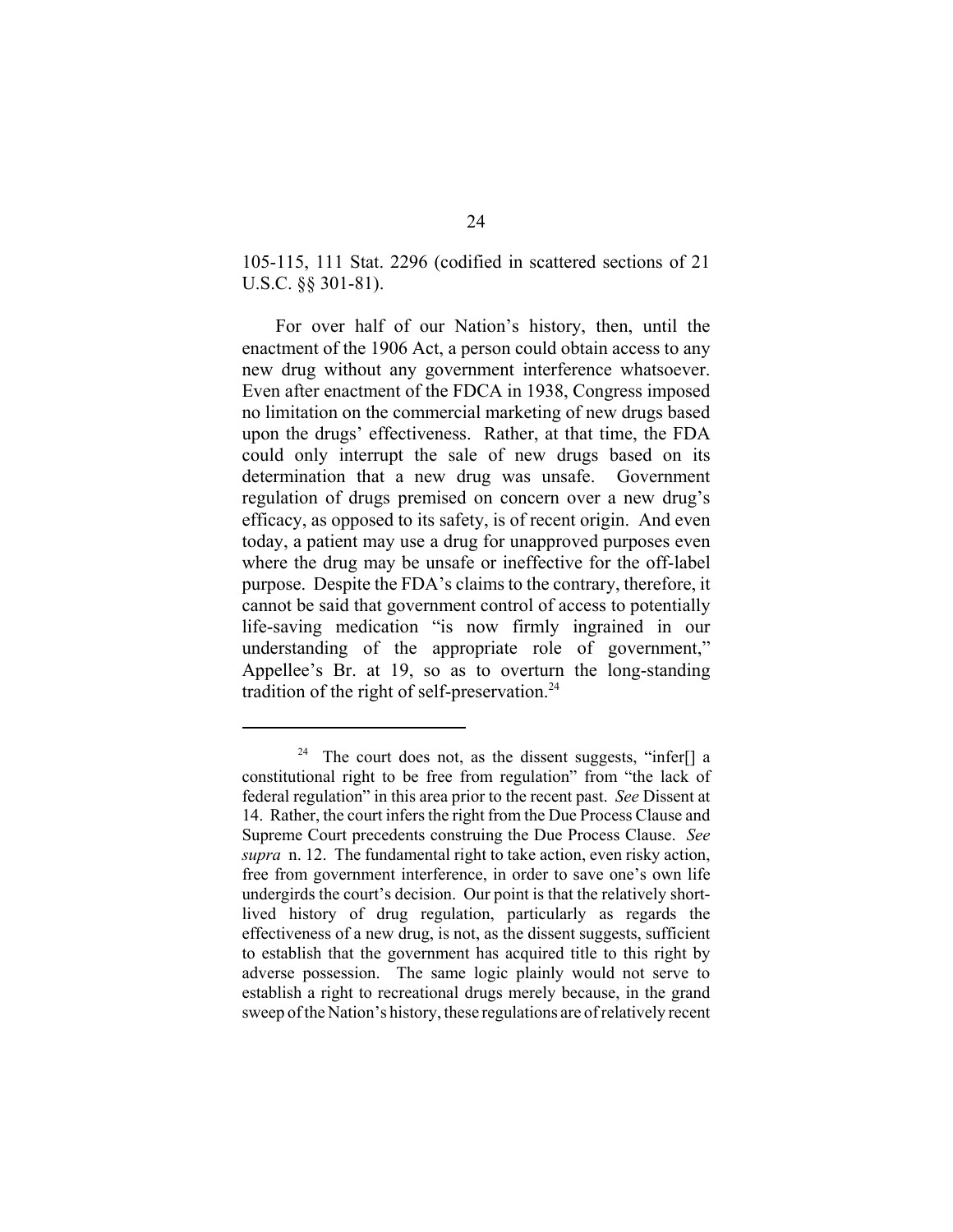**C.**

The Alliance's claim also falls squarely within the realm of rights the Supreme Court has held are "implicit in the concept of ordered liberty." *Palko*, 302 U.S. at 325. Specifically, the claimed right is implied by the Court's conclusion in *Cruzan* that due process protects a person's right to refuse lifesustaining treatment. *See Cruzan*, 497 U.S. at 279. Writing for the Court, Chief Justice Rehnquist noted in examining the origins of the doctrine of informed consent that the Court had observed early on that "[n]o right is held more sacred, or is more carefully guarded, by the common law, than the right of every individual to the possession and control of his own person, free from all restraint or interference of others, unless by clear and unquestionable authority of law." *Id*. at 269 (quoting *Union Pacific R. Co. v. Botsford*, 141 U.S. 250, 251 (1891)). The Court reasoned that "[t]he logical corollary of the doctrine of informed consent is that the patient generally possesses the right not to consent, that is, to refuse treatment." *Id*. at 270. Confronting for the first time what it described as a "perplexing question with unusually strong moral and ethical overtones," *id*. at 277, the Court turned to the language of the Fourteenth Amendment and its precedent to determine whether "the United States Constitution grants what is in common parlance referred to as a 'right to die,'" *id*. The Court reasoned that "[t]he principle that a competent person has a constitutionally protected liberty interest in refusing unwanted medical treatment may be inferred from our prior decisions." *Id.* Without qualification, the Court stated: "It cannot be disputed that the Due Process Clause protects an interest in life as well as an interest in refusing life-sustaining medical treatment." *Id.* at 281.

A similar analysis leads to the conclusion that the Due

vintage.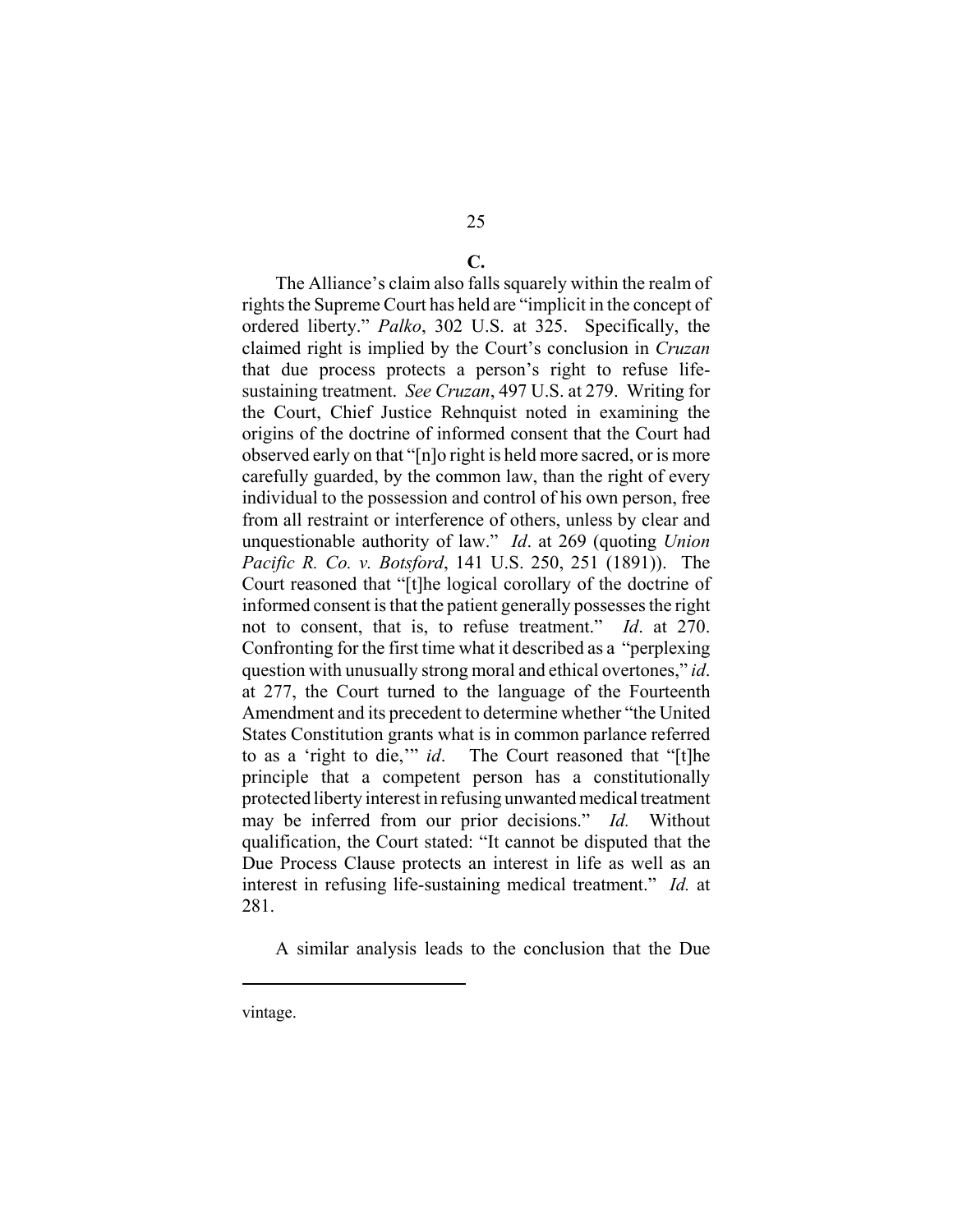Process Clause protects the liberty interest claimed by the Alliance for its terminally ill members. *See supra* Part III.A. The text of the Due Process Clause refers to protecting "liberty" and "life." Although there is no similarly clear textual basis for a "right to die" or refusing life-sustaining medical treatment, the Supreme Court in *Cruzan* recognized, in light of the common law and constitutionally protected liberty interests based on the inviolability of one's body, that an individual has a due process right to make an informed decision to engage in conduct, by withdrawing treatment, that will cause one's death.<sup>25</sup> The logical corollary is that an individual must also be free to decide for herself whether to assume any known or unknown risks of taking a medication that might prolong her life.

Like the right claimed in *Cruzan*, the right claimed by the Alliance to be free of FDA imposition does not involve treatment by the government or a government subsidy. Rather, much as the guardians of the comatose patient in *Cruzan* did, the Alliance seeks to have the government step aside by changing its policy so the individual right of self-determination is not violated. The Alliance claims that there is a protected right of terminally ill patients to choose to use potentially life-saving investigational new drugs that have successfully cleared Phase I. If there is a protected liberty interest in self-determination that includes a right to refuse life-sustaining treatment, even though this will hasten death, then the same liberty interest must

 $25$  It was only in the course of balancing an individual's liberty interest against the relevant government interests that the Court indicated "the dramatic consequences involved in the refusal of [lifesustaining] treatment would inform the inquiry as to whether the deprivation of that interest is constitutionally permissible." *Cruzan*, 497 U.S. at 279. The Court's holding allowed the government to protect the autonomous exercise of the right to refuse life-sustaining treatment; it did not undermine the right.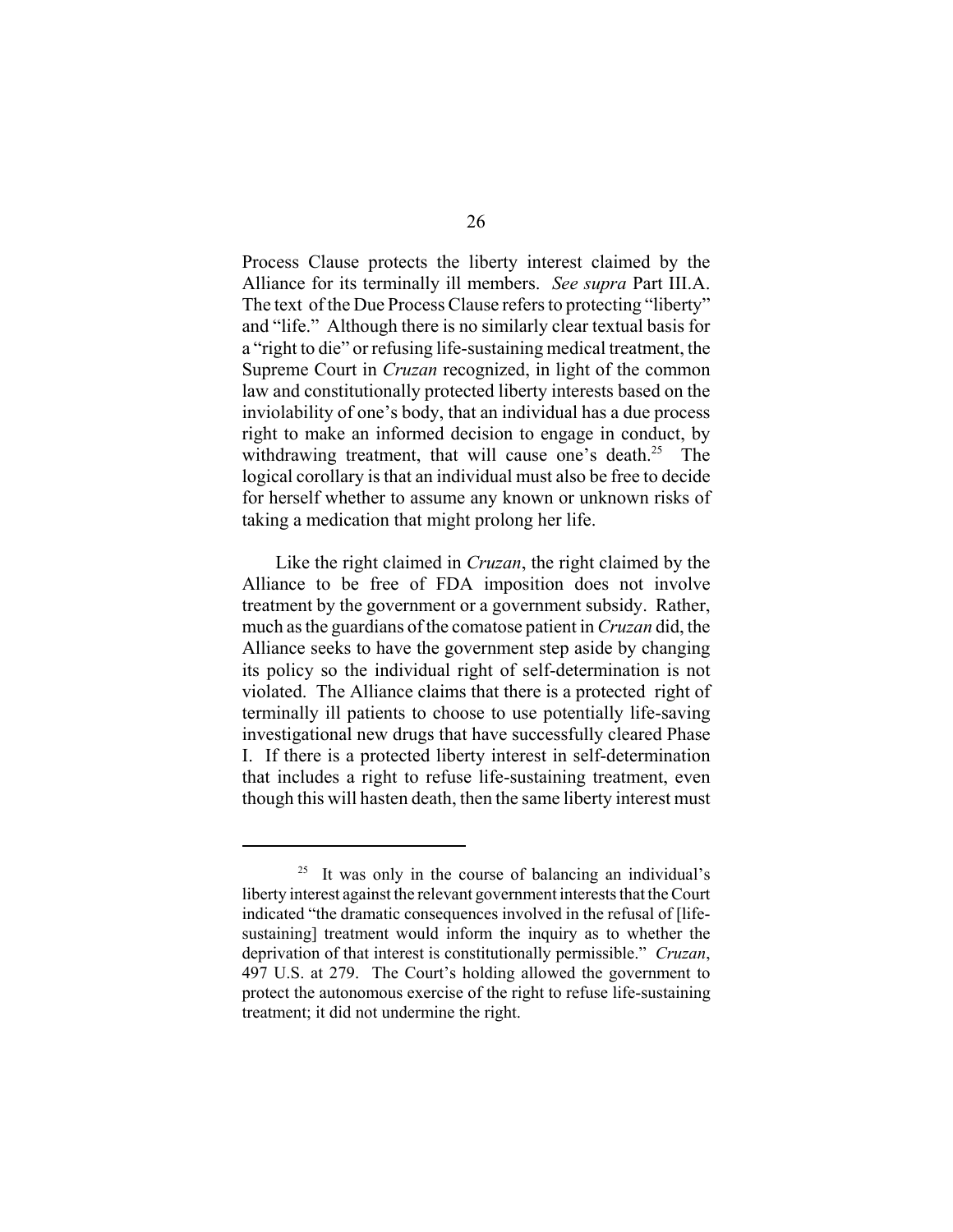include the complementary right of access to potentially lifesustaining medication, in light of the explicit protection accorded "life."26 Our reasoning is not unlike that of the Supreme Court in *Eisenstadt*, 405 U.S. 438, where the Court held that the right to be free from unwanted government intrusion into the fundamental decision whether to have children establishes a right of access to contraception.

Contrary to the FDA's position, nothing in this court's precedent or that of the other circuit courts of appeal conflicts with our analysis. Although the district court concluded, in reliance upon our decision in *Dronenberg*, 741 F.2d at 1396, that lower courts may not consider claims to new substantive due process rights and principles not previously identified by the

<sup>&</sup>lt;sup>26</sup> The dissent fails to see how the court can reason from a right to refuse life-saving treatment to a right of access to life-saving treatment, *see* Dissent at 17-18, but the two go hand in hand. In either instance — refusal or access — the key is the patient's right to make her own decision free from government interference. Moreover, the right of access to investigational new drugs that have cleared Phase I trials is different from and does not imply a general right to receive life-saving treatment, as the dissent, Dissent at 24, and the district court presumed. Nor does the court reach the question whether there is such a right for that is not the Alliance's claim.

Finally, the dissent mistakenly suggests the court offends the "concept of ordered liberty" because the court's decision is "contrary to the expressed will of Congress and the Executive and to the deference courts owe to the democratic branches on such controversial matters." Dissent at 22-23. Although the term "ordered liberty" necessarily remains somewhat unclear, it cannot stand for a broad principle of deference to the political branches whenever "unknown questions of science" are involved. *See id*. Otherwise, it would establish a zone in which the political branches would be free to regulate persons unconstrained by the individual liberties preserved in the Constitution.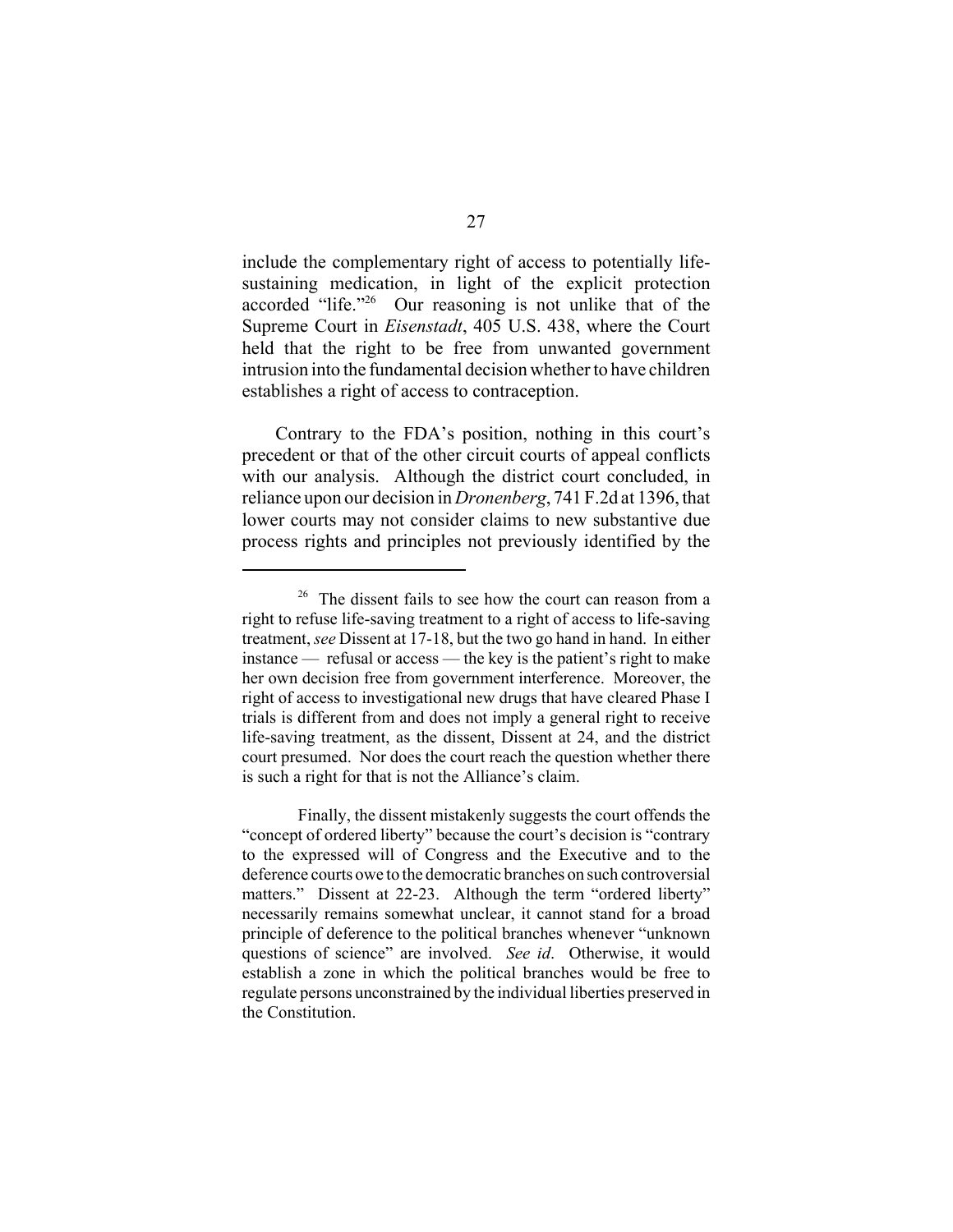Supreme Court, *see supra* page 9, this court has addressed substantive due process claims on a number of occasions. *See, e.g.*, *N.Y. State Opthalmological Soc'y v. Bowen*, 854 F.2d 1379 (D.C. Cir. 1988). Most pertinently, in *Butera v. District of Columbia*, 235 F.3d 637 (D.C. Cir. 2001), the court confronted, in the context of a qualified immunity defense, the claim of a substantive due process right to life, personal security, and bodily integrity. *Butera* involved a suit under 42 U.S.C. § 1983 brought by the mother of a man who was shot while working undercover for the police department. The court in *Butera* did not suggest that the advisory admonition in *Dronenberg*, 741 F.2d at 1396, precluded either the substantive due process inquiry or the conclusion that a fundamental right was implicated.

The decisions in the other circuits on which the FDA relies likewise fail to support its position that there is no substantive due process right of access to potentially life-saving treatment. *United States v. Burzynksi Cancer Research Institute*, 819 F.2d 1301 (5th Cir. 1987), which held that the doctor and patient had not stated a constitutional tort based on the allegedly improper seizure of the doctor's patient records and thus that they did not overcome the defendant's claim of qualified immunity, *id.* at 1310-11, bears no legal or factual relevance to the question before this court. The statement in *Carnohan v. United States,* 616 F.2d 1120, 1122 (9thCir. 1980), that "[c]onstitutional rights of privacy and personal liberty do not give individuals the right to obtain [the cancer drug] laetrile free of the lawful exercise of government police power," was dictum; the Ninth Circuit never reached the merits of the claimed fundamental right of access as the complaint was dismissed for failure to exhaust administrative remedies.

Further, as the Alliance pointed out in its brief, the terminally ill patients in *Rutherford v. United States*, 616 F.2d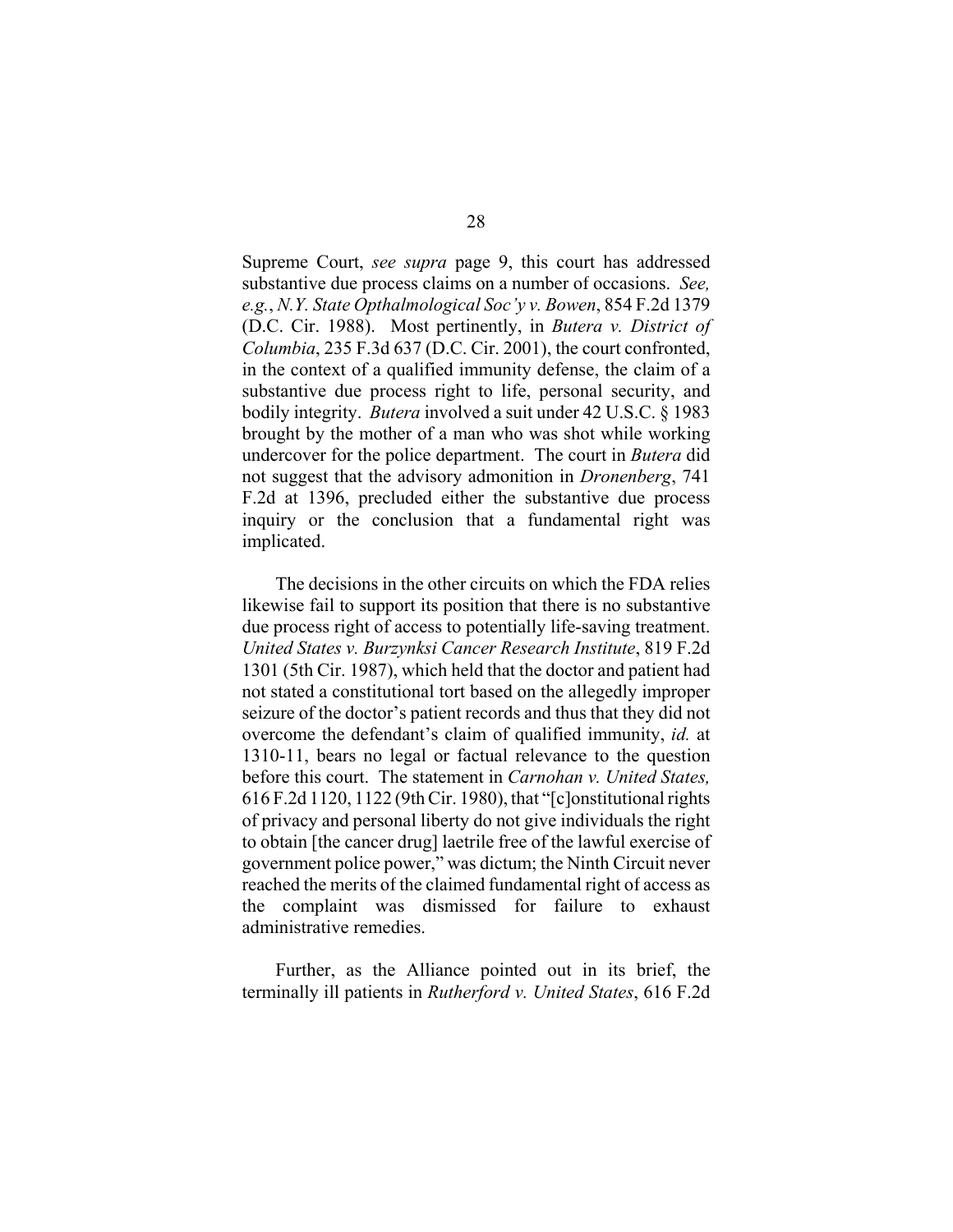455 (10th Cir. 1980), like those in *Carnohan*, sought access to laetrile, a new cancer drug that had not cleared FDA's Phase I safety hurdle and thus had not been approved for expanded testing on humans in ongoing clinical trials, *see id.* at 456-57. The Tenth Circuit rejected a right to laetrile, reasoning that the choice of a particular treatment or medication is "within the area of governmental interest in protecting public health." *Id.* at 457. Of course, the government's interest in regulating has no bearing upon the identification of a fundamental right. Rather, its interest is to be considered only if, and after, a court recognizes a fundamental right; at that point, the burden shifts to the government to demonstrate a narrowly tailored "compelling interest" in burdening that right. Because the FDA had neither eliminated the possibility that laetrile was a poison nor approved the drug for basic human testing in Phase I trials, the government's interest in *Rutherford* might well have been sufficiently compelling to warrant restricting access to the drug. In this case, the government's interest may prove to be weaker because the Alliance seeks only access to investigational new drugs that the FDA, after Phase I human trials, has deemed sufficiently safe for human testing on a substantial number of human beings. In other words, the Alliance seeks for its members the same right of access enjoyed by those terminally ill patients lucky enough to secure a spot in Phase II trials.

Accordingly, we hold that the district court erred in dismissing the Alliance's complaint pursuant to Rule 12(b)(6) for failure to state a claim. We conclude, upon applying the *Glucksberg* analysis and heeding the protected liberty interests articulated by the Supreme Court, that where there are no alternative government-approved treatment options, a terminally ill, mentally competent adult patient's informed access to potentially life-saving investigational new drugs determined by the FDA after Phase I trials to be sufficiently safe for expanded human trials, warrants protection under the Due Process Clause.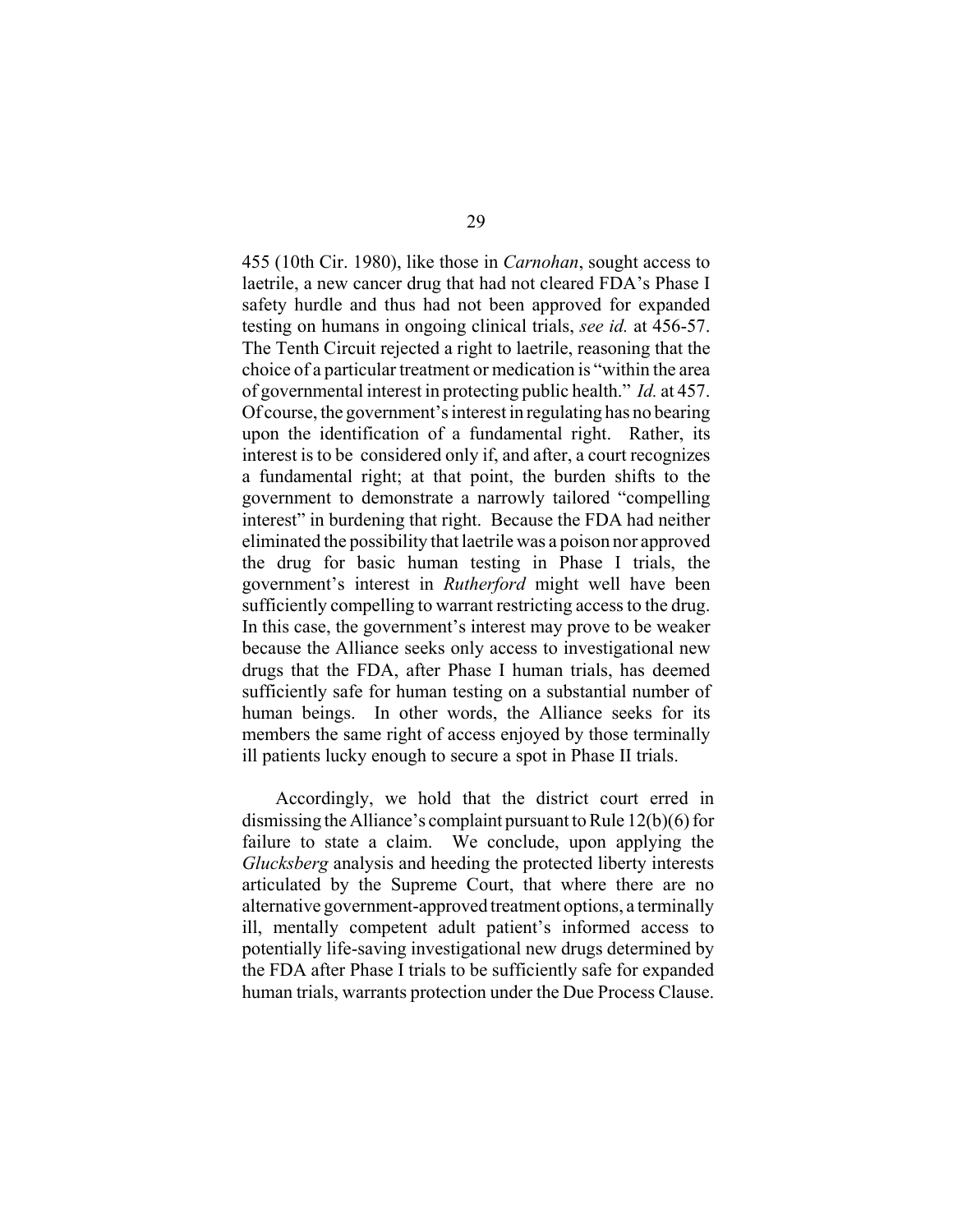The prerogative asserted by the FDA — to prevent a terminally ill patient from using potentially life-saving medication to which those in Phase II clinical trials have access — thus impinges upon an individual liberty deeply rooted in our Nation's history and tradition of self-preservation. *See Glucksberg*, 521 U.S. at 721; *Flores*, 506 U.S. at 302. The district court never reached the question of whether the challenged FDA policy violates this protected liberty interest, and we therefore remand the case to the district court to determine whether the FDA's policy barring access to post-Phase I investigational new drugs by terminally ill patients is narrowly tailored to serve a compelling governmental interest.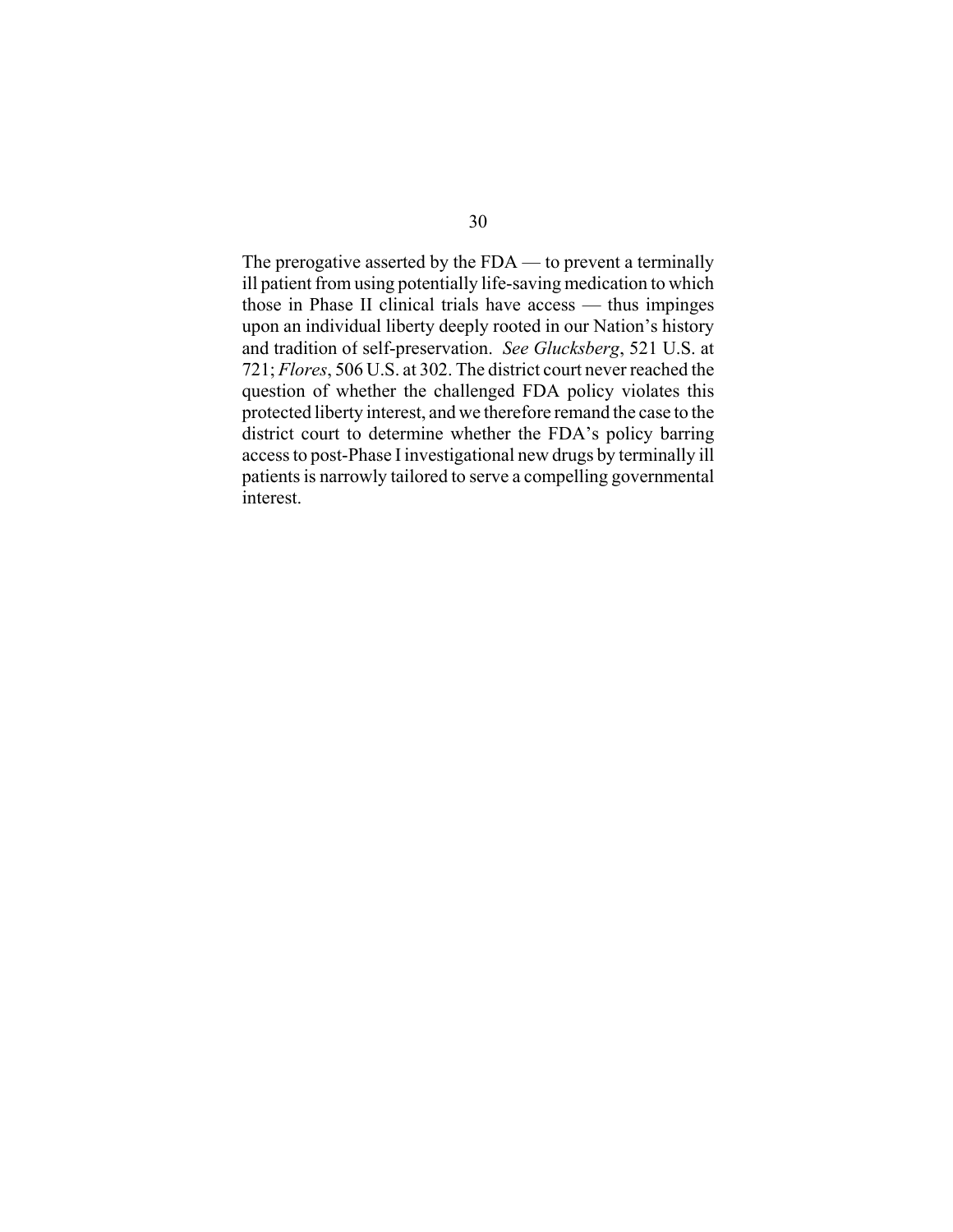GRIFFITH, *Circuit Judge*, dissenting: Experimental drugs present a variety of potential risks and benefits to patients. Some drugs may harm patients; others may help. Acting at the direction of Congress, the Food and Drug Administration ("FDA") determines and balances those risks and benefits during the testing process for new drugs with input from the scientific and medical communities. Sometimes initial scientific conclusions support providing seriously ill patients early access to experimental drugs or hastening the testing process. Sometimes they do not. The FDA examines the science behind each new drug and makes a judgment about what level of access will provide patients with an effective drug that carries an acceptable level of risk. One group of terminally ill patients believes the FDA is too cautious. The Abigail Alliance for Better Access to Developmental Drugs (the "Alliance") favors a different balance that would allow terminally ill patients access to all experimental drugs after the first phase of FDA testing is complete. The Alliance argues that the Constitution guarantees them this access.

Courts must, of course, be cautious about acceding to a litigant's claim of a newly-discovered constitutional right. To succeed here, the Alliance must show that the access to experimental drugs it seeks for terminally ill patients is a "fundamental right[] and libert[y] which [is], objectively, 'deeply rooted in this Nation's history and tradition,'" *Washington v. Glucksberg*, 521 U.S. 702, 720-21 (1997) (quoting *Moore v. East Cleveland*, 431 U.S. 494, 503 (1977) (plurality opinion)), and "'implicit in the concept of ordered liberty,' such that 'neither liberty nor justice would exist if [it] w[as] sacrificed,'" 521 U.S. at 721 (quoting *Palko v. Connecticut*, 302 U.S. 319, 325-26 (1937)). Although others previously have argued for the creation of a similar right, until today, no circuit court has assented to such a claim. The majority creates a fundamental right by making a series of inferences prohibited by *Glucksberg*. From the fact that the Government has not always regulated drugs, the majority infers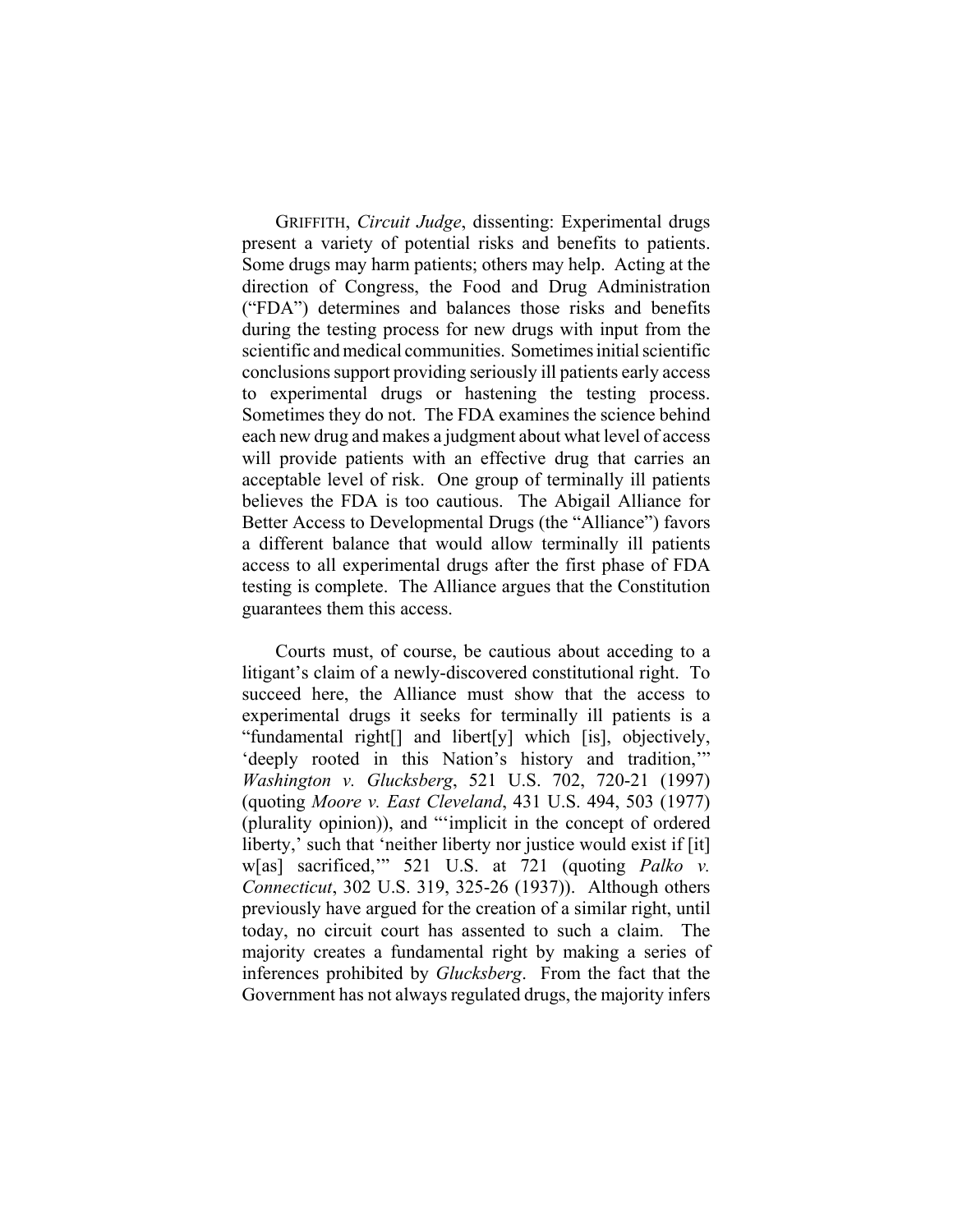a constitutional right to be free from such regulation. From the common law defense of necessity and the tradition prohibiting battery and forced medication, the majority infers a fundamental right of access to medication. From the fact that drugs in the first phase of FDA testing have undergone some testing, the majority infers that those drugs will probably have a medical benefit with sufficiently minimal risk. But there is no evidence in this Nation's history and traditions of a right to access experimental drugs. Balancing the risks and benefits found at the forefront of uncertain science and medicine has been, for good reason, the historical province of the democratic branches. Because I can find no basis in the Constitution or judicial precedents to remove that function from the elected branches, I respectfully dissent.

**I.**

People of good will wish for scientists to develop effective, safe cures for terminally ill patients as quickly as possible. The Alliance could have taken its argument to Congress and attempted to convince our Nation's lawmakers that the current balance between safety and risk is scientifically or morally misguided and that terminally ill patients should have the early access to experimental drugs that the Alliance seeks. Congress could have held hearings on the subject and heard the viewpoints of scientists, doctors, patients, advocacy groups (like the Alliance), moralists, ethicists, and citizens. Congress could then exercise its lawmaking function by striking a new balance between early availability and the need for sufficient understanding of the toxicity and potential benefits of experimental drugs. The Alliance could also work with the FDA, as the agency suggested in a letter to the Alliance, to "help expand patient access to promising new treatments [by] work[ing] with sponsors and with [the] FDA to better understand the reasons sponsors choose not to create these [early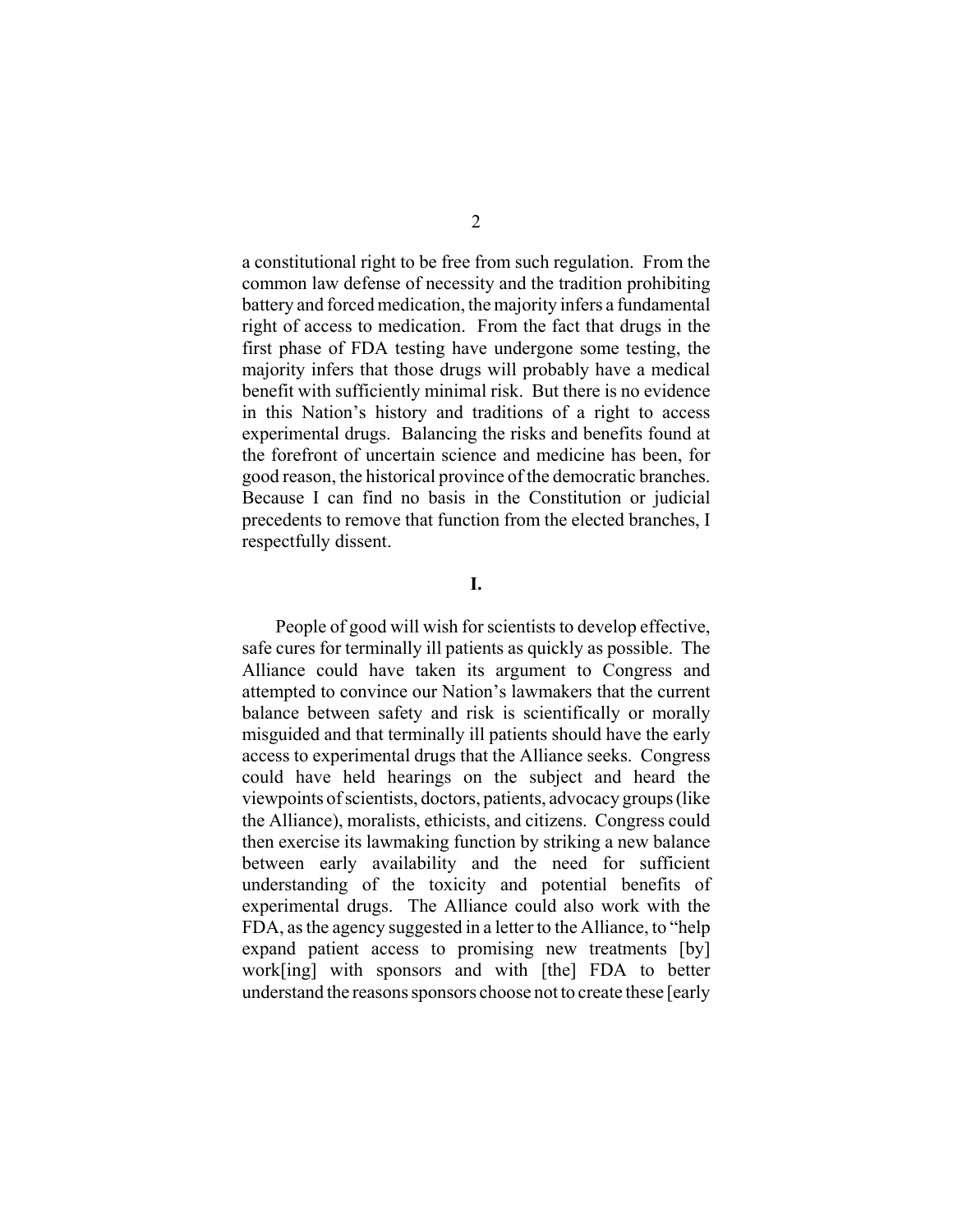access] programs [already existing under the FDA's regulations] and to identify additional incentives for participation." Just as the Supreme Court reminded litigants who argued last term in *Gonzales v. Raich* that substantive due process allowed them to use marijuana for medicinal purposes, "perhaps even more important than these legal avenues is the democratic process, in which the voices of voters allied with these respondents may one day be heard in the halls of Congress." 125 S.Ct. 2195, 2215, U.S.  $\blacksquare$ , (2005). Of course, changing the present level of access to experimental drugs through the democratic branches would involve intense and complicated scientific and moral debates about how best to regulate new drugs.

Instead of allowing the elected branches to resolve these debates, the Alliance argues that the Constitution mandates its desired outcome, regardless of the particular balance already struck by Congress and the Executive. In the Alliance's view, the Due Process Clause of the Constitution guarantees terminally ill patients a fundamental "right of access to drugs that have cleared Phase I trials" because those drugs are "safe enough to be tested in humans" and "simply ha<sup>[</sup>ve] not yet met FDA's standards." Based upon that argument, the majority creates a fundamental right and concludes that, under the Constitution, "a terminally ill, mentally competent adult patient's informed access to potentially life-saving investigational new drugs determined by the FDA after Phase I trials to be sufficiently safe for expanded human trials warrants protection under the Due Process Clause." Maj. Op. at 29.

The Alliance's proposed new constitutional right would exempt terminally ill patients from much of the legislative and regulatory approval process created by Congress and the FDA for new experimental drugs. Section 505(a) of the Food, Drug, and Cosmetic Act ("FDCA"), 21 U.S.C. § 355(a), bars the introduction of new drugs into interstate commerce until the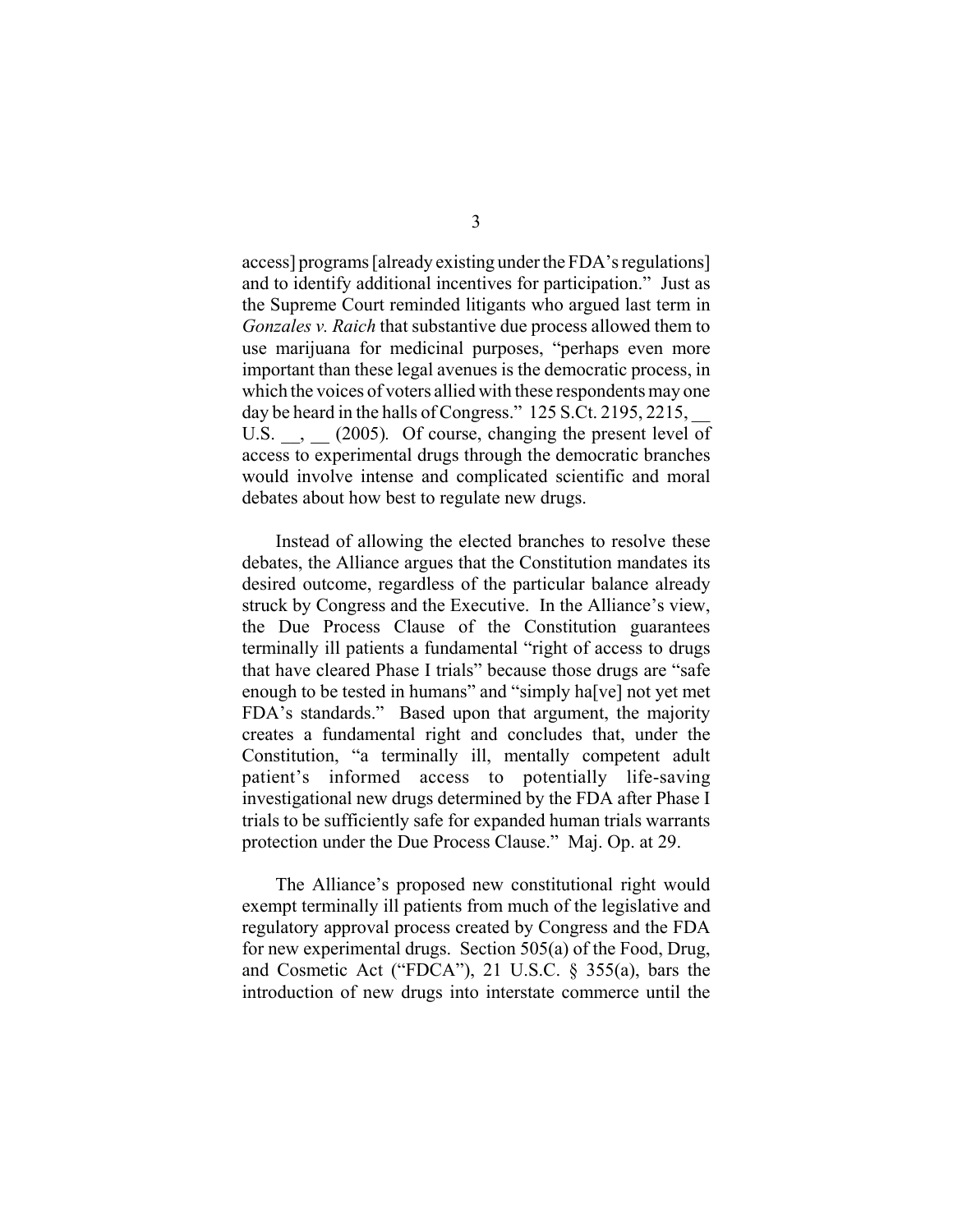FDA has approved a sponsor's application. A new drug application must contain "full reports of investigations which have been made to show whether or not such drug is safe for use and whether such drug is effective in use." *Id.*  $\S 355(b)(1)(A)$ . Before testing a new drug on humans for safety and effectiveness, a sponsor must submit for the FDA's approval an investigational new drug application ("IND"), *see id.* § 355(i)(1); *see also* 21 C.F.R. pt. 312, containing detailed information establishing that human testing is appropriate, *see* 21 C.F.R. § 312.23.

Testing a new drug for safety and effectiveness in treating humans generally requires three or sometimes four phases. *See id.* § 312.21. Phase I involves the initial introduction of a new drug into human subjects. A Phase I study usually consists of twenty to eighty subjects and is "designed to determine the metabolism and pharmacologic actions of the [new] drug in humans, the side effects associated with increasing doses, and, if possible, to gain early evidence on effectiveness." *Id.* § 312.21(a)(1). The majority and I differ in our understanding of the importance of the testing that occurs after Phase I. The majority implies that the FDA is primarily concerned with effectiveness after Phase I and that the right argued for by the Alliance would only override FDA regulation for effectiveness.<sup>1</sup>

<sup>1</sup> *See* Maj. Op at 14 ("The Alliance's claim also does not challenge . . . the government's authority to regulate substances deemed harmful to public health, safety, and welfare."); *id.* (suggesting that only the "*side effects* of the investigational new drugs *may* still be in question after the Phase I trials have been completed," and not addressing the fact that later studies address risks, safety, and the overall benefit-risk relationship of a new drug) (emphasis added); *id.* at 22 ("Only in 1962 did Congress require drug manufacturers to provide empirical evidence of the effectiveness of a drug as opposed to merely the drug's safety."); *id.* at 24 ("Government regulation of drugs premised on concern over a new drug's efficacy, as opposed to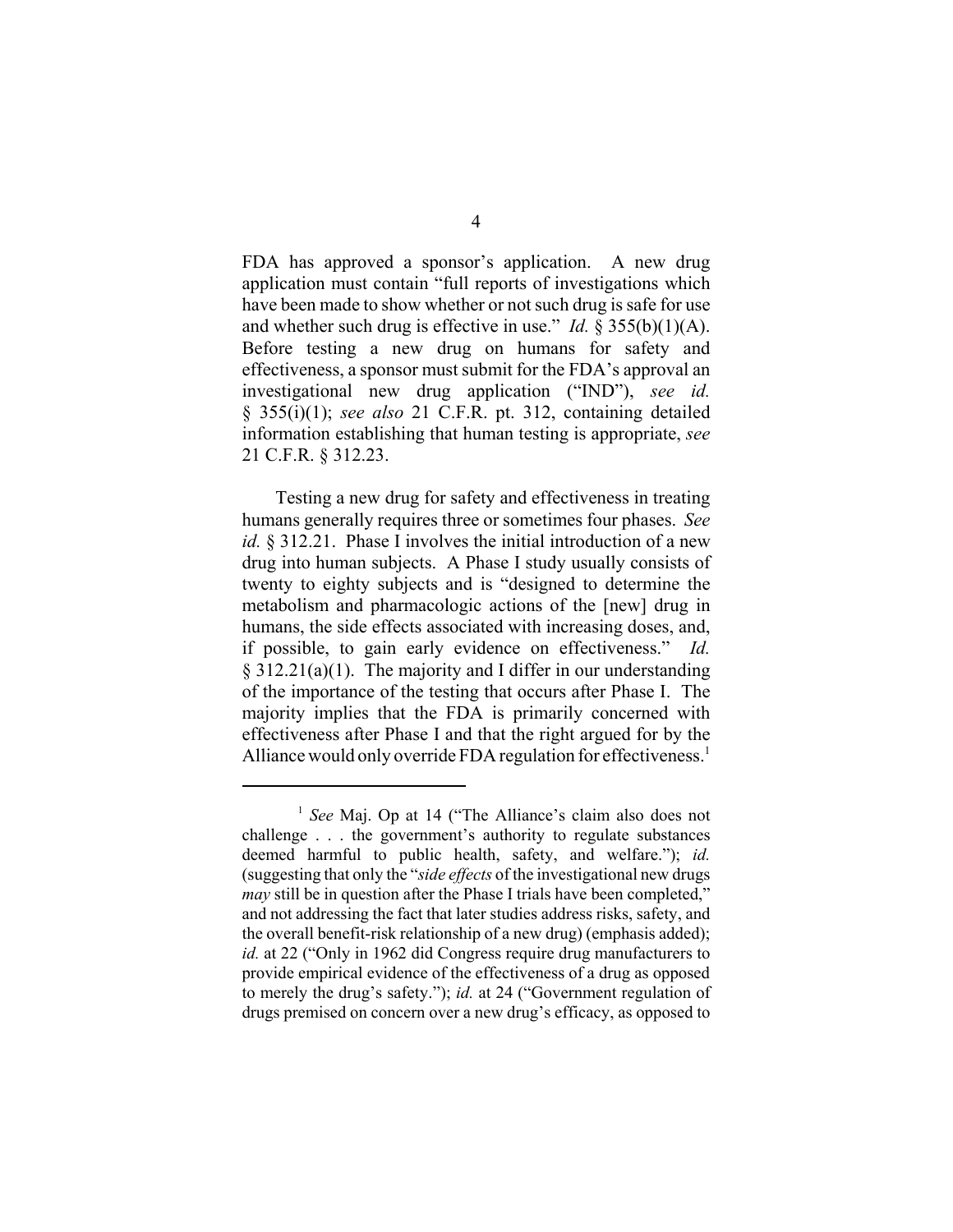Contrary to the majority's suggestion, all phases of the FDA's testing process for new drugs involve testing for safety. In addition to addressing the effectiveness of a new drug, Phase II studies are used "to determine the common short-term side effects and risks associated with the drug." *Id.* § 312.21(b). Phase III studies "gather . . . additional information about effectiveness and safety that is needed to evaluate the overall benefit-risk relationship of the drug." *Id.* § 312.21(c). The FDA further requires some drugs to go through Phase IV studies, which "delineate additional information about the drug's risks, benefits, and optimal use." *Id.* § 312.85.

To guide this process, Congress has directed the FDA to establish "[s]cientific advisory panels" to "provid[e] expert scientific advice and recommendations to the Secretary regarding a clinical investigation of a drug or the approval for marketing of a drug." 21 U.S.C. § 355(n)(1). Quite specifically, Congress has mandated that the FDA include on these panels scientists from a variety of disciplines. *See id.* § 355(n)(3).<sup>2</sup>

The Secretary shall make appointments to each panel . . . so that each panel shall consist of—

(A) members who are qualified by training and experience to evaluate the safety and effectiveness of the drugs to be referred to the panel and who, to the extent feasible, possess skill and experience in the development, manufacture, or utilization of such drugs;

(B) members with diverse expertise in such fields as clinical and administrative medicine, pharmacy,

its safety, is of recent origin.").

<sup>&</sup>lt;sup>2</sup> Section 355(n)(3) of Title 21, United States Code, provides: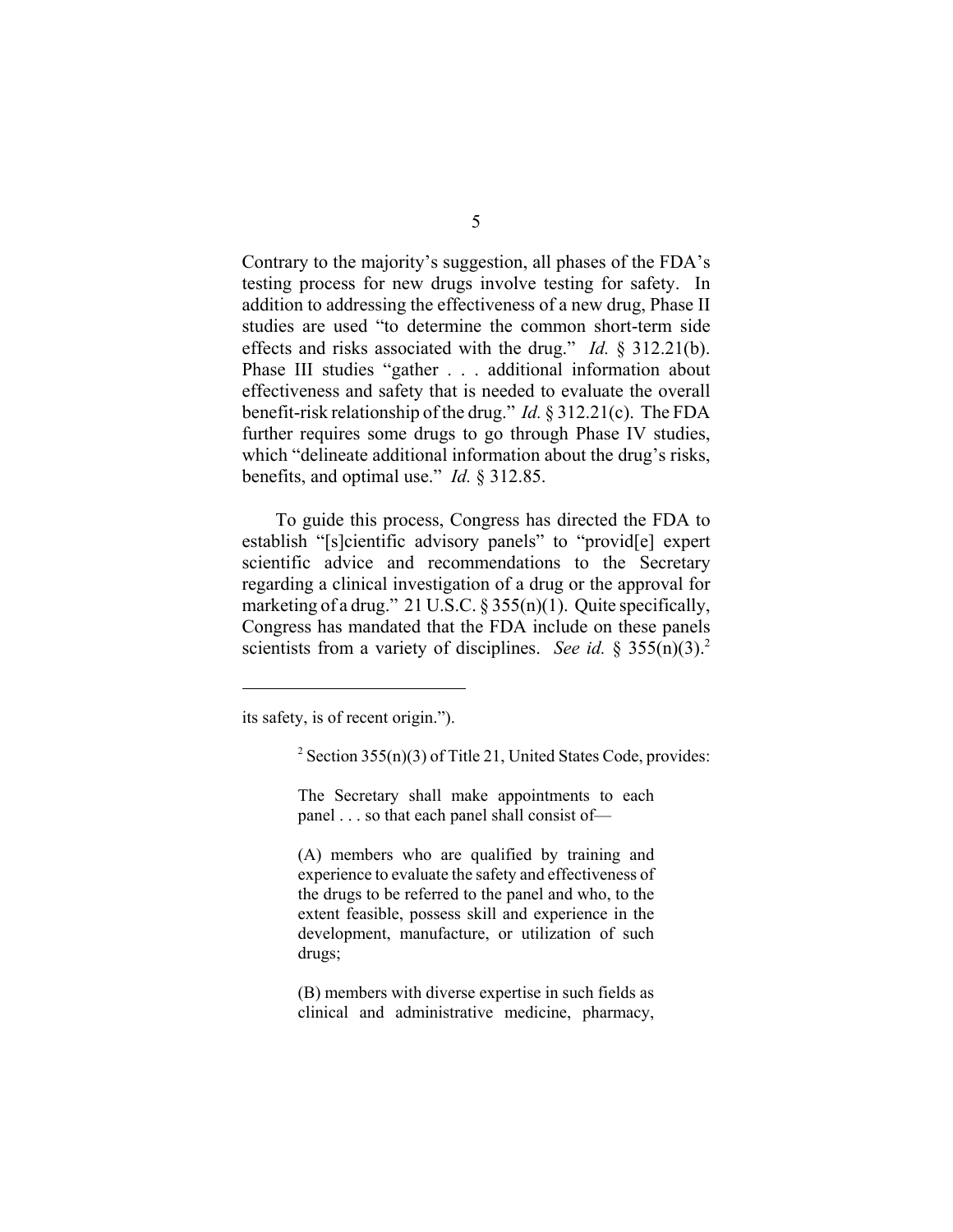Thus, at issue today is whether terminally ill patients have a fundamental right to procure and use an experimental drug before the FDA and the scientific community have evaluated its scientific and medical risks and corresponding benefits as called for in the FDCA and its accompanying regulations.

The FDA has several regulatory programs in place to hasten research of the safety and effectiveness of drugs for terminally or severely ill patients and allow early access where scientifically and medically warranted. For example, under its "Fast Track" program, the agency has "established procedures designed to expedite the development, evaluation, and marketing of new therapies intended to treat persons with life-threatening and severely-debilitating illnesses, especially where no satisfactory alternative therapy exists." 21 C.F.R. § 312.80. Fast Track allows the FDA to waive its IND application requirement if it is "unnecessary or cannot be achieved," *id.* § 312.10, and even allows a waiver request to be made "[i]n an emergency . . . by telephone or other rapid communication," *id.* The Accelerated Approval program provides a truncated approval process for "certain new drug products that have been studied for their safety and effectiveness in treating serious or life-threatening illnesses and that provide

pharmacology, pharmacoeconomics, biological and physical sciences, and other related professions;

<sup>(</sup>C) a representative of consumer interests, and a representative of interests of the drug manufacturing industry not directly affected by the matter to be brought before the panel; and

<sup>(</sup>D) two or more members who are specialists or have other expertise in the particular disease or condition for which the drug under review is proposed to be indicated.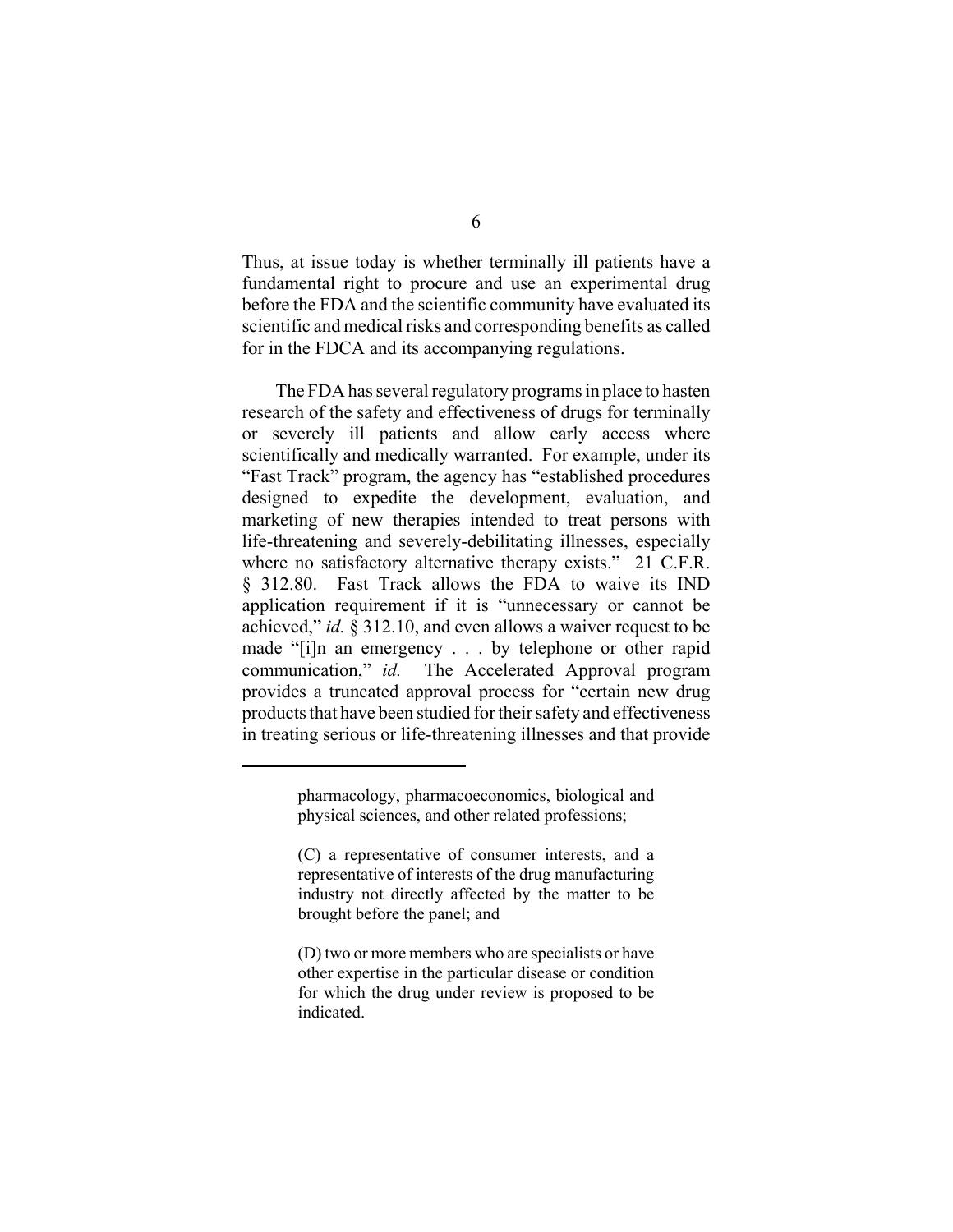meaningful therapeutic benefit to patients over existing treatments." *Id.* § 314.500. The FDA categorizes some new drugs, including nearly all cancer drugs, as "priority drugs" and seeks to accelerate their availability.

The Alliance contends that Congress and the FDA have not struck the right balance between early access and safety. In its view, these carefully constructed programs, refined over the years by experience, do not sufficiently allow its members access to the experimental drugs they need. Accordingly, the Alliance developed and submitted to the FDA a comprehensive proposal that argued there is a "different risk-benefit tradeoff facing patients who are terminally ill and who have no other treatment options." Although the Alliance agreed that "[e]xtensive marshalling of evidence regarding drug interactions, dose optimization, and the like" is "appropriate for new drugs to treat patients with other alternatives," the Alliance suggested that "these steps may well entail a delay that is fatal" for terminal patients. Accordingly, the Alliance contended that terminally ill patients "should have the ability to opt for a new treatment that has met a lower evidentiary hurdle with respect to safety and efficacy." The Alliance's proposal suggested, among other things, that the FDA allow early access based upon "the risk of illness, injury, or death from the disease in the absence of the drug." The FDA should have promulgated a new regulation, the Alliance contended, that would allow sponsors to market experimental drugs, under some circumstances, after the completion of Phase I trials.

Several senior FDA officials reviewed the Alliance's proposed regulation. The officials concluded that the Alliance "raised several important questions about expanded access that we believe deserve further consideration," but questioned whether the specific proposal put forward by the Alliance "would have the intended desirable effects for patients." The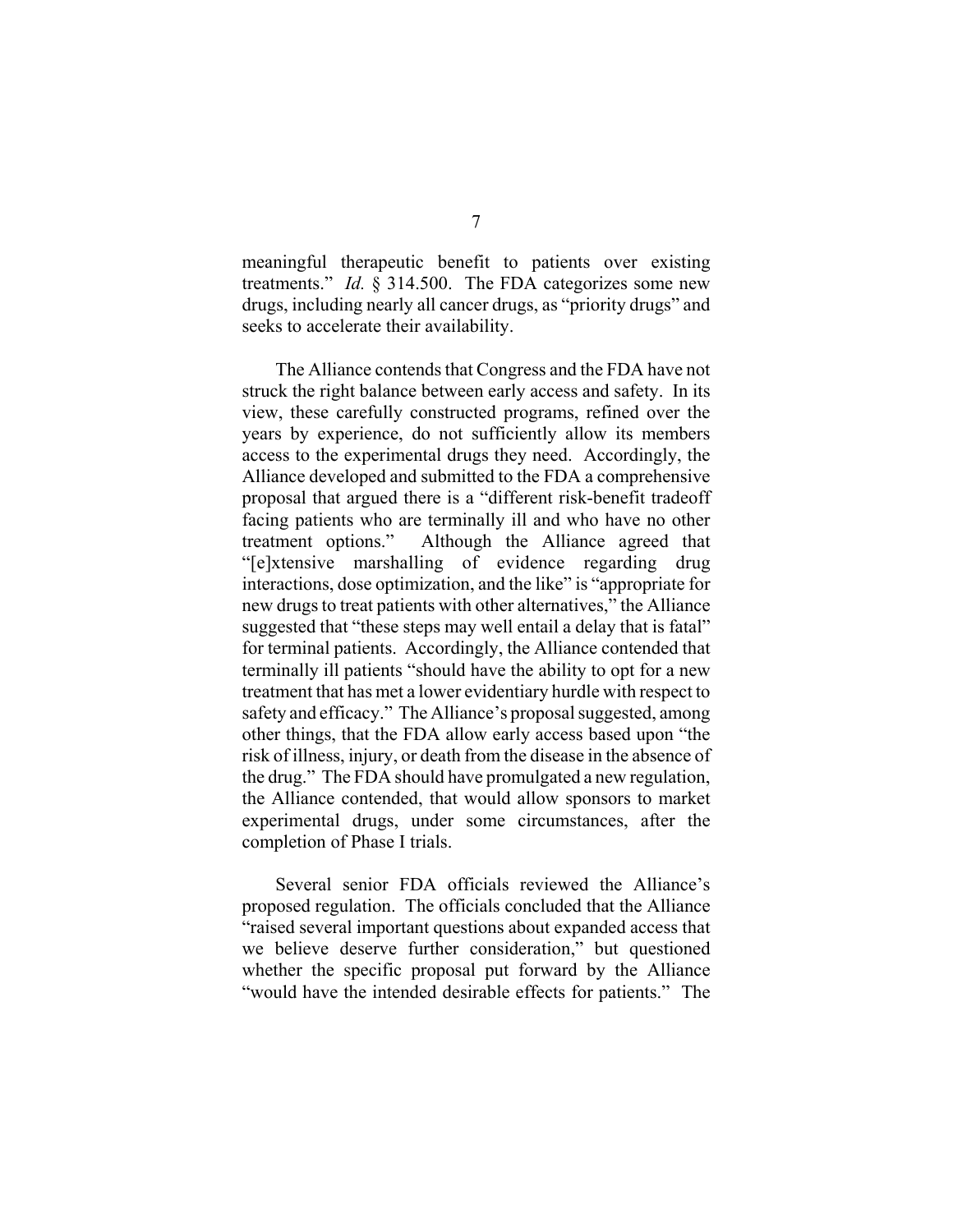officials concluded that the Alliance's "suggestion points to an area of significant range of opinion within the patient and provider communities about the standards that should be met before a drug is marketed." Although "some members of the cancer community have suggested that [the] FDA needs to maintain a strong clinical trial system as the basis of the approval of cancer drugs, . . . others, like [the Alliance], have criticized [the FDA] for relying too heavily on completing certain trials before approval." The FDA noted that "[i]n the realm of reviewing medical products to treat serious and lifethreatening diseases, there is inevitable tension between early availability of products to patients, especially patients with refractory disease, and the need to obtain sufficient data to provide a reasonable expectation of benefit and lack of excessive harm."

Having previously exercised its scientific and medical judgment to "strike the appropriate balance between these two competing goals," the FDA noted its conclusion that "a reasonably precise estimate of response rate" and "enough experience to detect serious adverse effects" are "critical" in determining when experimental drugs should be made available. Most experimental cancer drugs "have potentially lethal toxicity, with potentially large effects on a patient's remaining quality of life." Accordingly, in the FDA's judgment, "it does not serve patients well to make drugs too widely available before there is a reasonable assessment of such risks to guide patient decisions, and experience in managing them." Accepting the Alliance's proposal "would upset the appropriate balance that the FDA is seeking to maintain, by giving almost total weight to the goal of early availability and giving little recognition to the importance of marketing drugs with reasonable knowledge for patients and physicians of their likely clinical benefit and their toxicity." With its proposal rejected by the FDA, the Alliance turned to the courts rather than the Congress and now asks us to create a new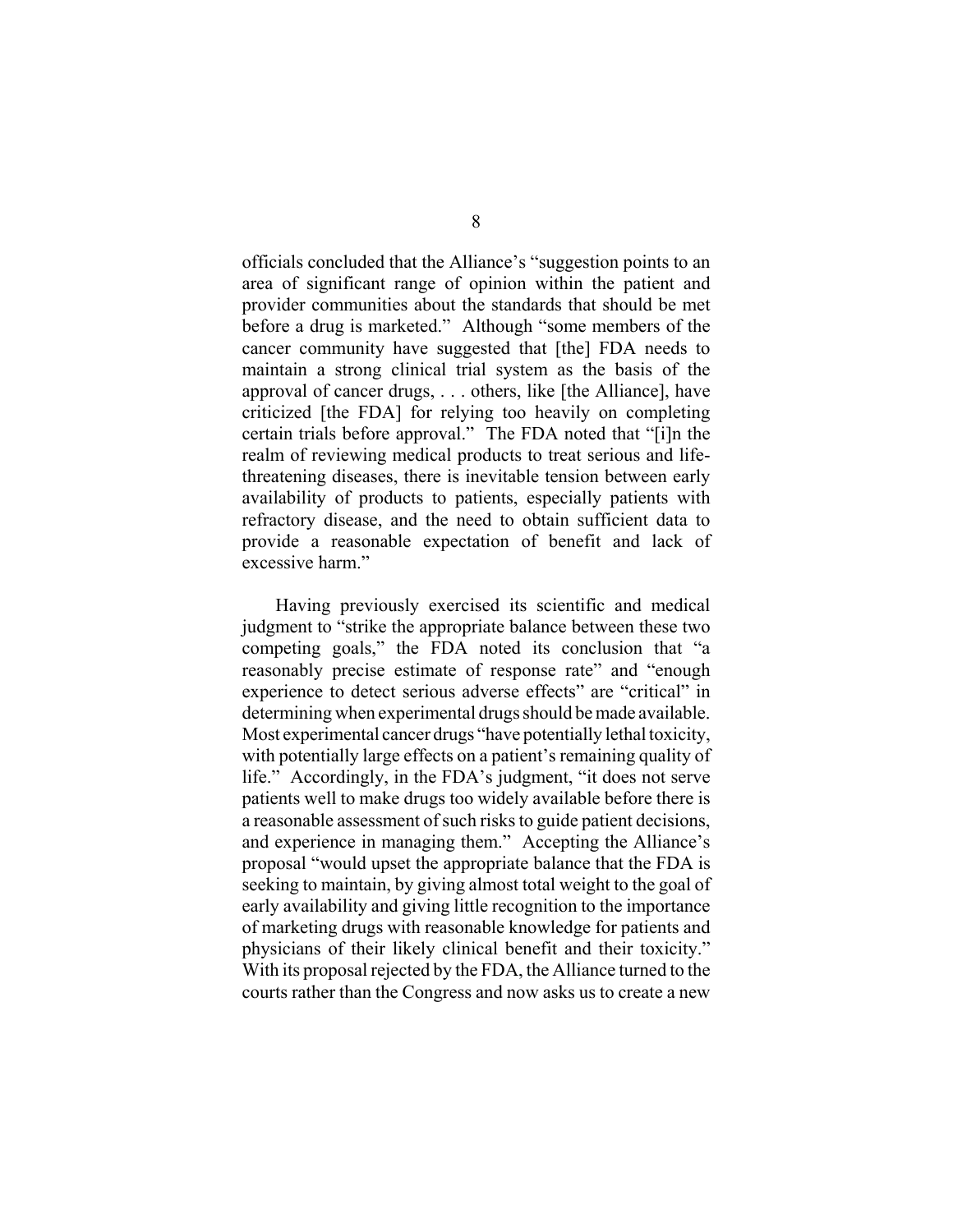constitutional right that will provide the level of access to experimental drugs they seek.

To understand the constitutional dispute in this case, it is critical to understand what this case is not about. Neither the Constitution nor Congress has authorized this Court to determine which of these two litigants has a more scientifically and medically sound view. FDA scientists, physicians, and officials, acting pursuant to express statutory authority, have determined that blanket access to experimental drugs for terminal patients would present unacceptable scientific and medical risks. Contrary to the FDA's scientific and medical views, the Alliance believes that, at least for terminally ill patients, the benefits of an experimental drug will usually outweigh its risks after the FDA completes Phase I trials. The only issue this case presents is a narrow one: whether the Due Process Clause of the Constitution mandates access to experimental drugs that have cleared Phase I of FDA testing, such that Congress cannot protect terminally ill patients from the risks experimental drugs present unless it uses a means narrowly tailored toward achieving a compelling interest in limiting access.

# **II.**

In *Glucksberg*, the Supreme Court set forth a two-part test for determining whether an asserted right is fundamental under the Constitution. "[T]he Due Process Clause specially protects those fundamental rights and liberties which are, objectively, 'deeply rooted in this Nation's history and tradition . . . .'" *Glucksberg*, 521 U.S. at 720-21 (quoting *Moore*, 431 U.S. at 503). A right must also be "'implicit in the concept of ordered liberty,' such that 'neither liberty nor justice would exist if [it] w[as] sacrificed.'" 521 U.S. at 721 (quoting *Palko*, 302 U.S. at 325). The majority properly states the *Glucksberg* test, but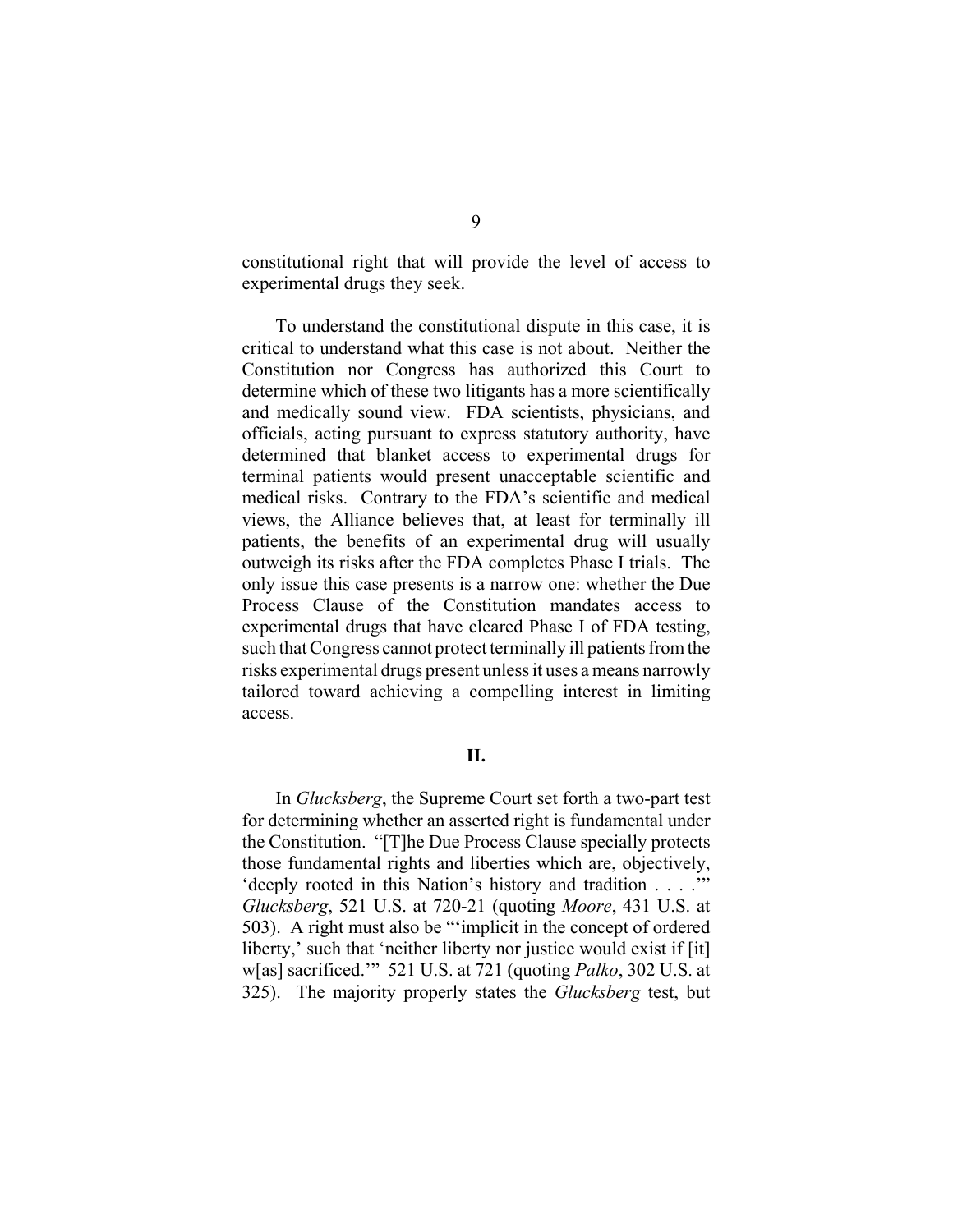makes several critical errors in its application.

The majority structures its analysis around the first *Glucksberg* inquiry—whether the claimed right is "deeply rooted"—and gives short shrift to the second part—whether it is part of "ordered liberty." The majority relies upon three common law concepts, none of which is advanced by the Alliance, as evidence of a fundamental, deeply rooted right to procure and use experimental drugs: (1) the common law defense of necessity; (2) an individual's common law interest in being free from battery; and (3) common law liability for interference with a rescue. The majority does not discuss, however, evidence of a fundamental right to procure and use experimental drugs—because none exists. In the absence of such a tradition, the majority is left to argue for the creation of a fundamental right from a series of inferences. *Glucksberg*, mindful of the danger in courts minting new rights from an amalgam of interests, prohibits us from creating new substantive due process rights by inference.

Fundamental rights may "not [be] simply deduced from abstract concepts of personal autonomy." *Glucksberg*, 521 U.S. at 725. Instead, to be fundamental, there must be evidence that the "*asserted* right has any place in our Nation's traditions." *Id.* at 723 (emphasis added). Quite simply, the majority has provided no evidence of a right, deeply rooted in our Nation's history and traditions, to procure and use experimental drugs. To the contrary, the majority concedes that new drugs have been regulated since the early part of the last century. *See* Maj. Op. at 20. But even where other "decision[s] . . . may be just as personal and profound as the decision to refuse unwanted medical treatment," these other decisions are not protected as fundamental rights if they "ha[ve] never enjoyed similar legal protection." *Glucksberg*, 521 U.S. at 725.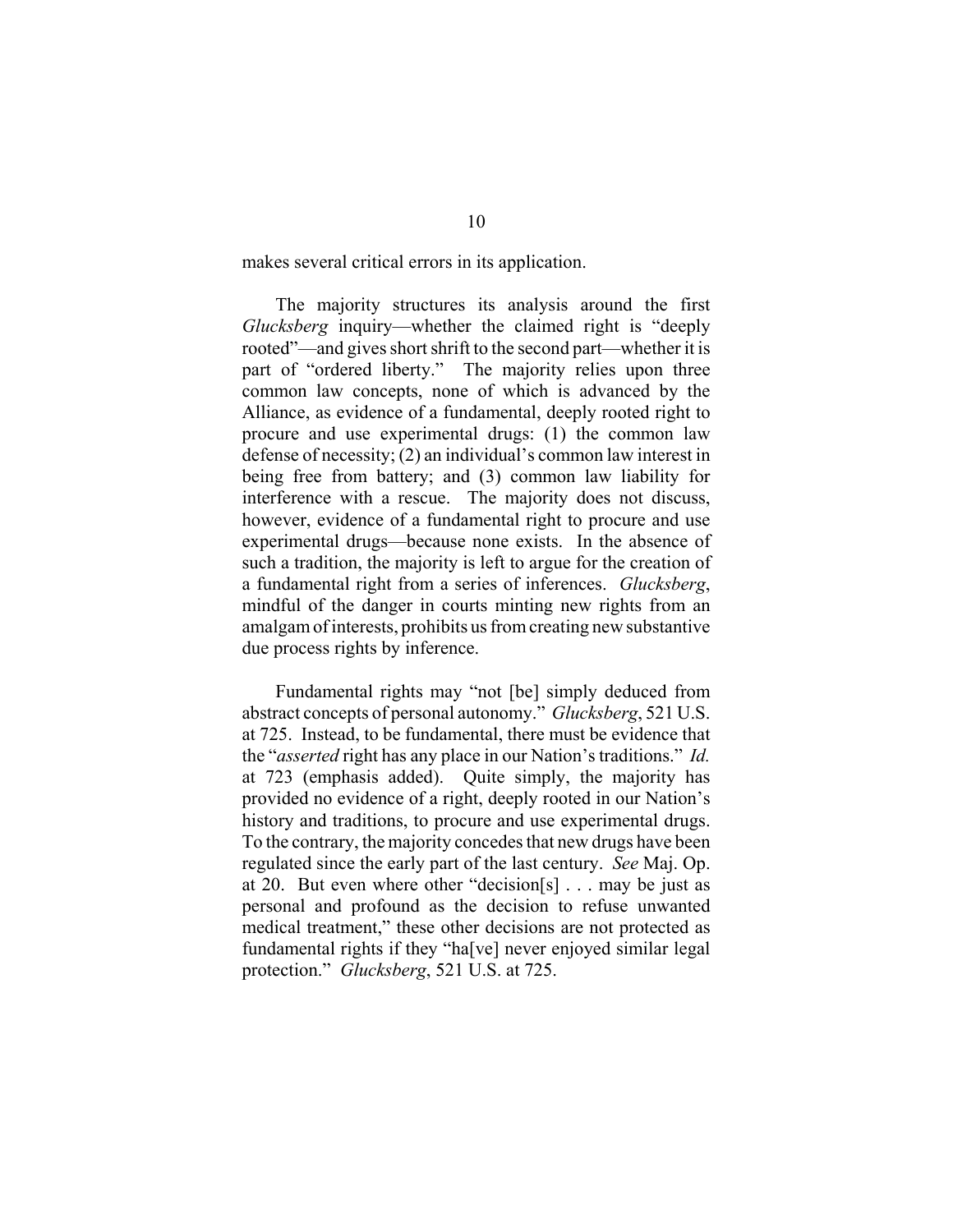Nor is a common law interest alone sufficient to establish a fundamental right under the Constitution. *See Glucksberg*, 521 U.S. at 725 (inquiring whether a right is consistent with "this Nation's history and *constitutional* traditions") (emphasis added); *Ingraham v. Wright*, 430 U.S. 651, 673 (1977) (looking to "'those privileges long recognized at common law as *essential* to the orderly pursuit of happiness by free men'") (emphasis added) (quoting *Meyer v. Nebraska*, 262 U.S. 390, 399 (1923)). I cannot agree that the common law concepts discussed by the majority demonstrate a fundamental right under *Glucksberg*. At common law, "[a] necessity defense 'traditionally covered the situation where physical forces beyond the actor's control rendered illegal conduct the lesser of two evils.'" *United States v. Oakland Cannabis Buyers' Cooperative*, 532 U.S. 483, 490 (2001) (quoting *United States v. Bailey*, 444 U.S. 394, 410 (1980)). Putting aside the difference between a common law defense and a constitutional right, I have serious doubt about how a court can know, as a matter of constitutional law, that the lesser of two evils will be achieved by providing all terminally ill patients access to all Phase I experimental drugs, given the risks these drugs present. In any event, the Supreme Court's guidance in *Oakland* indicates that the common law doctrine of necessity is not deeply rooted in this Nation's history and traditions.

In *Oakland*, a group of patients seeking access to marijuana for medicinal purposes argued that "because necessity was a defense at common law, medical necessity should be read into the Controlled Substances Act." *Id.* at 490. As an initial matter, the Court noted that "it is an open question whether federal courts *ever* have authority to recognize a necessity defense not provided by statute." *Id.* (emphasis added). "Even at common law, the defense of necessity was somewhat controversial. And under our constitutional system, in which federal crimes are defined by statute rather than by common law, it is especially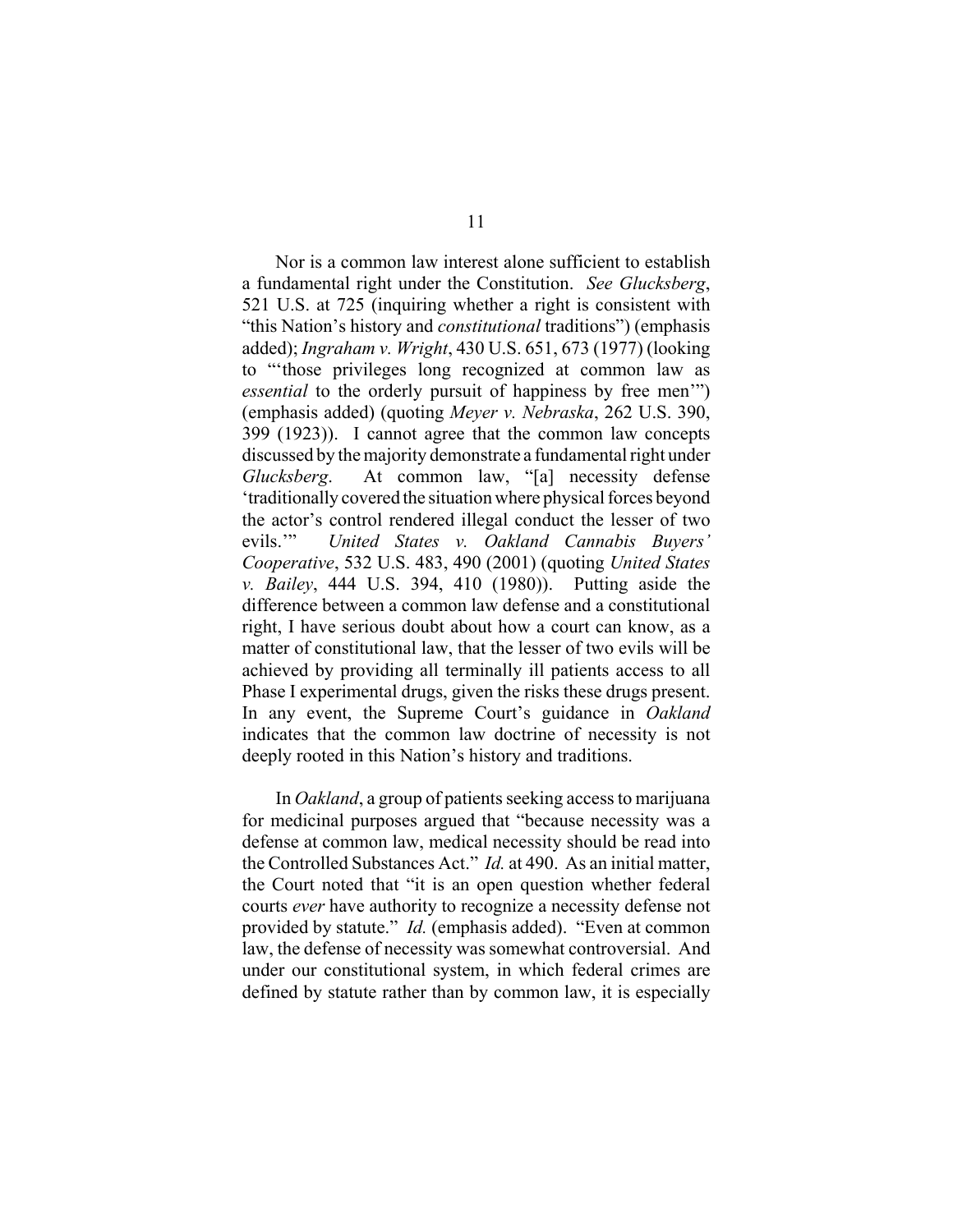so." *Id.* (internal citations omitted). The Court did "not decide, however, whether necessity can ever be a defense when the federal statute does not expressly provide for it," *id.* at 491, because "[u]nder any conception of legal necessity, one principle is clear: The defense cannot succeed when the legislature itself has made a determination of values," *id.* (quotation marks omitted). The structure of the FDCA does just that: Congress has prohibited general access to experimental drugs, *see* 21 U.S.C. § 355(a), and has prescribed in detail how experimental drugs may be studied and used by the scientific and medical communities, *see id.* § 355(i). Given the Supreme Court's conclusion that the common law defense of necessity remains controversial and cannot override a value judgment already determined by the legislature, I cannot see how the majority's proposed right is supported by the common law doctrine of necessity.

The Supreme Court has "required in substantive-due-process cases a careful description of the asserted fundamental liberty interest." *Glucksberg*, 521 U.S. at 721 (quotation marks omitted). The right at issue in this case, and the right that the majority concludes has been carefully described by the Alliance, is a right of terminally ill patients to access potentially life-saving drugs when no alternative treatment is available. *See* Maj. Op. Part III(A). The Alliance has narrowly described its asserted right. *Cf. Glucksberg*, 521 U.S. at 723 (carefully-described asserted right was "a right to commit suicide which itself includes a right to assistance in doing so"). The majority never provides evidence, however, that the Alliance's *asserted* right is deeply rooted and implicit in ordered liberty. Instead, the majority infers its new right from several broad principles, none of which would meet *Glucksberg*'s careful description requirement. *See* Maj. Op. Part III(B), at 18 (the "right of control over one's body"), *id.* (the "right to self-defense"), *id.* ("the right to self-preservation"), 19-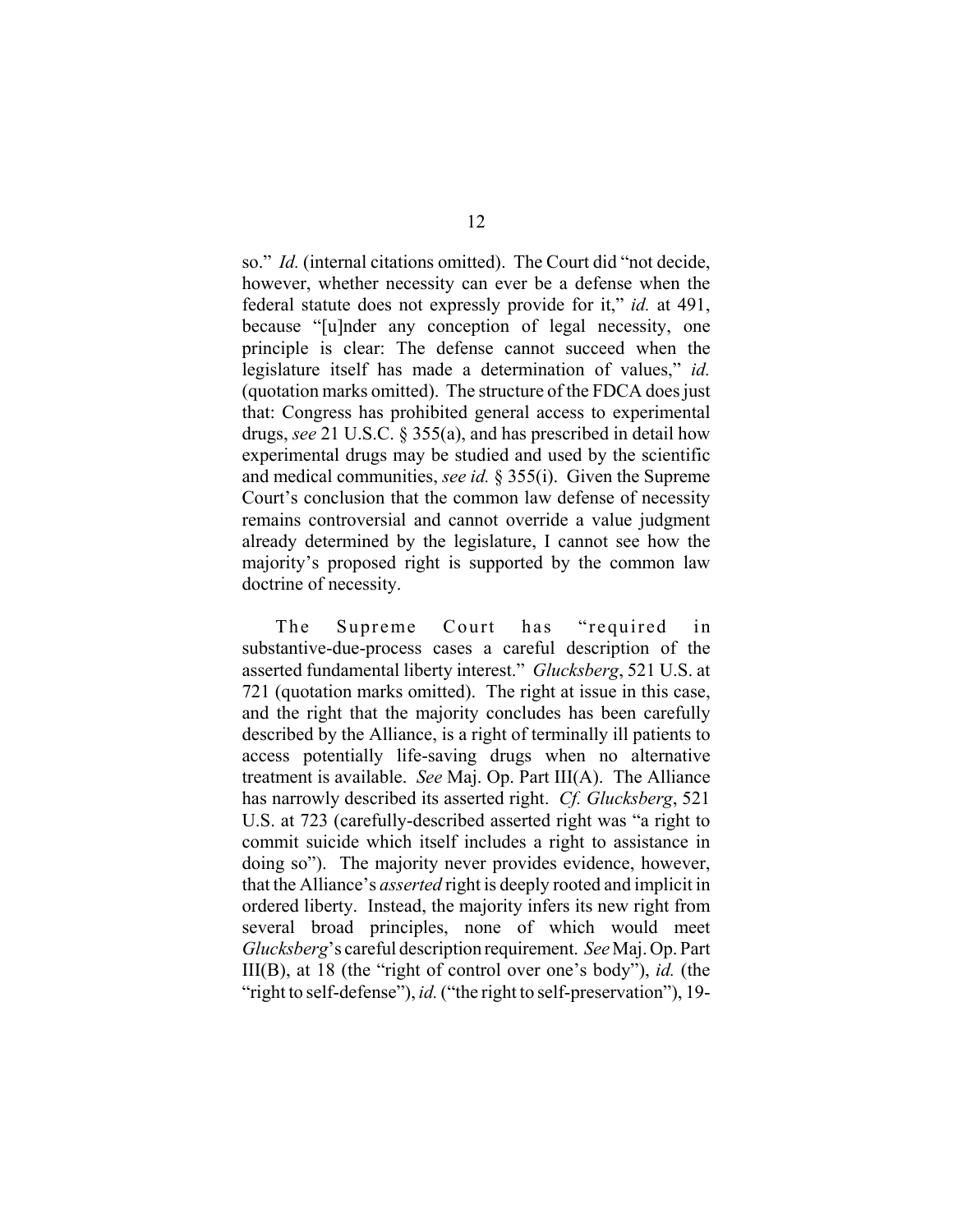20 n.12 ("the specific right to act in order to save one's own life"), 24 n.24 (the "fundamental right to take action, even risky action, free from government interference, in order to save one's own life"); Part III(C), at 26 (the right to "be free to decide  $\ldots$ whether to assume any known or unknown risks of taking a medication that might prolong . . . life"), 27 n.26 (the "right of access to life-saving treatment" with "the key [being] the patient's right to make her own decision free from government interference").

The majority concludes that these principles are deeply rooted based upon a passage from Blackstone describing an individual's interest in being free from battery at common law, *see* WILLIAM BLACKSTONE, 1 COMMENTARIES \*129, \*134, and a provision of the Restatement discussing when one person will be liable under the common law for preventing aid from reaching another, *see* RESTATEMENT (FIRST) OF TORTS § 326 (1934). The majority infers from these principles a liberty interest in procuring and using experimental drugs. But *Glucksberg* does not authorize courts to create substantive due process rights by inference. These principles are precisely the type of "abstract concepts of personal autonomy" that do not constitute evidence of a fundamental right. *Glucksberg*, 521 U.S. at 725. They are indeterminate concepts that cannot meet *Glucksberg*'s careful description requirement. The majority has provided no evidence that the Alliance's "*asserted* right has any place in our Nation's traditions." *Glucksberg*, 521 U.S. at 723 (emphasis added). Simply put, under *Glucksberg*, the Alliance's asserted right fails because it is not deeply rooted and implicit in ordered liberty, and the various principles described by the majority fail because they are not carefully described.<sup>3</sup>

<sup>&</sup>lt;sup>3</sup> In an effort to support its inferences from common law interests, the majority briefly turns to several privacy cases, *see* Maj. Op. at 19 n.12, 27, cases that the majority earlier concludes are not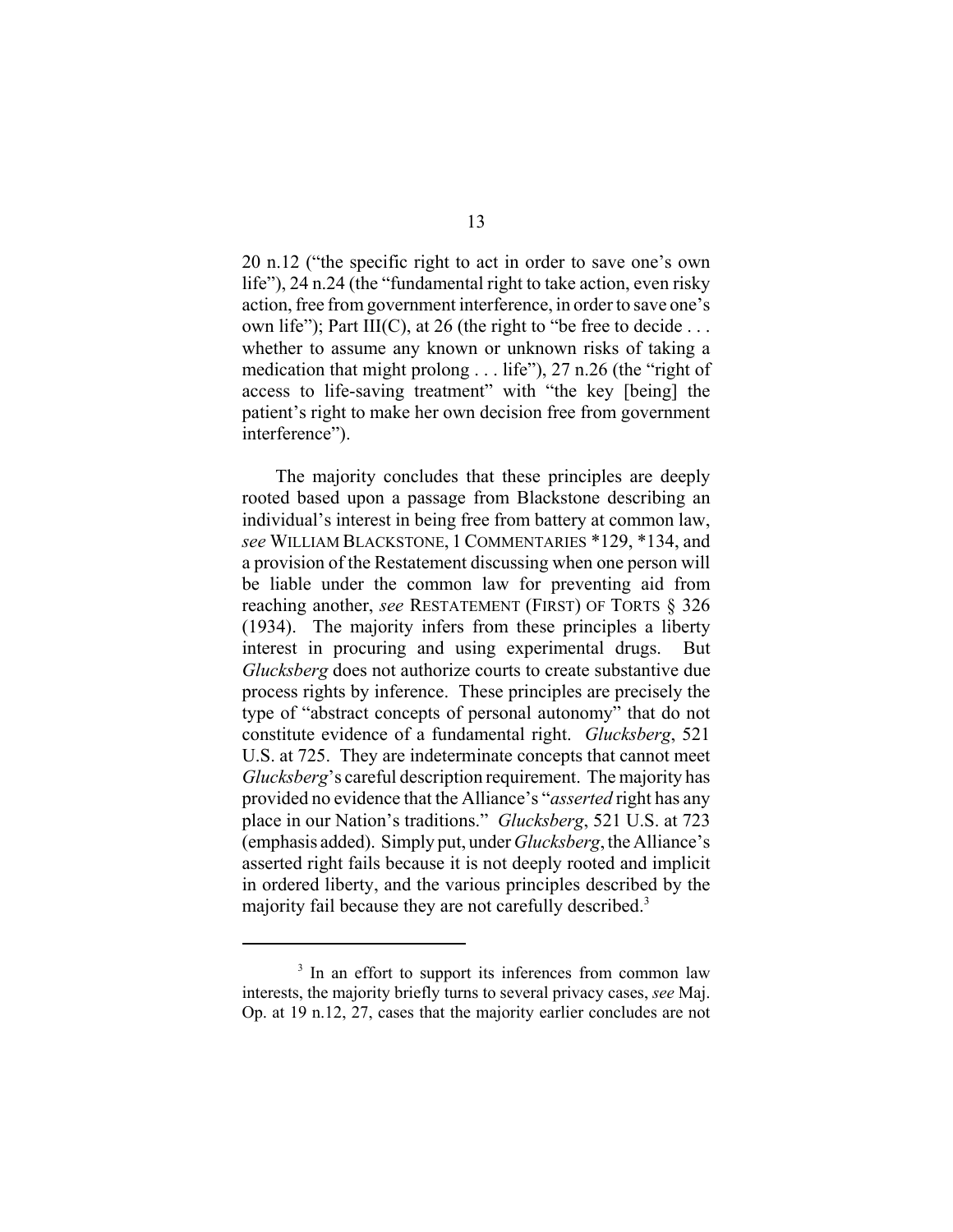The remainder of the majority's analysis sets out to prove an unremarkable proposition: the federal government has only regulated drugs for approximately 100 years. From the lack of federal regulation prior to 1906, the majority infers a constitutional right to be free from regulation. It is not difficult to see the sweeping claims of fundamental rights that such an analysis would support. Because Congress did not significantly regulate marijuana until relatively late in the constitutional day (*i.e.*, 1937), *see Gonzales v. Raich,* 125 S.Ct. 2195, 2202, \_\_ U.S. , (2005), there must be a tradition of protecting marijuana use. Because Congress did not regulate narcotics until 1866 when it heavily taxed opium, a drug created long before our Nation's founding, *see United States v. Moore*, 486 F.2d 1139, 1215-16, 1218 n.50 (D.C. Cir. 1973) (Wright, J., dissenting), it must be that individuals have a right to acquire and use narcotics free from regulation. But this is not the law. A prior lack of regulation suggests that we must exercise care in evaluating the untested assertion of a constitutional right to be free from new regulation. Indeed, in considering an asserted fundamental right, *Glucksberg* directs us to "'exercise the utmost care whenever we are asked to break new ground in this field.'" 521 U.S. at 720 (quoting *Collins v. Harker Heights*, 503 U.S. 115, 125 (1992)). But the fact that the Government has not always regulated a concern tells us little about whether an individual has a constitutional right to pursue that concern. *See United States v. Morton Salt Co.*, 338 U.S. 632, 647 (1950) ("The fact that powers long have been unexercised well may call for close scrutiny as to whether they exist; but if granted, they are not lost by being allowed to lie dormant, any more than

necessary to support its holding, *see id.* at 12. The majority misses the critical distinction this case presents. The Supreme Court has never suggested that an individual has a right to override the government's regulation of drug safety and to take drugs with, at best, unknown risks and, at worst, fatal consequences.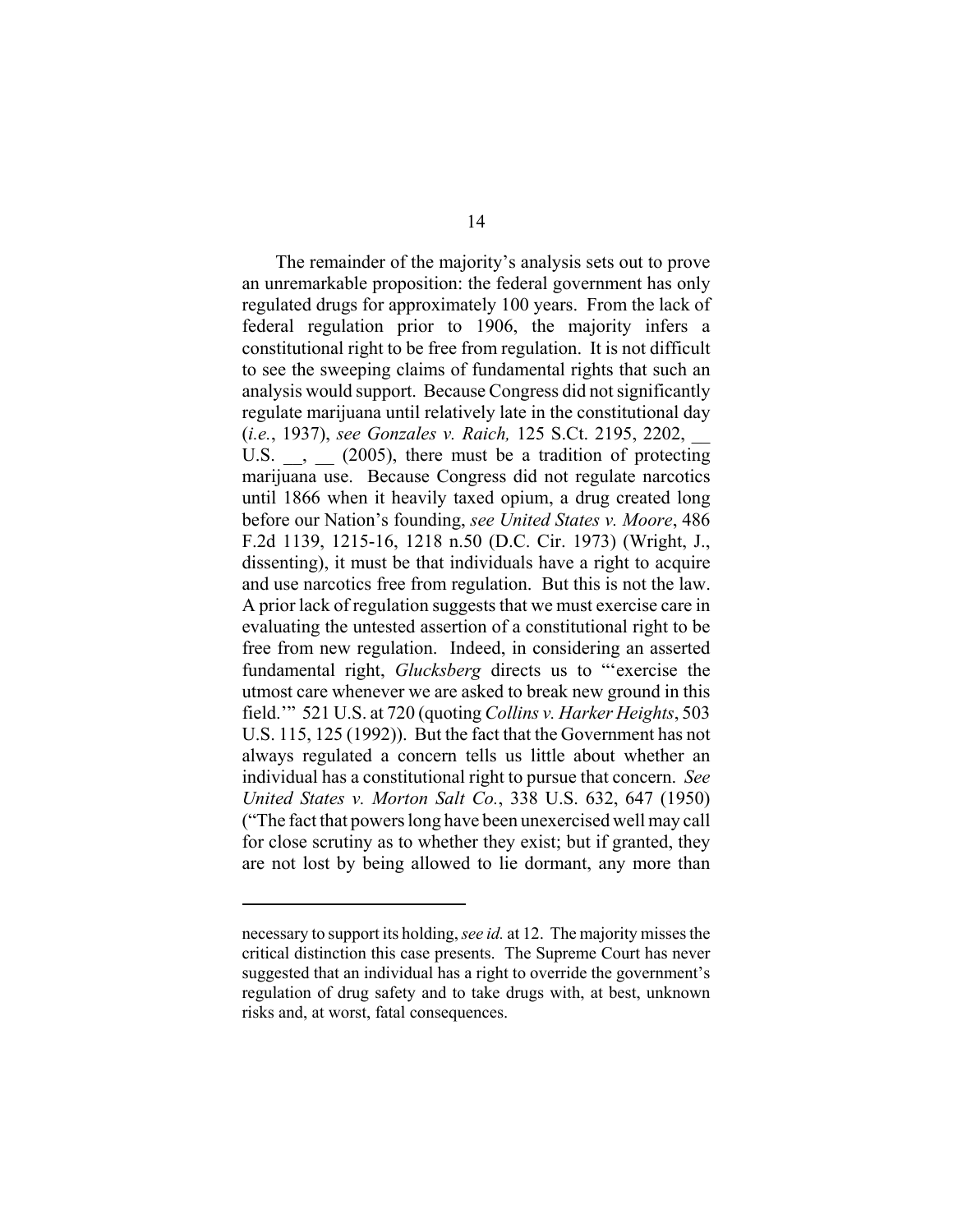nonexistent powers can be prescripted by an unchallenged exercise.").

The majority devotes a great deal of analysis to the history of the FDCA, setting out to show that, "[i]n contrast to these ancient principles" evidenced in Blackstone and the Restatement, "regulation of access to new drugs has a history in this country that is of recent origin." Maj. Op. at 20. But the majority concedes in a footnote that it only analyzes the history of the FDCA to "establish that the Government has [not] acquired title to this right by adverse possession." *Id.* at 24 n.24. Thus, the majority appears to agree that the history of the FDCA provides no evidence, under *Glucksberg*, that would help the Alliance meet its burden. That is, the history of the FDCA does not demonstrate a tradition protecting an individual's right to procure and use experimental drugs; it only establishes that the federal government has not always regulated experimental drugs.

The majority also fails to recognize that drug regulation did not begin with the FDCA. In England, "when the Society of Apothecaries [*i.e.*, pharmacists] was chartered independently ([in] 1617), its master and wardens were empowered to inspect any pharmacy and to burn before the offender's door all drugs and preparations they deemed corrupt or unwholesome." EDWARD KREMERS, KREMERS AND URDANG'S HISTORY OF PHARMACY 111 (4th ed. 1976). "In the 18th century, power to examine the shops of apothecaries, chemists and druggists was given to the College of Physicians ([in] 1723), and cases involving questionable drugs were judged by a court composed partly of physicians and partly of apothecaries ([in] 1730)." *Id.* at 111-12.

In this Nation, the Colony of Virginia passed an act in 1736 addressing the dispensing of more drugs than was "necessary or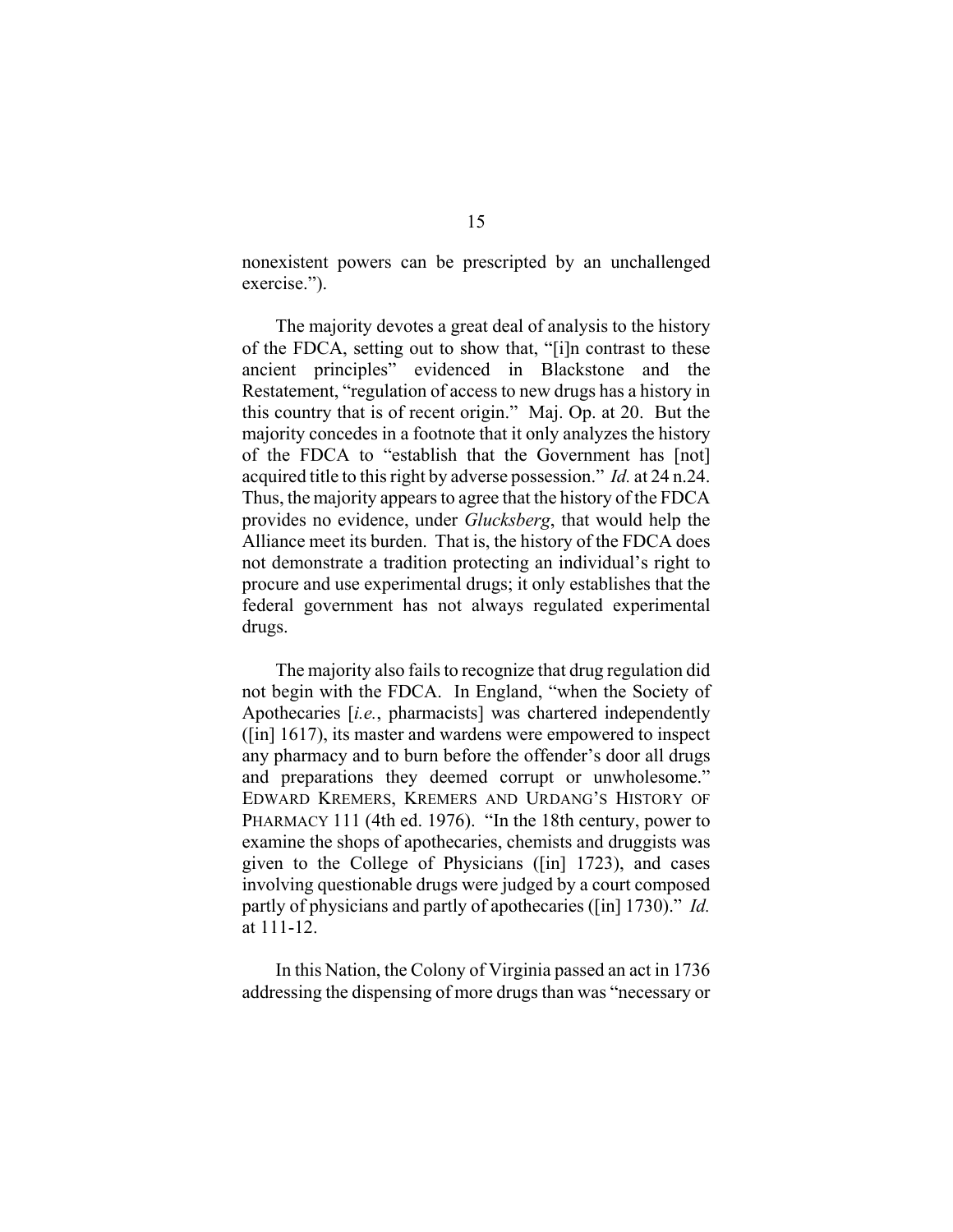useful" because that practice had become "dangerous and intolerable." *Id.* at 158.<sup>4</sup> The Territory of Orleans (Louisiana) passed an act in 1808 requiring a diploma and an examination in order for pharmacists to dispense drugs and thus grant access to the public; Louisiana also prohibited the sale of deteriorated drugs and restricted the sale of poisons. *Id.* at 182-84, 214; *see* David L. Cowen, *The Development of State Pharmaceutical Law*, PHARMACY IN HISTORY, Vol. 37 No. 2, 1995, at 49, 54 (noting that the 1808 act prohibited the sale of drugs that were "injured, moulded, discomposed, or sophisticated" and placed restrictions on the sale of "any suspicious or dangerous remedy"). South Carolina enacted legislation in 1817 requiring pharmacists to obtain licenses, *Kremers*, *supra*, at 184, 214, followed by Georgia in 1825 and Alabama in 1852, *id.* at 214. By 1870, at least twenty-five states or territories had statutes

too often, for the Sake of making up long and expensive Bills, [surgeons, apothecaries, and their apprentices] load their Patients with greater Quantities thereof, than are *necessary or useful*, concealing all their Compositions, as well to prevent the Discovery of their Practice, as of the true Value of what they administer; which is become a *Grievance, dangerous and intolerable*, as well to the poorer Sort of People, as others.

*Id.* (emphasis added).

<sup>4</sup> Specifically, Virginia's act regulated "the Practice of Physic<sup>[]</sup> in this Colony." *Id.* The Act noted that physic (the art or practice of healing disease, by, among other things, dispensing drugs) "is most commonly taken up and followed, by Surgeons, Apothecaries, or such as have only served Apprenticeships to those Trades, who often prove very unskillful in the Art of a Physician" and sought to address the concern that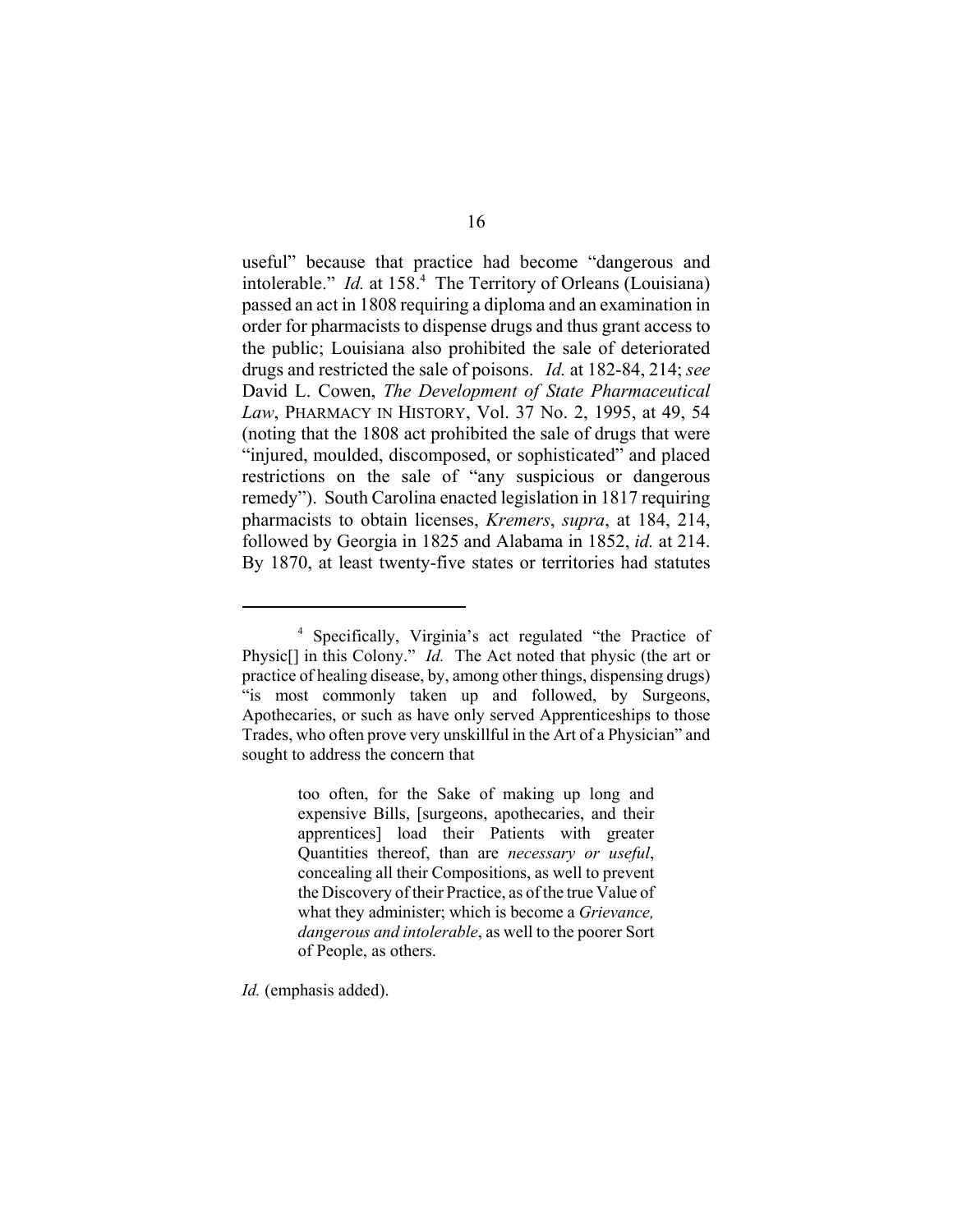regulating adulteration, and a few others had laws addressing poisons. *Id.* at 216. The history of drug regulation in this country does not evidence a tradition of protecting a right of access to drugs; instead, it evidences government responding to new risks as they are presented. *See* Cowen, *supra*, at 56 ("The history of state laws pertaining to pharmacy obviously reflect[s] the development of pharmacy scientifically, professionally, and economically."). The majority's historical analysis of the FDCA demonstrates that Congress has expressed a keen interest in regulating drugs as science has progressed. Congress has responded to evolving medical technology with evolving regulation. But, unlike the majority, I do not see how the decision by Congress to regulate an area of concern in the early part of the twentieth century demonstrates a fundamental right to be free from regulation today.

Nor does the majority's analogy to *Cruzan v. Director, Missouri Department of Health*, 497 U.S. 261 (1990)*,* and forced medication at common law explain why there is a fundamental, deeply rooted right to "self-preservation," Maj. Op. at 30, protecting a "terminally ill, mentally competent adult patient's informed access to potentially life-saving investigational new drugs determined by the FDA after Phase I trials to be sufficiently safe for expanded human trials," *id.* at 29. In *Cruzan*, the Supreme Court "assume[d] that the United States Constitution would grant a competent person a constitutionally protected right to refuse lifesaving hydration and nutrition," although the Court indicated that "the dramatic consequences involved in [a particular] refusal of [life-sustaining] treatment would inform the inquiry as to whether the deprivation of that interest is constitutionally permissible." 497 U.S. at 279. The Court's assumption that there is a right to refuse lifesaving treatment in some circumstances was predicated upon "the common-law rule that forced medication was a battery[] and the long legal tradition protecting the decision to refuse unwanted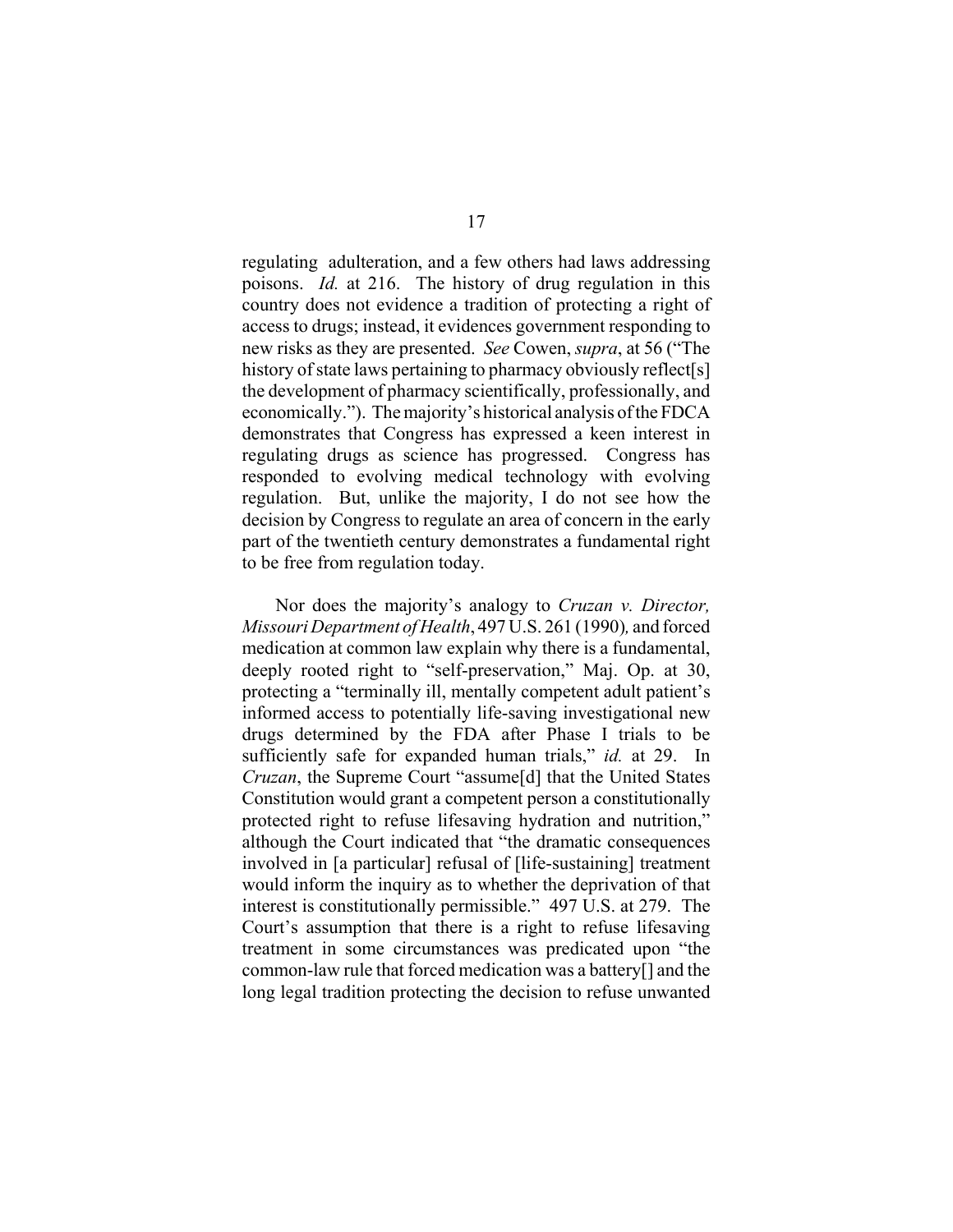medical treatment." *Glucksberg*, 521 U.S. at 725 (discussing *Cruzan*); *see Cruzan*, 497 U.S. at 269. But a tradition protecting individual *freedom* from life-saving, but forced, medical treatment does not evidence a constitutional tradition of providing affirmative *access* to a potentially harmful, and even fatal, commercial good. $5$ 

In light of *Cruzan*'s discussion of the "right of a *competent* individual to refuse medical treatment," *see* 497 U.S. at 277 (emphasis added), the majority attempts to limit its new right to a patient who is "mentally competent" and has "informed access" to experimental drugs. Maj. Op. at 29. The majority never explains what mental competence, in this context, would require. As the FDA noted in response to the Alliance's proposal, "with so little data available, it is hard to understand how a patient could be truly informed about the risks—or potential benefits—associated with the drug." By injecting patients into an early stage of the FDA's process for testing experimental drugs, the majority's approach allows terminally ill patients to take experimental drugs unknowingly—that is, without anyone having knowledge of potential risks and benefits. I fail to see how such a right is supported by *Cruzan*. *Cruzan* rejected an argument that an incompetent person has a

<sup>5</sup> The majority argues that "*Cruzan* recognized . . . that an individual has a due process right to make an informed decision to *engage in conduct*, by withdrawing treatment, that will cause one's death." Maj. Op. at 26 (emphasis added). As *Glucksberg* specifically noted, however, in rejecting the argument that there is a fundamental right to commit suicide and receive assistance in doing so (*i.e.*, engage in conduct that will cause one's death), "although *Cruzan* is often described as a 'right to die' case, [the Supreme Court] w[as], in fact, more precise: [the Court] assumed that the Constitution granted competent persons a 'constitutionally protected right to *refuse* lifesaving hydration and nutrition.'" *Glucksberg*, 521 U.S. at 722-23 (quoting *Cruzan*, 497 U.S. at 279) (emphasis added).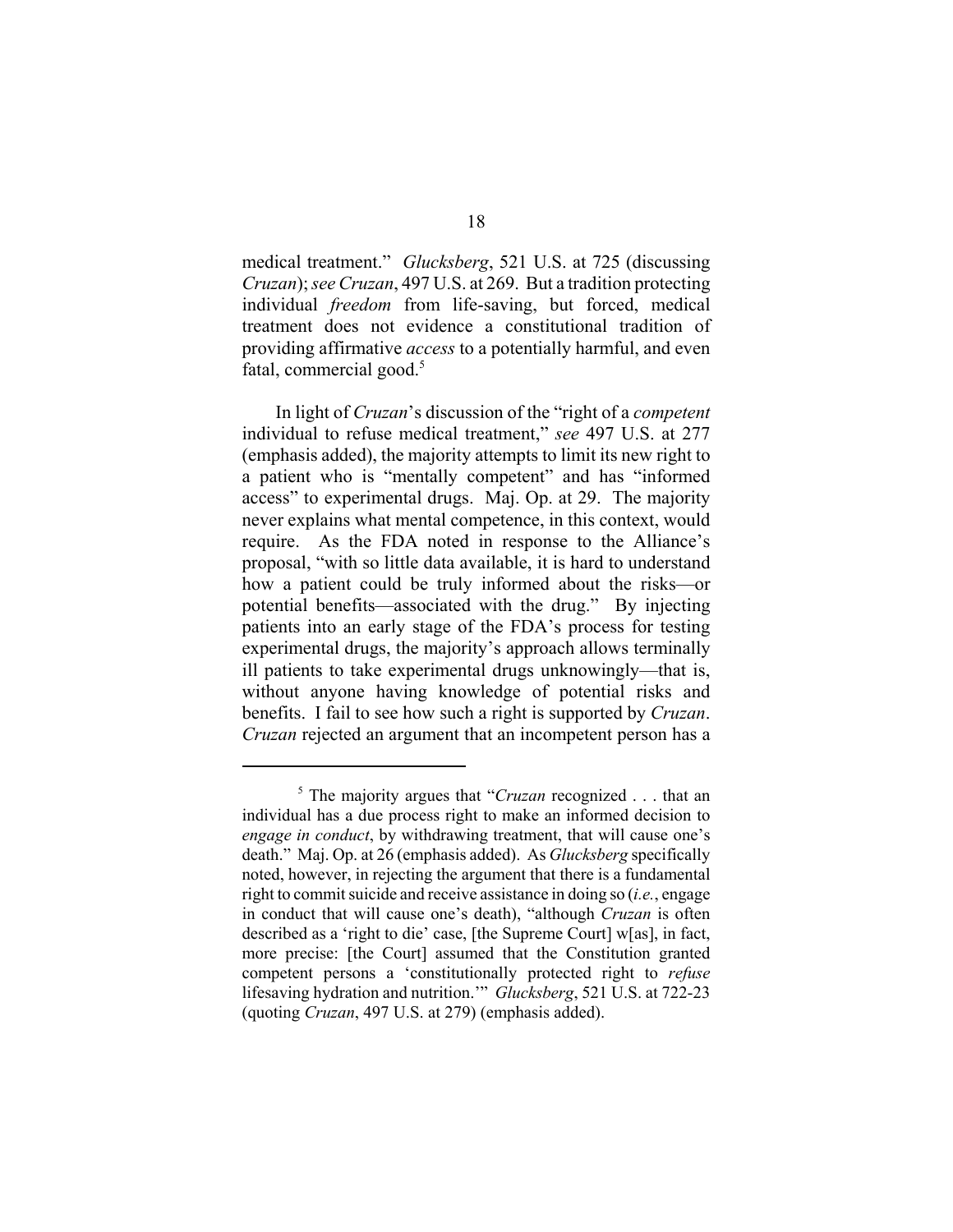right to withdraw treatment absent intent expressed while competent and, instead, upheld a state's requirement of clear and convincing prior evidence regarding an incompetent person's wishes to withdraw treatment. 497 U.S. at 279-80. As the Court explained, "[t]he difficulty with petitioners' claim is that in a sense it begs the question: An incompetent person is not able to make an informed and voluntary choice to exercise a hypothetical right to refuse treatment or any other right." *Id.* at 280. Under the majority's decision, terminally ill patients seem to have a right to make an uninformed and involuntary choice.

It does not help the majority's cause that the Supreme Court has rejected several similar challenges to the FDCA and related laws brought on statutory grounds. *See, e.g., Raich*, 125 S.Ct. at 2212, U.S. at ("the dispensing of new drugs, even when doctors approve their use, must await federal approval"); *United States v. Rutherford*, 442 U.S. 544, 552 (1979) ("we are persuaded by the legislative history and consistent administrative interpretation of the [FDCA] that no implicit exemption for drugs used by the terminally ill is necessary to attain congressional objectives"); *cf. Oakland*, 532 U.S. at 490 (with respect to whether there is an implied "medical necessity" exemption to prosecution for marijuana use under the Controlled Substances Act, generally speaking, "[w]hether, as a policy matter, an exemption should be created is a question for legislative judgment, not judicial inference") (quotation marks omitted). To be sure, the Supreme Court has not addressed the constitutional argument raised by the Alliance. But contrary to the tradition asserted by the majority, there is a tradition of courts rejecting arguments that the Constitution provides an affirmative right of access to particular medical treatments reasonably prohibited by the Government.<sup>6</sup>

<sup>&</sup>lt;sup>6</sup> No circuit court has acceded to an affirmative access claim. *See, e.g.*, *Mitchell v. Clayton*, 995 F.2d 772, 775 (7th Cir. 1993)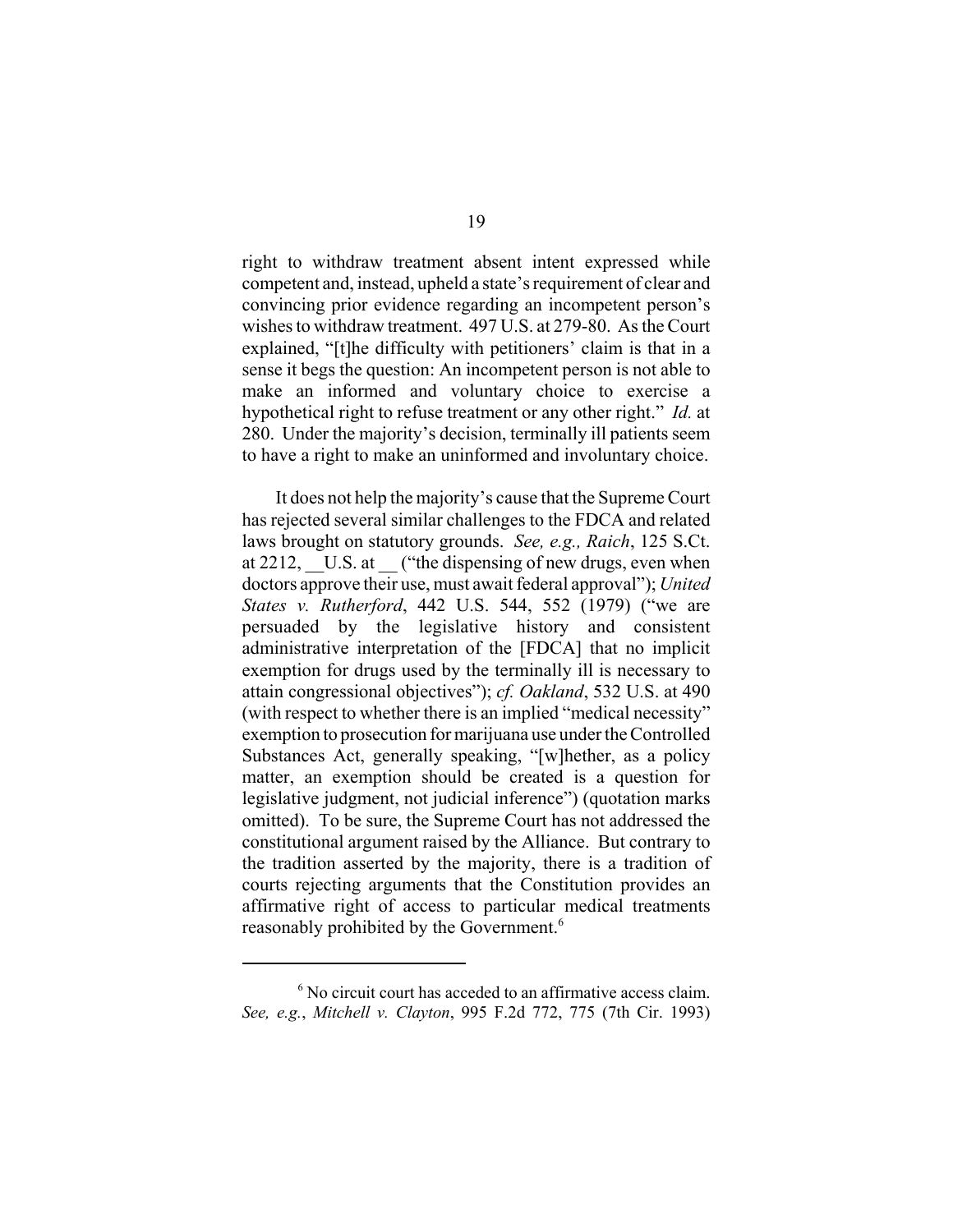("most federal courts have held that a patient does not have a constitutional right to obtain a particular type of treatment or to obtain treatment from a particular provider if the government has reasonably prohibited that type of treatment or provider"); *N.Y. State Ophthalmological Soc'y v. Bowen*, 854 F.2d 1379, 1389 (D.C. Cir. 1988) ("We disagree that the constitutional right to privacy comprehensively protects all choices made by patients and their physicians or subjects to 'strict scrutiny' all government interference with choice of medical treatment. There is no basis under current privacy case law for extending such stringent protection to every decision bearing, however indirectly, on a person's health and physical well-being."), *cert. denied*, 490 U.S. 1098 (1989); *Carnohan v. United States*, 616 F.2d 1120, 1122 (9th Cir. 1980) ("Constitutional rights of privacy and personal liberty do not give individuals the right to obtain [the cancer drug] laetrile free of the lawful exercise of government police power."); *Rutherford v. United States*, 616 F.2d 455, 457 (10th Cir. 1980) ("[T]he patient['s] . . . selection of a particular treatment, or at least a medication, is within the area of governmental interest in protecting public health. The premarketing requirement of the [FDCA], 21 U.S.C. § 355, is an exercise of Congressional authority to limit the patient's choice of medication. This is clear under the [Supreme Court's] decisions . . . ."), *on remand from* 442 U.S. 544 (1979), *cert. denied*, 449 U.S. 937 (1980); *see also Sammon v. N.J. Bd. of Med. Examiners*, 66 F.3d 639, 645 n.10 (3d Cir. 1995); *United States v. Burzynski Cancer Research Inst.*, 819 F.2d 1301, 1313-14 (5th Cir. 1987); *cf. Lambert v. Yellowley*, 272 U.S. 581, 588, 590, 596- 97 (1926) (where Congress determined, in implementing Prohibition, that "practicing physicians differ about the value of malt, vinous, and spirituous liquors for medicinal purposes, [and] that the preponderating opinion is against their use for such purposes," the Court rejected a physician's claim of a constitutional right to "use . . . such medicines and medical treatment as in his opinion are best calculated to effect [his patients'] cure and establish their health," holding that "there is no right to practice medicine which is not subordinate . . . to the power of Congress to make laws necessary and proper . . . . High medical authority being in conflict as to the medicinal value of spirituous and vinous liquors taken as a beverage,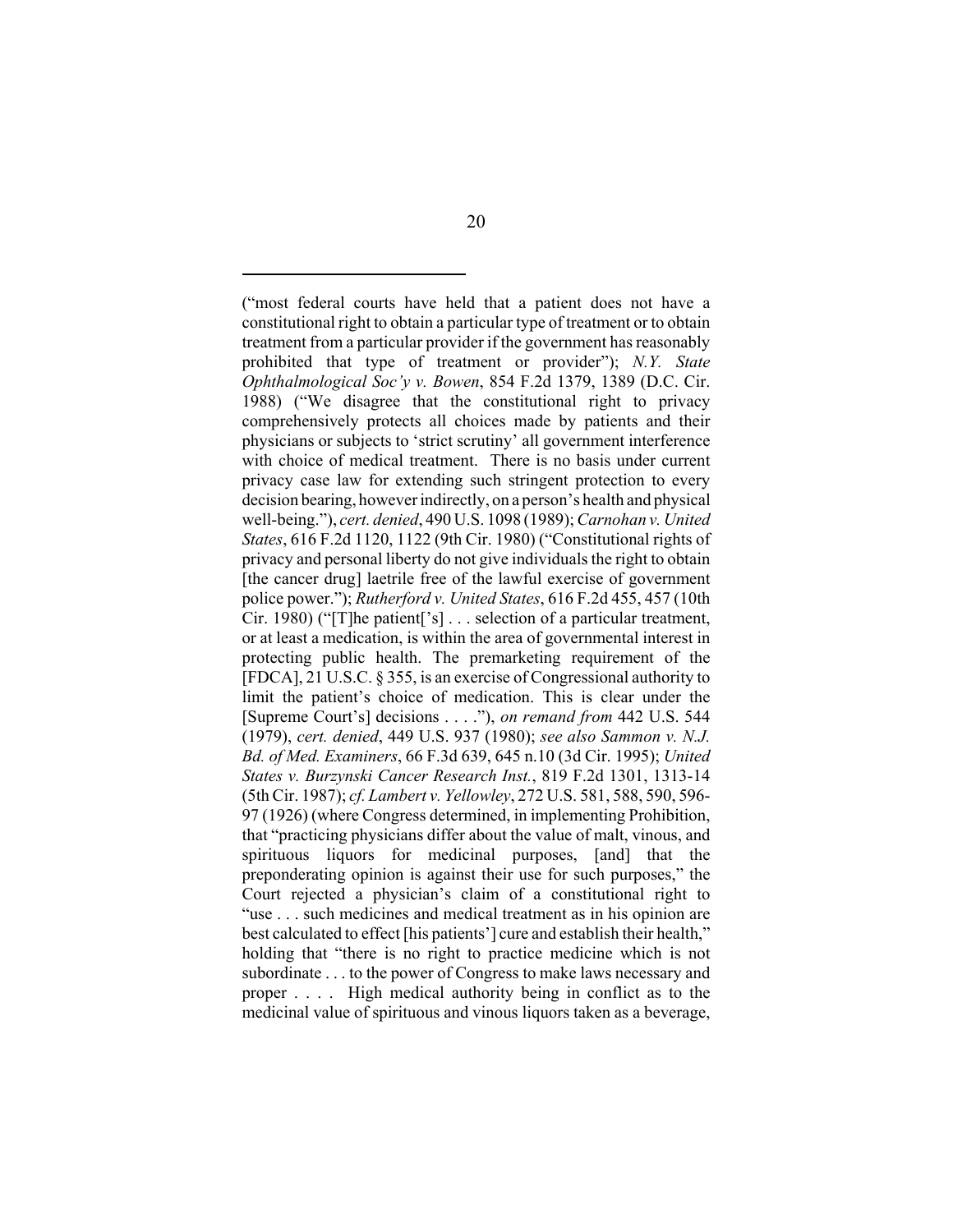The decision to procure and use experimental drugs has never enjoyed *legal protection*, let alone risen to the level of a "fundamental right[] and libert[y] which [is], objectively, deeply rooted in this Nation's history and tradition." *Glucksberg*, 521 U.S. at 720-21 (quotation marks omitted). The amendments made to the FDCA by Congress throughout the twentieth century, *see* Maj. Op. 20-24, show that Congress, and the FDA, have responded continuously to new risks presented by an evolving technology. Indeed, because the risks and benefits presented by new experimental drugs are different with each new drug, the majority is not even sure what level of access its constitutional right will provide. The majority suggests that terminally ill patients have a right to "potentially life-saving treatment," *id.* at 19, although the majority appears to exempt the Controlled Substances Act and state regulation from its constitutional right, *id.* at 14, 18 & n.11. The majority's vague allusion to potentially life-saving drugs demonstrates its difficulty in explaining what drugs its constitutional right protects. That difficulty arises because at issue here is a novel and unfamiliar area of science. The Alliance contends that patients would be better served by allowing them to assume unknown risks regardless of whether any benefit of an experimental drug remains uncertain. The FDA disagrees and concludes that terminally ill patients will be best served by receiving experimental drugs only when there is "reasonable knowledge for patients and physicians of their likely clinical

it would, indeed, be strange if Congress lacked the power to determine that the necessities of the liquor problem require a limitation of permissible prescriptions . . . ."); *Watson v. Maryland*, 218 U.S. 173, 176 (1910) ("It is too well settled to require discussion at this day that the police power of the states extends to the regulation of certain trades and callings, particularly those which closely concern the public health. There is perhaps no profession more properly open to such regulation than that which embraces the practitioners of medicine.").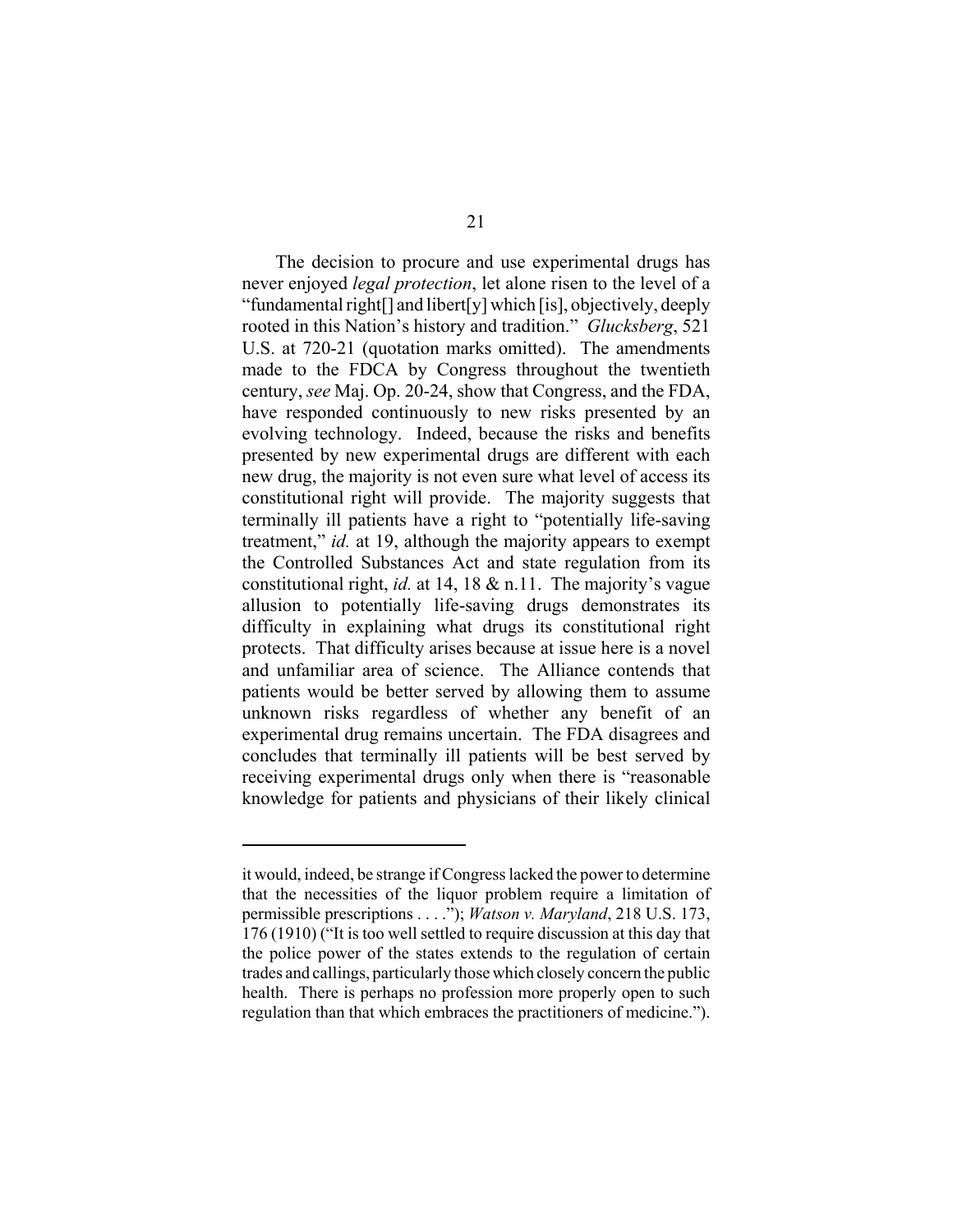benefit and their toxicity." But "[t]he only certain thing that can be said about the present state of knowledge and therapy . . . is that science has not reached finality of judgment . . . . Certainly, denial of constitutional power . . . to Congress in dealing with a situation like this ought not to rest on dogmatic adherence to one view or another on controversial psychiatric issues." *Greenwood v. United States*, 350 U.S. 366, 375-76 (1956). *Greenwood* addressed an issue of psychiatry, but the same principle applies to the disputed scientific and medical issues in this case. In my view, the majority has made its own judgment about the medical benefits and risks of providing experimental drugs to terminally ill patients. That is a role Congress has rightly occupied and has, through the exercise of its Article I powers, delegated to the FDA for enforcement.

Our Nation's "'concept of ordered liberty,'" *Glucksberg*, 521 U.S. at 721 (quoting *Palko*, 302 U.S. at 325-26), does not contemplate that judges should resolve the scientific uncertainties presented by experimental drugs. The Supreme Court has "recognized repeatedly the 'uncertainty of diagnosis in this field and the tentativeness of professional judgment.'" *Jones v. United States*, 463 U.S. 354, 365 n.13 (1983) (quoting *Greenwood*, 350 U.S. at 375) (rejecting an argument that Congress could not constitutionally provide for commitment of the mentally ill based upon a prior criminal act because, a litigant argued, his proffered psychiatric research showed that prior dangerous acts do not predict future dangerousness). "The lesson [the Court] ha[s] drawn is not that government may not act in the face of this uncertainty, but rather that courts should pay particular deference to reasonable legislative judgments." *Jones*, 463 U.S. at 365 n.13. In my view, the majority's approach injects courts into unknown questions of science and medicine and does so contrary to the expressed will of Congress and the Executive and to the deference courts owe the democratic branches on such controversial matters.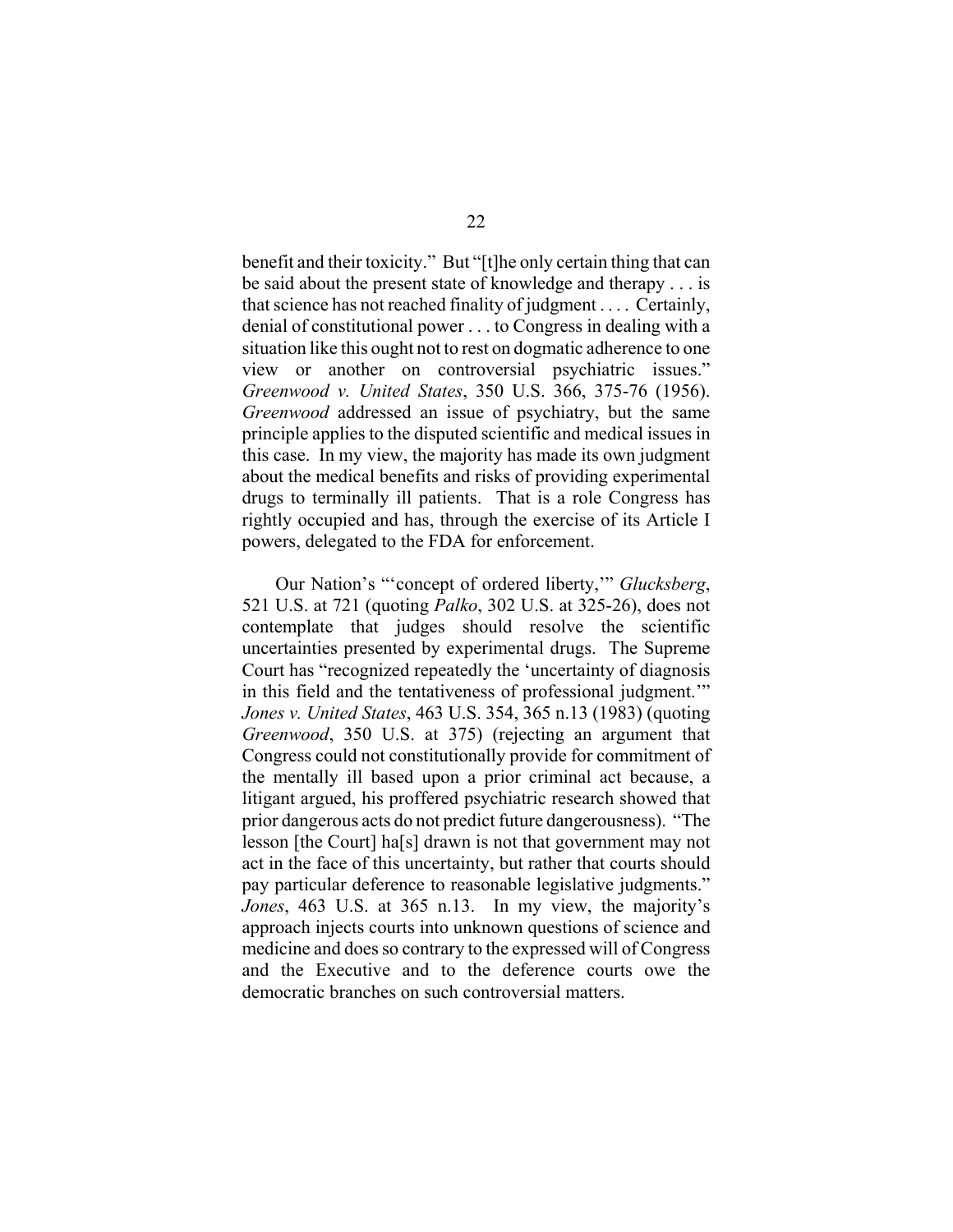"These disagreements" over scientific and medical issues "do not tie the [Government's] hands in setting the bounds of its . . . laws. In fact, it is precisely where such disagreement exists that legislatures have been afforded the widest latitude in drafting such statutes." *Kansas v. Hendricks*, 521 U.S. 346, 356-60 & n.3 (1997) (state's civil commitment statute comported with substantive due process in requiring commitment of a pedophile where "psychiatric professionals [were] not in complete harmony in casting pedophilia . . . as 'mental illnesses;'" although other states would not have required civil commitment, legislature was due wide latitude in light of medical disagreement). The majority suggests that drugs which have completed Phase I testing bear a sufficiently small medical risk. The majority confidently makes that scientific judgment, but I cannot. These drugs are experimental by their very nature. Unlike the FDA, *see* 21 U.S.C. § 355(n), we do not have Congressionally-provided scientific advisory panels at our disposal. "When Congress undertakes to act in areas fraught with medical and scientific uncertainties, legislative options must be especially broad and courts should be cautious not to rewrite legislation, even assuming, *arguendo*, that judges with more direct exposure to the problem might make wiser choices." *Marshall v. United States*, 414 U.S. 417, 427 (1974).

Our Nation's history and traditions contemplate that the democratic branches will achieve balances between the uncertain risks and benefits of medical technology. *See Jacobson v. Massachusetts*, 197 U.S. 11, 30 (1905) ("We must assume that, when the statute in question was passed, the legislature . . . was not unaware of these opposing theories, and was compelled, of necessity, to choose between them. It was not compelled to commit a matter involving the public health and safety to the final decision of a court or jury. It is no part of the function of a court or a jury to determine which one of two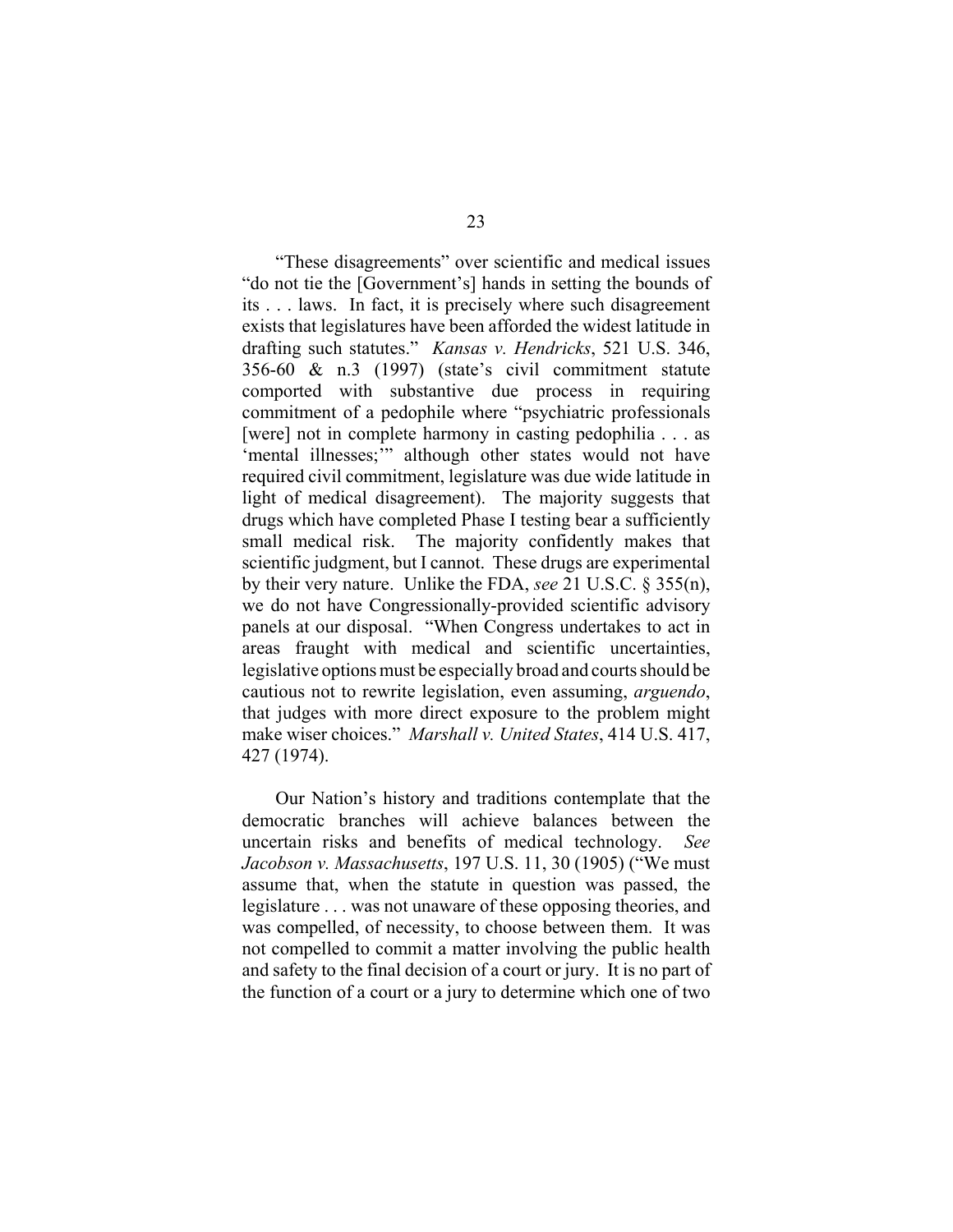modes was likely to be the most effective for the protection of the public against disease."). Our Nation's concept of ordered liberty, along with our traditions and history, do not call for courts to usurp the judgment of the scientific and medical communities, expressed through Congress and the Executive Branch, that science does not warrant allowing the early access to experimental drugs the Alliance demands.

## **III.**

The majority's new right to procure and use experimental drugs raises a number of vexing questions that are now constitutional issues, potentially insulated from the tug and pull of the political process. If a terminally ill patient has such a right, are patients with serious medical conditions entitled to the benefit of the same logic and corresponding access? If an indigent cannot afford potentially life-saving treatment, would the Constitution mandate access to such care under the right recognized by the majority? Can a patient access any drug (*i.e.*, marijuana for medicinal purposes, *see Raich*, 125 S.Ct at 2215, U.S. at ) if she believes, in consultation with a physician, it is potentially life-saving? Would the majority's right guarantee access to federally-funded stem cell research and treatment? Perhaps most significantly, what potential must a treatment have in order for the Constitution to mandate access?

Because the majority does not answer this last question, the District Court faces an impossible task on remand. The majority concludes that the District Court must "determine whether the FDA's policy barring access to post-Phase I investigational new drugs by terminally ill patients is narrowly tailored to serve a compelling governmental interest." Maj. Op at 30. As a preliminary matter, the majority never explains why the District Court must determine that the FDA has a compelling, narrowly tailored interest in preventing access to *all* drugs that have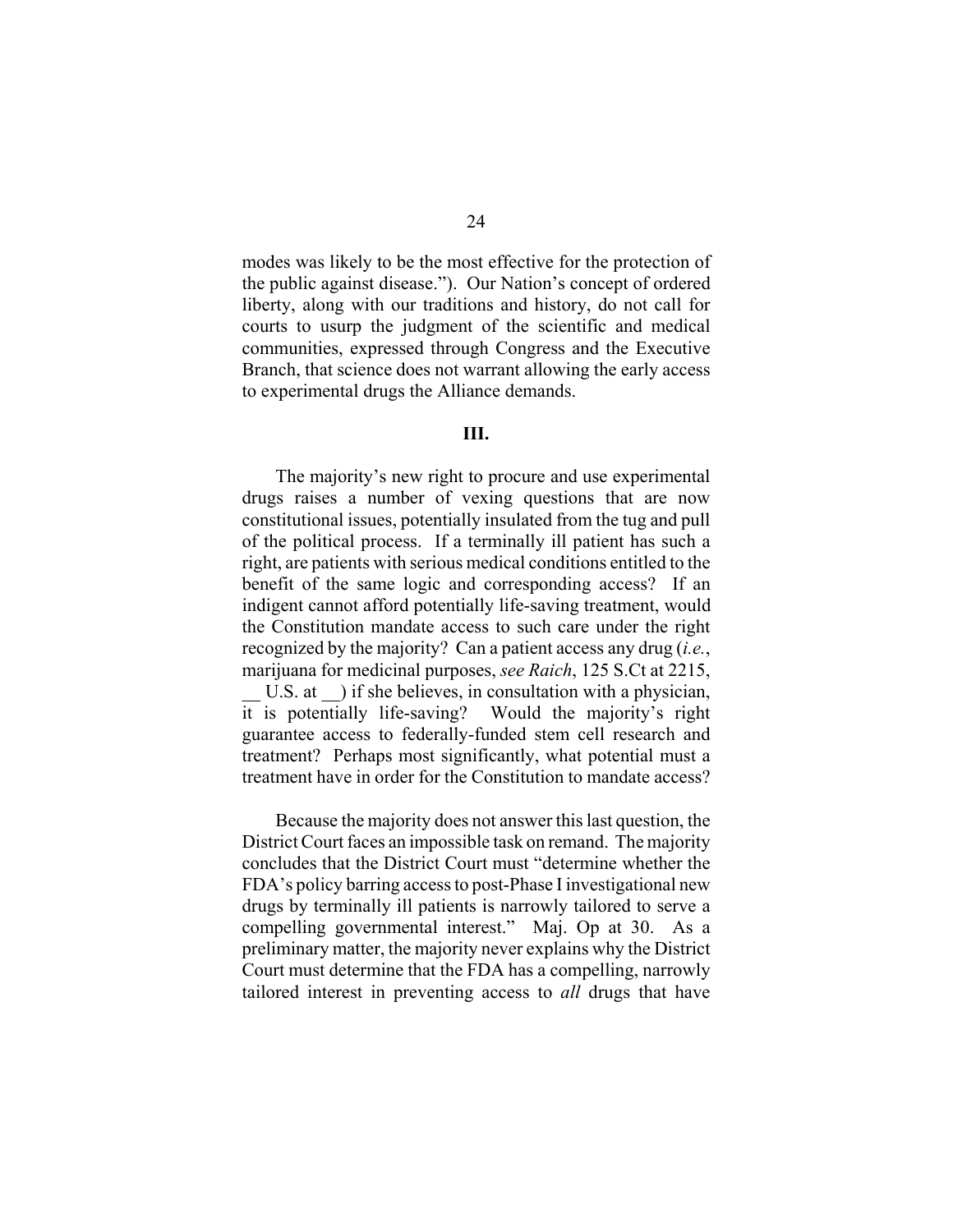passed or will pass Phase I. Just this term, the Supreme Court reminded the Court of Appeals that "when confronting a constitutional flaw in a statute, we try to limit the solution to the problem. We prefer, for example, to enjoin only the unconstitutional applications of a statute while leaving other applications in force . . . ." *Ayotte v. Planned Parenthood of N. New England*, 126 S.Ct. 961, 967, U.S. , (2006) (citing *United States v. Raines*, 362 U.S. 17, 20-22 (1960)). Rather than requiring the District Court to determine whether all terminally ill patients should have access to all experimental drugs after Phase I testing, it remains unclear why the District Court should not undertake the more restrained inquiry of whether the majority's right guarantees access to the specific drugs sought by individual members of the Alliance.

Under the majority's facial approach, the District Court must examine every drug undergoing FDA testing and every drug that may ever undergo FDA testing. It must then evaluate whether the FDCA's prohibition on access to unapproved drugs and corresponding exemptions for limited access serve a compelling interest and are narrowly tailored in light of all of the different potential risks and benefits of all experimental drugs and the needs of all terminally ill patients. Although the Government most likely will show that it has a compelling interest in regulating access to drugs with unknown toxicity and the potential to hasten death, the unknown risks and benefits of these experimental drugs will make nearly impossible a judicial examination of whether some level of access short of a prohibition would be more narrowly tailored to protect the majority's constitutional right of access.

Moreover, the level of benefit a patient will have to show, in order to demonstrate that under the majority's right a drug is potentially life-saving, remains an enigma. Whatever the majority means by "potentially," its use of that term suggests